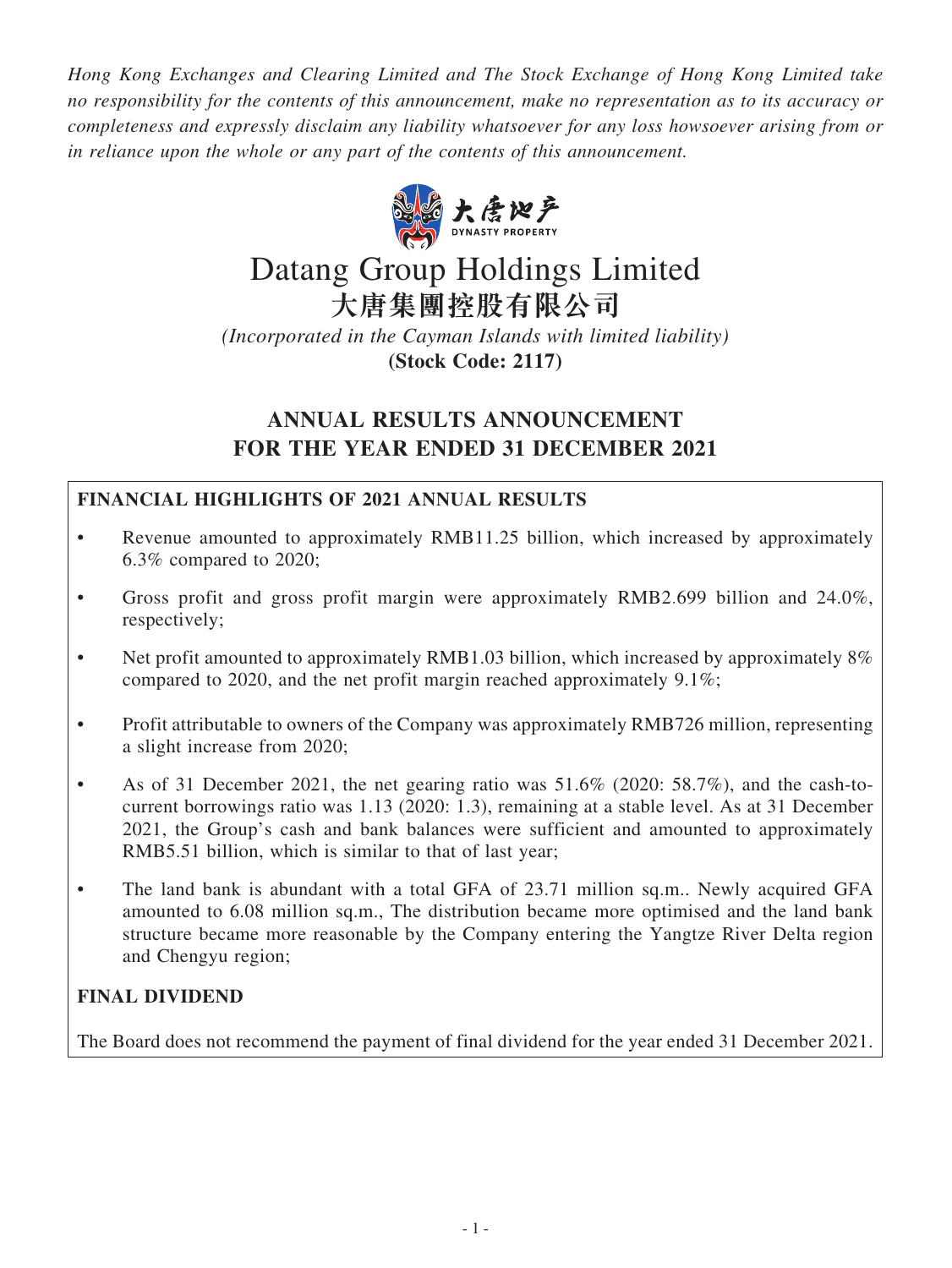The board (the "**Board**") of directors (the "**Directors**") of Datang Group Holdings Limited (the "**Company**") is pleased to announce the audited consolidated results of the Company and its subsidiaries (collectively the "**Group**") for the year ended 31 December 2021 (the "**Reporting Period**") together with the comparative figures for the previous year.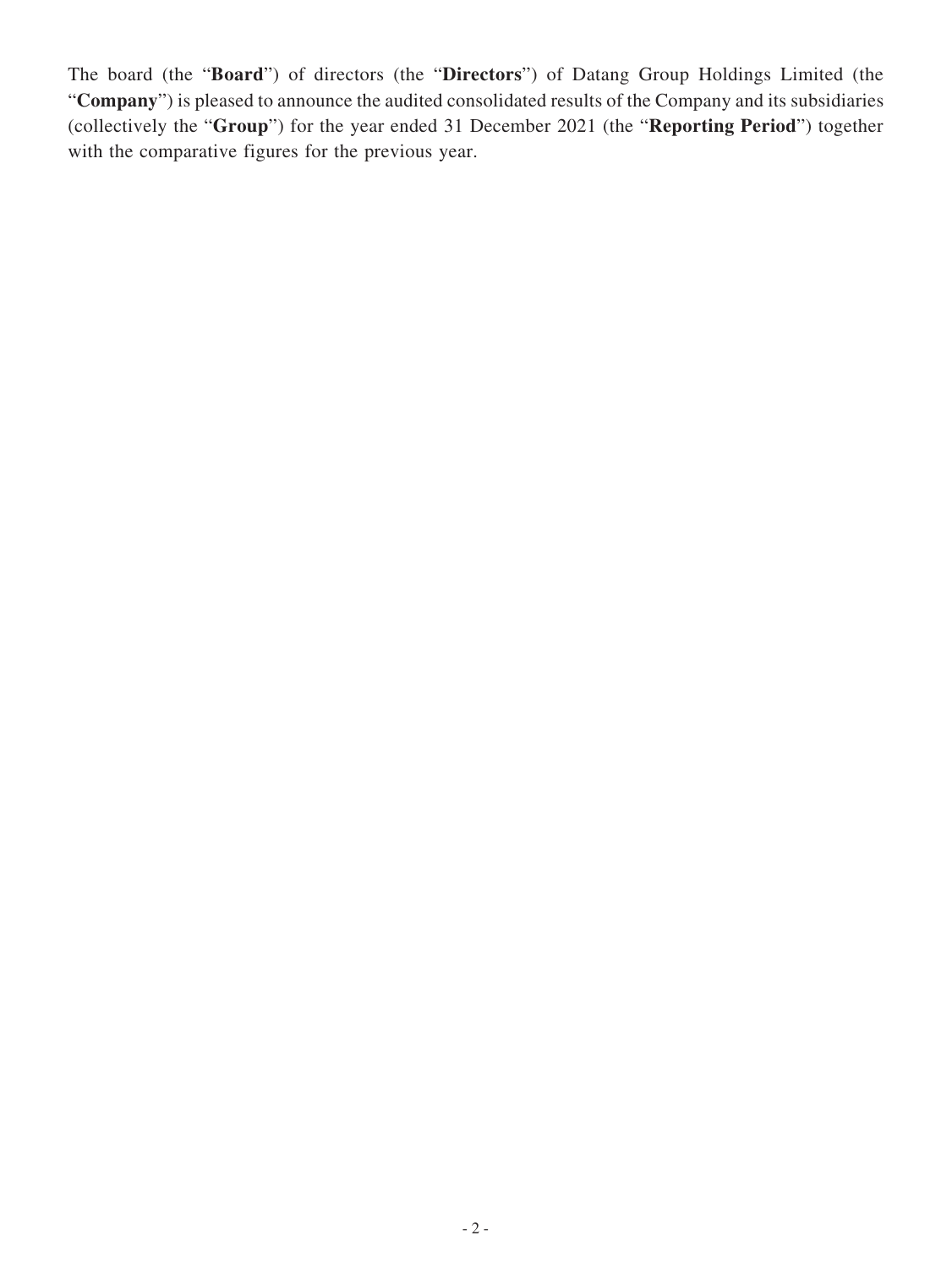# **CONSOLIDATED STATEMENT OF COMPREHENSIVE INCOME**

|                                                             | <b>Year ended 31 December</b> |                |                |
|-------------------------------------------------------------|-------------------------------|----------------|----------------|
|                                                             |                               | 2021           | 2020           |
|                                                             | <b>Note</b>                   | <b>RMB'000</b> | <b>RMB'000</b> |
| <b>Revenue</b>                                              | $\overline{4}$                | 11,254,171     | 10,588,379     |
| Cost of sales                                               | 6                             | (8,554,974)    | (7,892,454)    |
| <b>Gross profit</b>                                         |                               | 2,699,197      | 2,695,925      |
| Selling and marketing costs                                 | 6                             | (528, 925)     | (482, 694)     |
| Administrative expenses                                     | 6                             | (705, 654)     | (522, 226)     |
| Net impairment (losses)/reversal of impairment on financial |                               |                |                |
| and contract assets                                         |                               | (63,160)       | 7,918          |
| Other income                                                |                               | 39,674         | 42,257         |
| Other expenses                                              |                               | (13,750)       | (11,763)       |
| Other gains $-$ net                                         | 5                             | 192,973        | 51,543         |
| <b>Operating profit</b>                                     |                               | 1,620,355      | 1,780,960      |
| Finance income                                              | $\overline{7}$                | 33,470         | 28,799         |
| Finance costs                                               | $\overline{7}$                | (81,586)       | (48, 374)      |
| Finance costs – net                                         |                               | (48, 116)      | (19, 575)      |
| Share of results of joint ventures and associates           |                               | 136,203        | (45, 730)      |
| Profit before income tax                                    |                               | 1,708,442      | 1,715,655      |
| Income tax expenses                                         | 8                             | (682, 668)     | (765, 706)     |
| Profit and total comprehensive income for the year          |                               | 1,025,774      | 949,949        |
| Profit attributable to:                                     |                               |                |                |
| - Owners of the Company                                     |                               | 726,438        | 715,372        |
| - Non-controlling interests                                 |                               | 299,336        | 234,577        |
|                                                             |                               |                |                |
|                                                             |                               | 1,025,774      | 949,949        |
| Earnings per share (expressed in RMB per share)             |                               |                |                |
| <b>Basic</b>                                                | 9                             | 0.53           | 0.70           |
| Diluted                                                     | 9                             | 0.50           | 0.65           |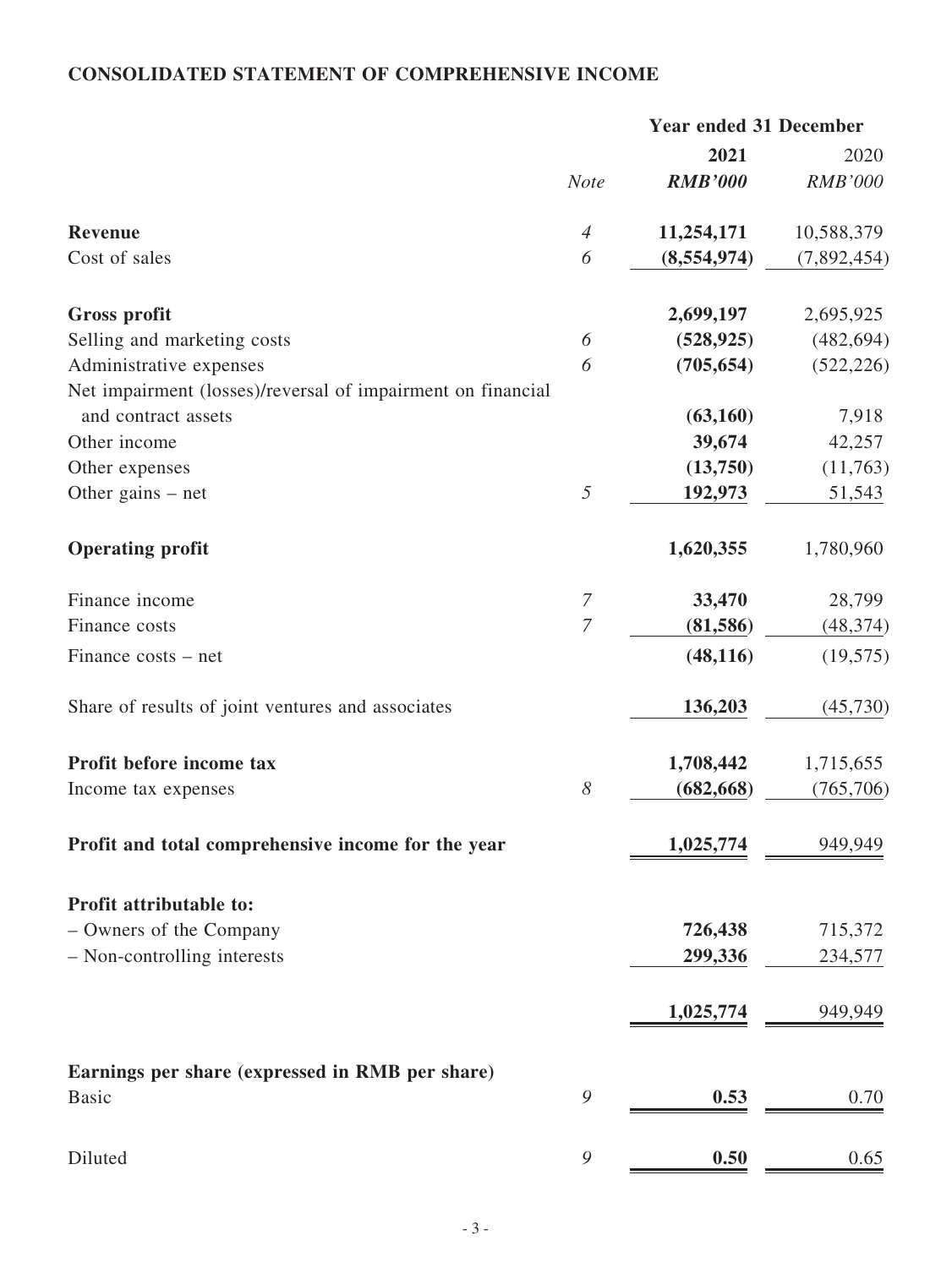# **CONSOLIDATED BALANCE SHEET**

|                                                       |             | As at 31 December |                |
|-------------------------------------------------------|-------------|-------------------|----------------|
|                                                       |             | 2021              | 2020           |
|                                                       | <b>Note</b> | <b>RMB'000</b>    | <b>RMB'000</b> |
| <b>Assets</b>                                         |             |                   |                |
| <b>Non-current assets</b>                             |             |                   |                |
| Property, plant and equipment                         |             | 727,041           | 741,255        |
| Investment properties                                 |             | 1,399,540         | 1,566,730      |
| Intangible assets                                     |             | 10,808            | 15,310         |
| Right-of-use assets                                   |             | 148,369           | 169,640        |
| Properties under development                          |             |                   | 14,140         |
| Investments accounted for using the equity method     | 10          | 5,664,959         | 4,768,998      |
| Financial assets at fair value through profit or loss |             |                   | 217,841        |
| Deferred income tax assets                            |             | 776,644           | 804,192        |
|                                                       |             | 8,727,361         | 8,298,106      |
| <b>Current assets</b>                                 |             |                   |                |
| Inventories                                           |             | 21,437            | 1,214          |
| Properties under development                          |             | 28,332,047        | 23,429,576     |
| Completed properties held for sale                    |             | 3,021,622         | 2,134,716      |
| Contract assets and contract acquisition costs        |             | 851,607           | 438,332        |
| Trade and other receivables                           | 11          | 14,106,901        | 6,721,652      |
| Prepaid income taxes                                  |             | 528,104           | 571,369        |
| Cash and bank deposits                                | 12          | 5,509,422         | 5,660,333      |
|                                                       |             | 52,371,140        | 38,957,192     |
| <b>Total assets</b>                                   |             | 61,098,501        | 47,255,298     |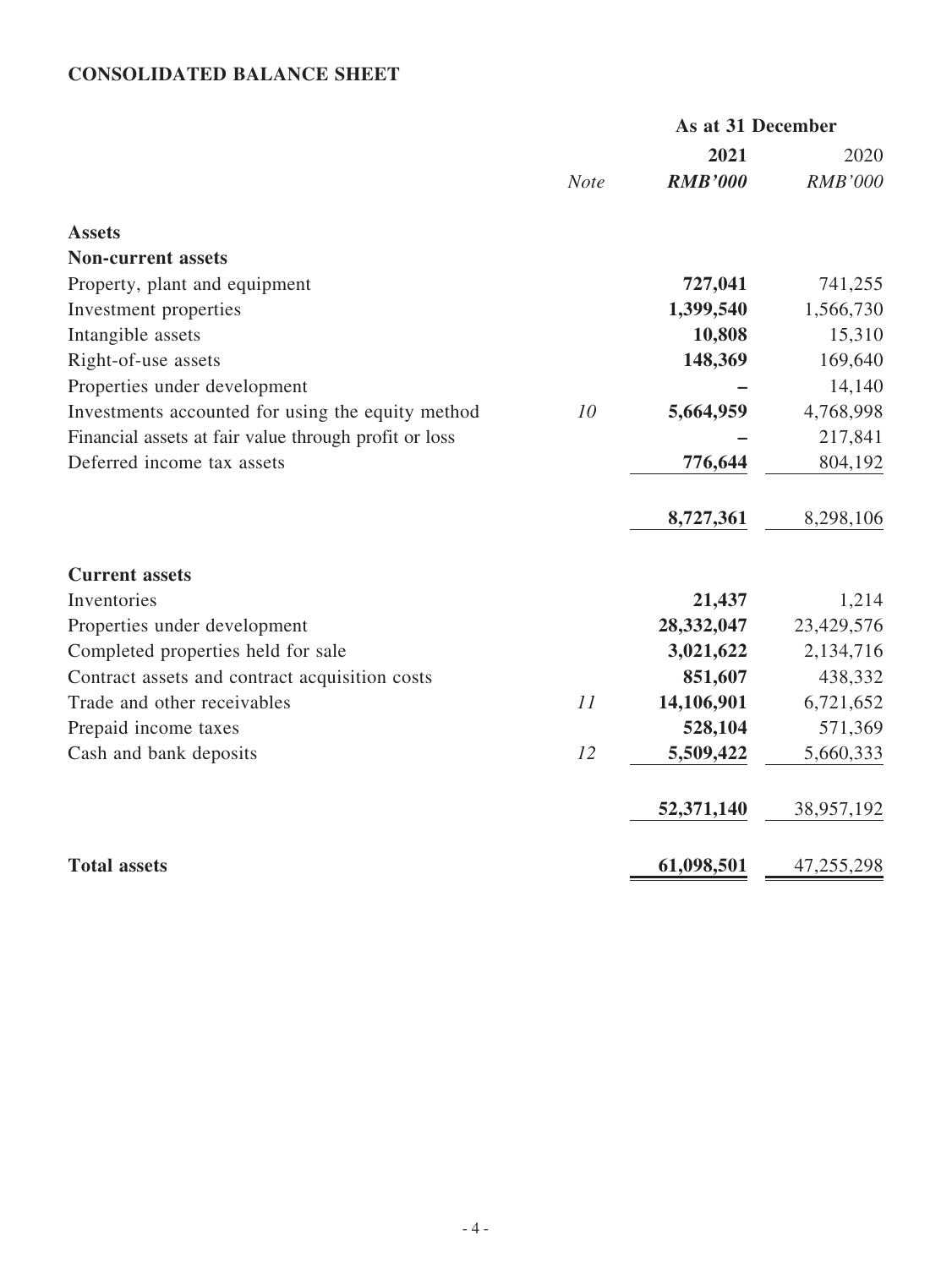|                                                      |             | As at 31 December |                |
|------------------------------------------------------|-------------|-------------------|----------------|
|                                                      |             | 2021              | 2020           |
|                                                      | <b>Note</b> | <b>RMB'000</b>    | <b>RMB'000</b> |
| <b>Equity</b>                                        |             |                   |                |
| Equity attributable to owners of the Company         |             |                   |                |
| Share capital                                        |             | 89,164            | 87,216         |
| Share premium                                        |             | 1,645,296         | 1,677,903      |
| Other reserves                                       |             | 1,364,134         | 1,147,588      |
| Retained earnings                                    |             | 2,524,168         | 1,987,465      |
|                                                      |             | 5,622,762         | 4,900,172      |
| <b>Non-controlling interests</b>                     |             | 4,582,225         | 3,021,806      |
| <b>Total equity</b>                                  |             | 10,204,987        | 7,921,978      |
| <b>Liabilities</b><br><b>Non-current liabilities</b> |             |                   |                |
| <b>Borrowings</b>                                    | 15          | 6,962,536         | 7,647,463      |
| Lease liabilities                                    |             | 120,824           | 133,954        |
| Deferred income tax liabilities                      |             | 1,300,365         | 1,217,226      |
|                                                      |             | 8,383,725         | 8,998,643      |
| <b>Current liabilities</b>                           |             |                   |                |
| Trade and other payables                             | 13          | 18,884,058        | 14,581,655     |
| <b>Contract liabilities</b>                          |             | 18,421,640        | 11,694,527     |
| <b>Borrowings</b>                                    | 15          | 3,817,631         | 2,666,675      |
| Lease liabilities                                    |             | 12,207            | 9,256          |
| Current income tax liabilities                       |             | 1,374,253         | 1,382,564      |
|                                                      |             | 42,509,789        | 30,334,677     |
| <b>Total liabilities</b>                             |             | 50,893,514        | 39, 333, 320   |
| <b>Total equity and liabilities</b>                  |             | 61,098,501        | 47,255,298     |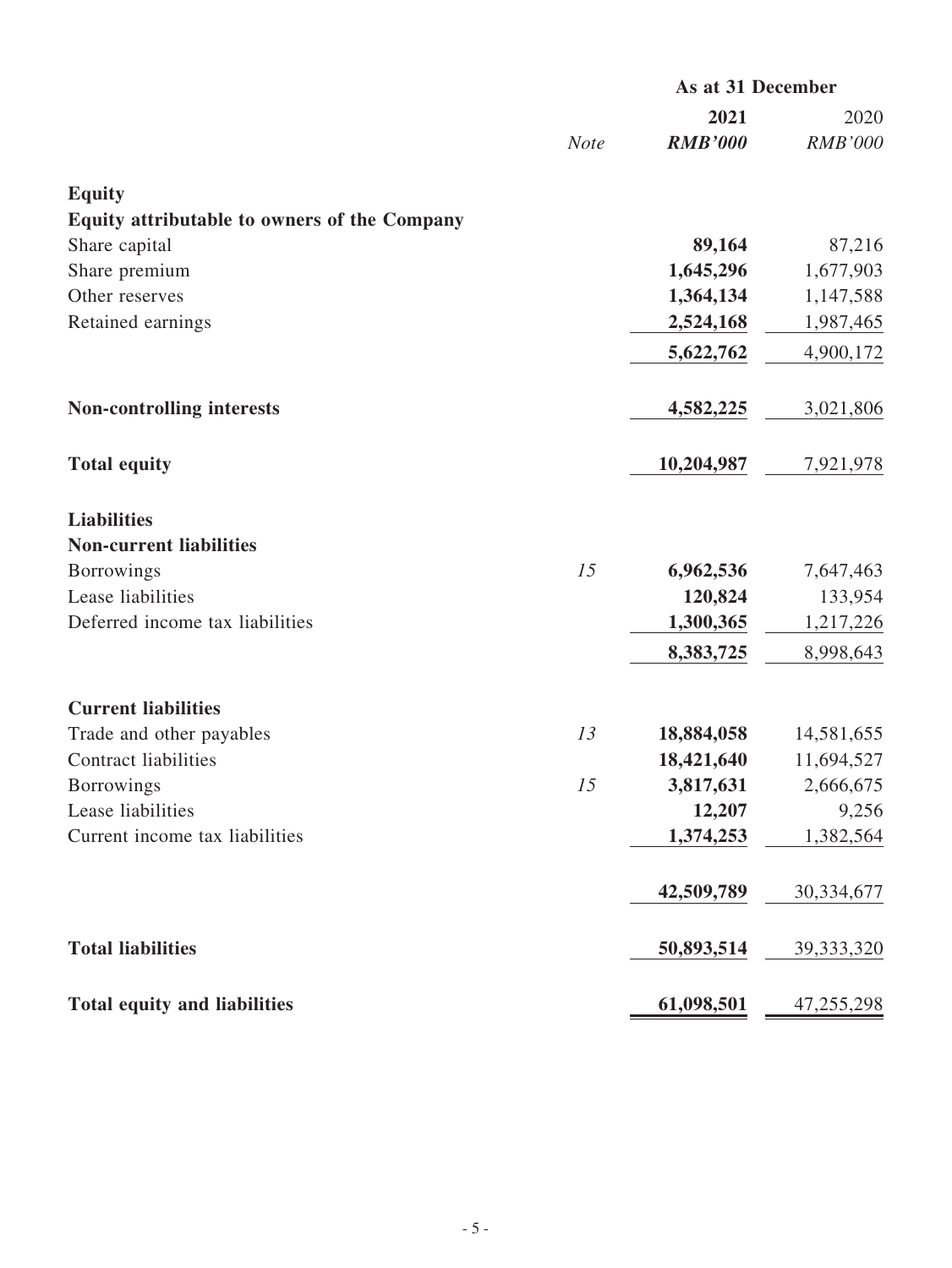### **NOTES TO THE CONSOLIDATED FINANCIAL STATEMENTS**

*For the year ended 31 December 2021*

#### **1 GENERAL INFORMATION**

Datang Group Holdings Limited (the "**Company**") was incorporated in the Cayman Islands on 14 December 2018 as an exempted company with limited liability under the Companies Law, Cap 22 (Law 3 of 1961 consolidated and revised). The address of the Company's registered office and the principal place of business are respectively located at Windward 3, Regatta Office Park, PO Box 1350, Grand Cayman KY1-1108, Cayman Islands and Block 1, Hongqiao Jiahui, Lane 928, Shenhong Road, Minhang District, Shanghai, China.

The Company is engaged in investment holding. The Company and its subsidiaries (collectively the "**Group**") are primarily engaged in property development business in the People's Republic of China (the "**PRC**"). The ultimate holding company of the Company is Good First Holding Limited which is incorporated in the British Virgin Islands ("**BVI**") and controlled by Ms. WONG Hei, the ultimate controlling shareholder (the "**Ultimate Controlling Shareholder**").

The Company's shares have been listed on The Stock Exchange of Hong Kong Limited (the "**Hong Kong Stock Exchange**") since 11 December 2020.

The consolidated financial statements are presented in Renminbi ("**RMB**"), unless otherwise stated. These consolidated financial statements have been approved for issue by the Board of Directors on 30 March 2022.

The outbreak of the coronavirus disease 2019 ("**COVID-19**") had brought unprecedented challenges and added uncertainties to the economy. COVID-19 may affect the financial performance and position of the Group including the revenue from property development and sales, fair value of investment properties, allowance for expected credit losses on trade and other receivables and so on. Due to the outbreak of COVID-19, the Group kept continuous attention on the situation of the COVID-19 outbreak and reacted actively to its impact on the financial position and operating results of the Group. As at the date of this announcement, COVID-19 does not have any material adverse impact on the financial position and operating result of the Group.

#### **2 BASIS OF PREPARATION**

(a) Compliance with Hong Kong Financial Reporting Standards ("HKFRS") and the Hong Kong Companies Ordinance

The consolidated financial statements of the Group have been prepared in accordance with HKFRS and disclosure requirements of the Hong Kong Companies Ordinance Cap. 622.

(b) Historical cost convention

The consolidated financial statements have been prepared on a historical cost basis, except for investment properties, which are carried at fair value.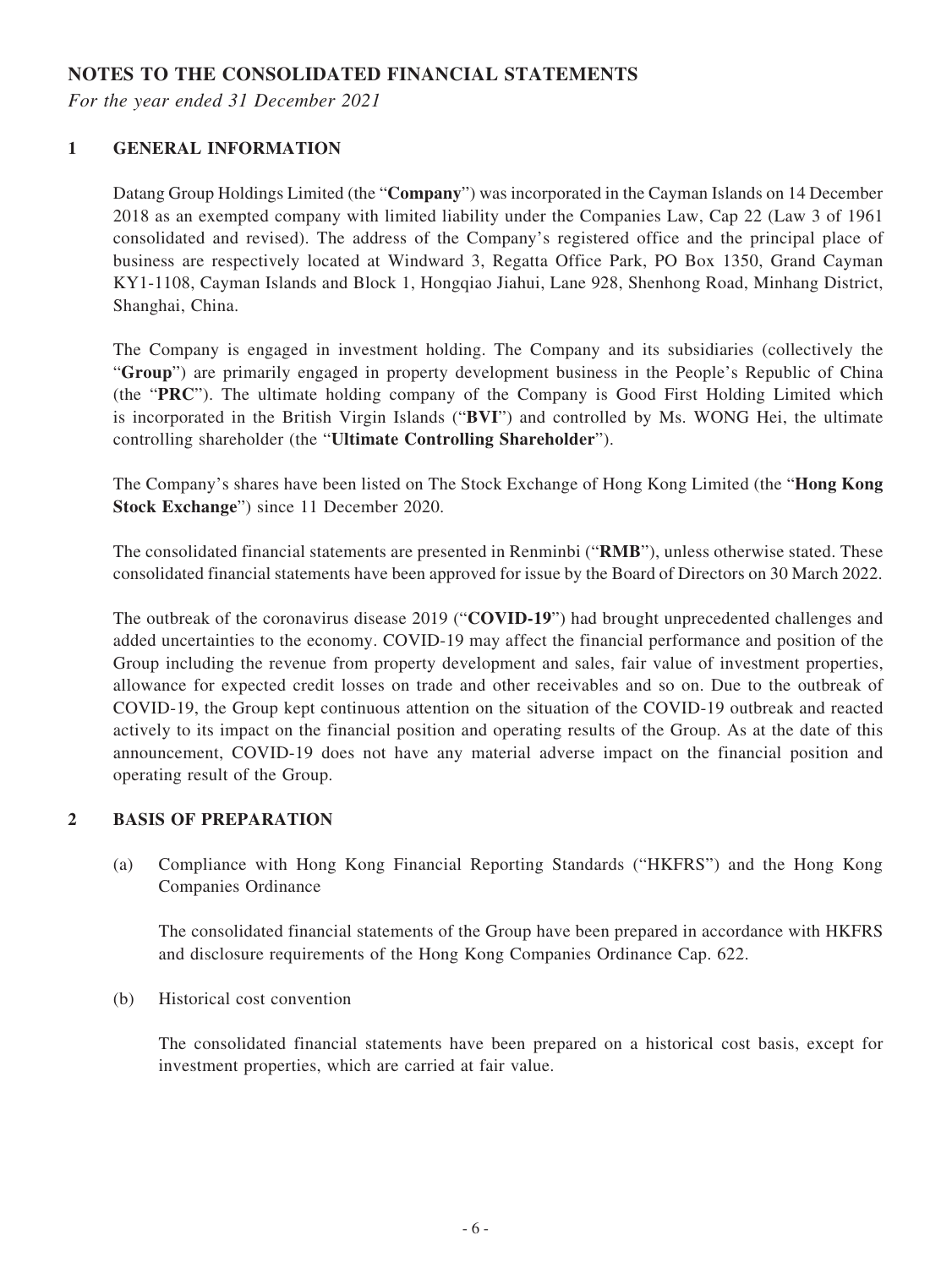#### **2.1 New standards, amendments and interpretations**

#### *(c) New and amended standards adopted by the Group*

The Group has applied the following amendments for the first time for their annual reporting period commencing 1 January 2021:

• Interest Rate Benchmark Reform – Phase 2 -- amendments to HKFRS 9, HKAS 39, HKFRS 7, HKFRS 4 and HKFRS 16

The amendments listed above did not have any impact on the amounts recognised in prior periods and are not expected to significantly affected the current or future periods.

#### *(d) New standards and interpretations not yet adopted*

Certain new accounting standards, amendments to existing standards and interpretations have been published that are not mandatory for 31 December 2021 reporting periods and have not been early adopted by the Group.

|                                                           |                                                                                                                                     | <b>Effective for</b><br>annual periods<br>beginning on or<br>after |
|-----------------------------------------------------------|-------------------------------------------------------------------------------------------------------------------------------------|--------------------------------------------------------------------|
| Amendment to HKFRS 16                                     | Covid-19 related rent concessions beyond 30 June<br>2021                                                                            | 1 April 2021                                                       |
| Amendment to HKFRS 3                                      | Reference to the conceptual framework                                                                                               | 1 January 2022                                                     |
| Amendments to HKAS 16                                     | Proceeds before intended use                                                                                                        | 1 January 2022                                                     |
| Amendments to HKAS 37                                     | Cost of fulfilling a contract                                                                                                       | 1 January 2022                                                     |
| Annual improvement<br>project                             | Annual improvements 2018-2020 Cycle                                                                                                 | 1 January 2022                                                     |
| Accounting Guideline 5<br>(Revised)                       | Merger accounting for common control<br>combinations                                                                                | 1 January 2022                                                     |
| HK Interpretation 5                                       | Presentation of financial statements-classification<br>by the borrower of a term loan that contains a<br>repayment on demand clause | 1 January 2023                                                     |
| <b>HKFRS 17</b>                                           | Insurance contracts                                                                                                                 | 1 January 2023                                                     |
| Amendments to HKAS<br>1 and HKFRS Practice<br>Statement 2 | Classification for liabilities as current or non-<br>current                                                                        | 1 January 2023                                                     |
| Amendments to HKAS 2                                      | Disclosure of accounting policies                                                                                                   | 1 January 2023                                                     |
| Amendments to HKAS 8                                      | Definition of accounting estimates                                                                                                  | 1 January 2023                                                     |
| Amendments to HKAS 12                                     | Deferred tax related to assets and liabilities arising<br>from a single transaction                                                 | 1 January 2023                                                     |
| HKFRS 10 and HKAS 28<br>(Amendments)                      | Sale or Contribution of Assets between an Investor<br>and its Associate or Joint Venture (amendments)                               | To be determined                                                   |

The Group has already commenced an assessment of the impact of these new or revised standards, interpretation and amendments, certain of which are relevant to the Group's operations. According to the preliminary assessment made by the directors of the Company, no significant impact on the financial performance and position of the Group is expected when they become effective.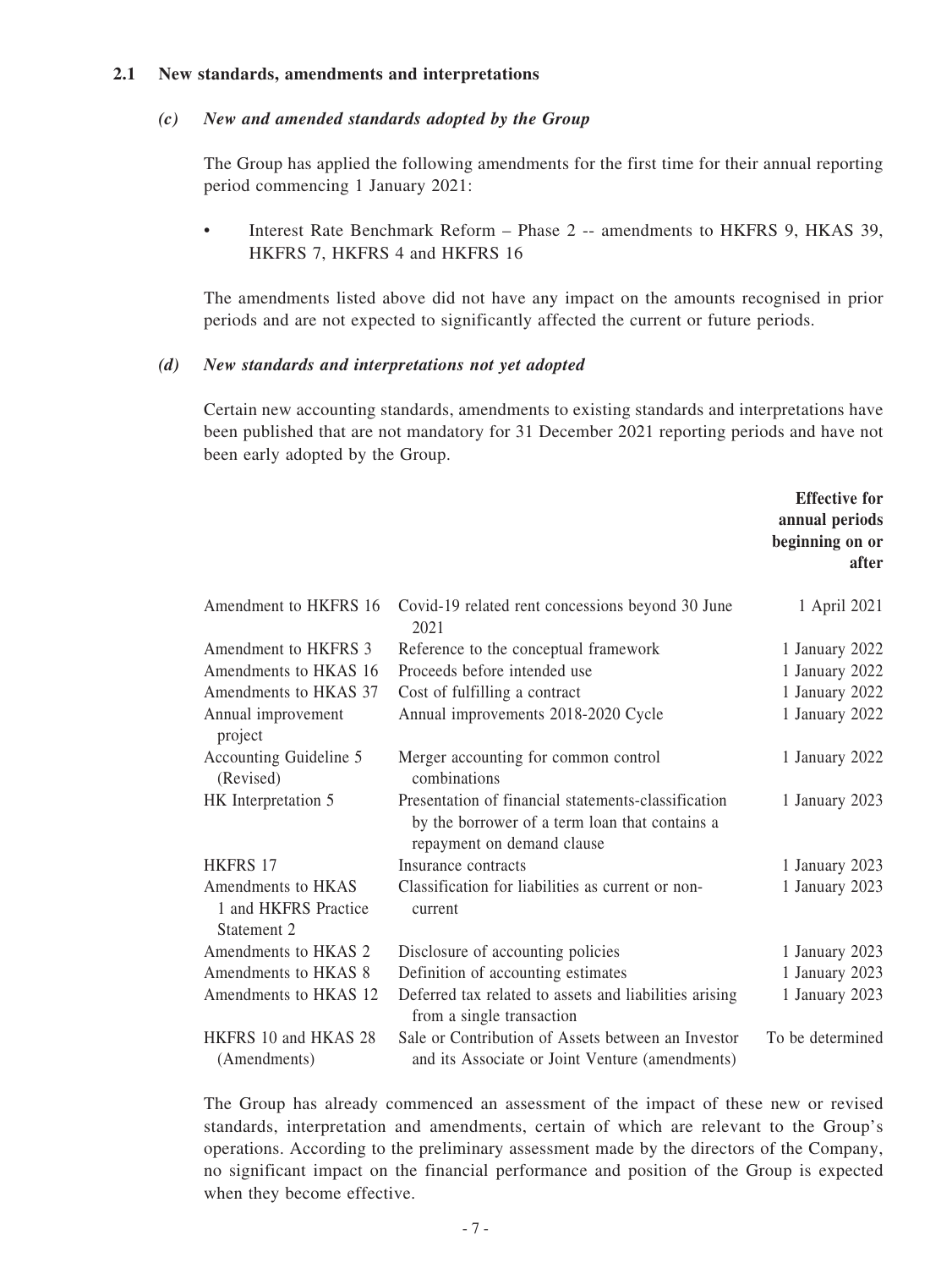#### **3 SEGMENT REPORTING**

Management has determined the operating segments based on the reports reviewed by the chief operating decision-maker ("**CODM**").

The Group is principally engaged in property development business in the PRC. Management reviews the operating results of the business as one operating segment to make decisions about resources to be allocated. Therefore, the CODM regards that there is only one segment which is used to make strategic decisions.

All of the Group's revenue are derived in the PRC during the year ended 31 December 2021 and the Group's non-current assets were all located in the PRC. No geographical information is therefore presented.

#### **4 REVENUE**

Revenue is analysed as follows:

|                                           | <b>Year ended 31 December</b> |                |
|-------------------------------------------|-------------------------------|----------------|
|                                           | 2021                          | 2020           |
|                                           | <b>RMB'000</b>                | <b>RMB'000</b> |
| Sales of properties                       | 10,653,058                    | 10,109,291     |
| Provision of construction services        | 208,312                       | 241,973        |
| Management and consulting services income | 223,863                       | 105,270        |
| Rental income                             | 91,050                        | 56,408         |
| Provision of hotel services               | 54,470                        | 47,848         |
| Others                                    | 23,418                        | 27,589         |
|                                           | 11,254,171                    | 10,588,379     |
| Represented by:                           |                               |                |

|                                                     | <b>Year ended 31 December</b> |                |
|-----------------------------------------------------|-------------------------------|----------------|
|                                                     | 2021                          | 2020           |
|                                                     | <b>RMB'000</b>                | <i>RMB'000</i> |
| <b>Revenue from contracts with customers</b>        |                               |                |
| Sales of properties                                 |                               |                |
| - Recognised at a point in time                     | 10,653,058                    | 10,109,291     |
| Provision of construction, hotel and other services |                               |                |
| - Recognised at a point in time                     | 23,061                        | 27,589         |
| - Recognised over time                              | 487,002                       | 395,091        |
|                                                     | 510,063                       | 422,680        |
| <b>Revenue from other sources</b>                   |                               |                |
| - Rental income                                     | 91,050                        | 56,408         |
|                                                     | 11,254,171                    | 10,588,379     |

There was no revenue derived from a single external customer accounting for 10% or more of the Group's revenues during the years ended 31 December 2021 and 2020.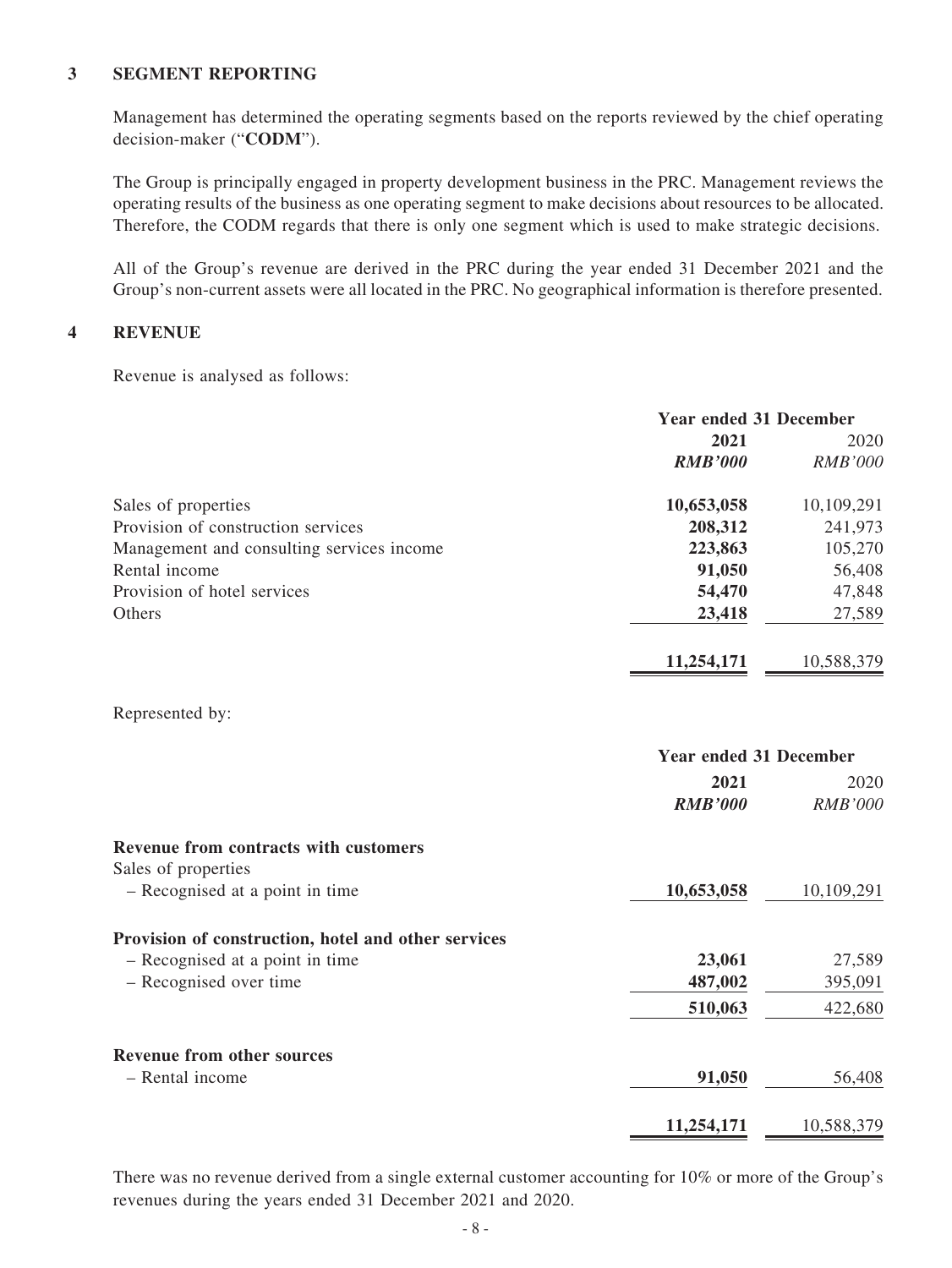|                                                              | <b>Year ended 31 December</b> |                |
|--------------------------------------------------------------|-------------------------------|----------------|
|                                                              | 2021                          | 2020           |
|                                                              | <b>RMB'000</b>                | <i>RMB'000</i> |
| Fair value and revaluation gains on investment properties    | 5,563                         | 47,638         |
| Gains/(losses) on disposals of investment properties         | 874                           | (5, 419)       |
| Fair value (losses)/gains of financial assets at fair value  |                               |                |
| through profit or loss                                       | (6,372)                       | 17,035         |
| Gains/(losses) on disposals of subsidiaries                  | 52,185                        | (5, 434)       |
| Loss on de-registration of an associate                      |                               | (2,099)        |
| Gains on disposal of associates                              | 139,369                       |                |
| Gains/(losses) on disposals of property, plant and equipment | 140                           | (778)          |
| Others                                                       | 1,214                         | 600            |
|                                                              | 192,973                       | 51,543         |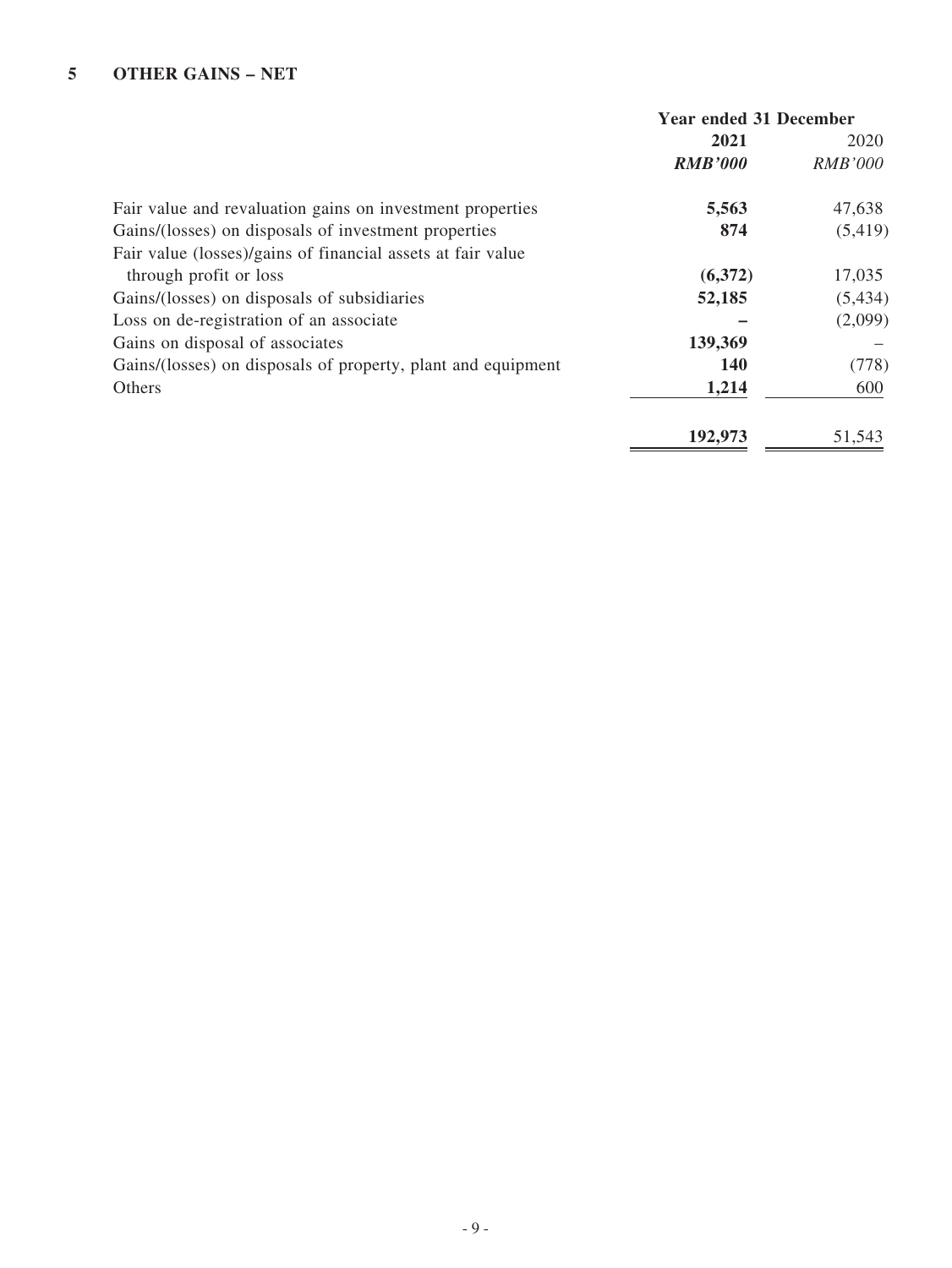# **6 EXPENSES BY NATURE**

Expenses included in cost of sales, selling and marketing costs and administrative expenses are analysed as follows:

|                                                                     | <b>Year ended 31 December</b> |                |
|---------------------------------------------------------------------|-------------------------------|----------------|
|                                                                     | 2021                          | 2020           |
|                                                                     | <b>RMB'000</b>                | <b>RMB'000</b> |
| Cost of properties sold – including construction costs, land and    |                               |                |
| capitalised interest expenses                                       | 7,967,443                     | 7,567,732      |
| Employee benefit expenses                                           | 490,380                       | 425,386        |
| Cost of construction services                                       | 199,819                       | 229,874        |
| Amortisation of                                                     |                               |                |
| - Costs for obtaining contracts                                     | 204,217                       | 135,744        |
| - Intangible assets                                                 | 5,331                         | 6,533          |
| Depreciation of                                                     |                               |                |
| - Property, plant and equipment                                     | 82,261                        | 82,550         |
| - Right-of-use assets                                               | 22,151                        | 13,911         |
| Write-downs of properties under development and completed           |                               |                |
| properties held for sale                                            | 290,497                       |                |
| Advertising costs                                                   | 159,313                       | 151,037        |
| Professional service expenses                                       | 90,365                        | 56,592         |
| Other taxes and other levies                                        | 78,954                        | 68,918         |
| Property management expenses                                        | 87,122                        | 64,292         |
| Entertainment expenses                                              | 44,285                        | 34,195         |
| Office and travelling expenses                                      | 42,073                        | 34,851         |
| Maintenance costs                                                   | 5,988                         | 5,718          |
| Short-term lease payments                                           | 5,155                         | 2,128          |
| Auditor's remuneration                                              |                               |                |
| - Audit services                                                    | 5,300                         | 3,800          |
| - Non-audit services                                                | 280                           | 250            |
| Listing expenses                                                    |                               | 9,172          |
| Other expenses                                                      | 8,619                         | 4,691          |
| Total cost of sales, selling and marketing costs and administrative |                               |                |
| expenses                                                            | 9,789,553                     | 8,897,374      |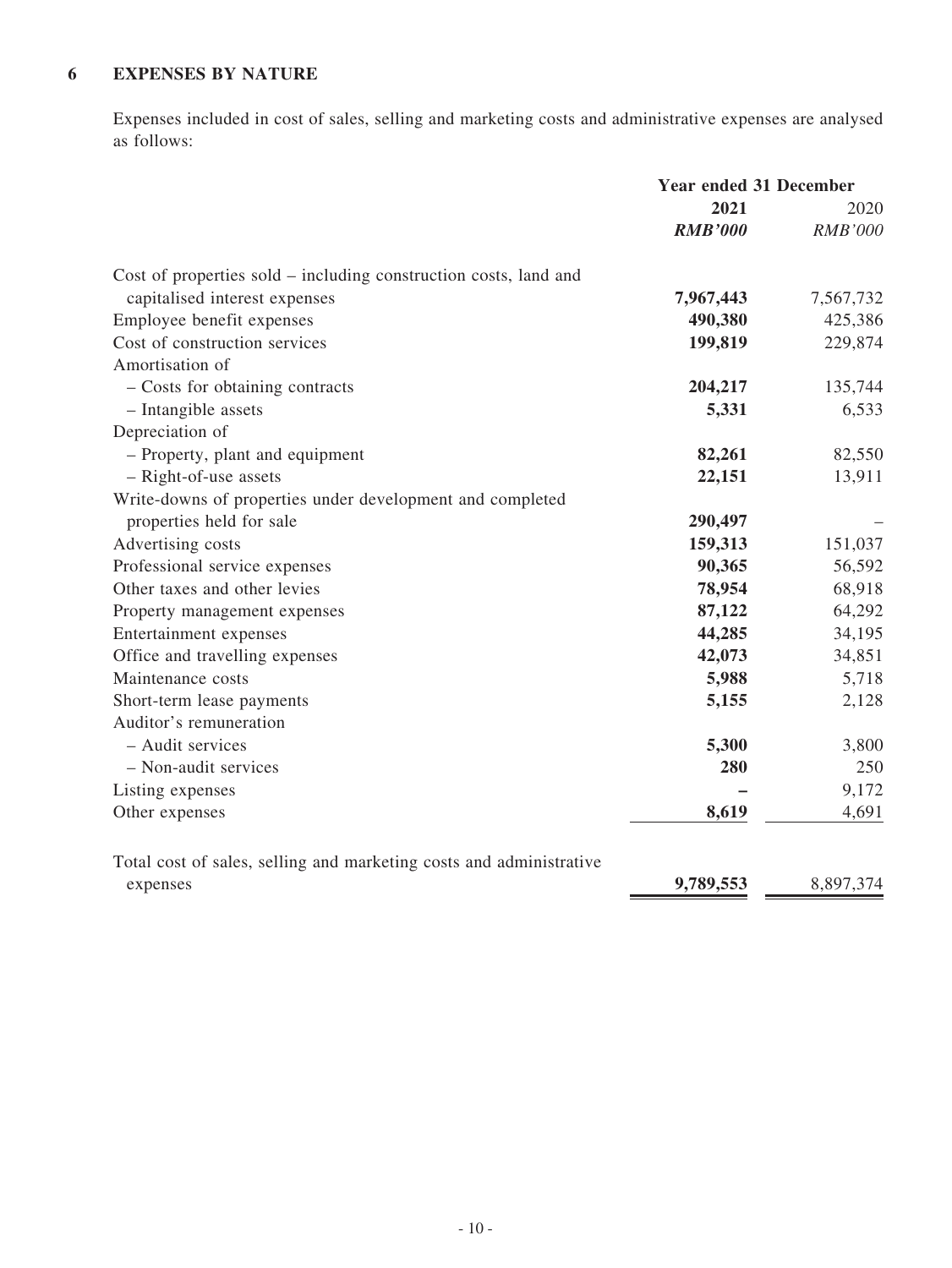### **7 FINANCE COST-NET**

|                                                      | <b>Year ended 31 December</b> |                |
|------------------------------------------------------|-------------------------------|----------------|
|                                                      | 2021                          | 2020           |
|                                                      | <b>RMB'000</b>                | <b>RMB'000</b> |
| Finance income:                                      |                               |                |
| - Interest income from bank deposits                 | (33, 470)                     | (28, 799)      |
| Finance costs:                                       |                               |                |
| - Interest expenses on borrowings                    | 1,452,368                     | 883,149        |
| $-$ Others                                           | 1,836                         | 1,683          |
|                                                      | 1,454,204                     | 884,832        |
| - Less: interests capitalised                        | (1,375,800)                   | (842, 987)     |
|                                                      | 78,404                        | 41,845         |
| - Interest expenses on lease liabilities             | 11,005                        | 6,529          |
| - Net foreign exchange gains on financing activities | (7, 823)                      |                |
|                                                      | 81,586                        | 48,374         |
| Finance costs – net                                  | 48,116                        | 19,575         |

(a) Capitalised borrowing costs

The capitalisation rate of borrowings was 9.30% per annum for the year ended 31 December 2021 (2020: 8.27% per annum).

# **8 INCOME TAX EXPENSES**

|                                       | <b>Year ended 31 December</b> |                |
|---------------------------------------|-------------------------------|----------------|
|                                       | 2021                          | 2020           |
|                                       | <b>RMB'000</b>                | <b>RMB'000</b> |
| Current income tax                    |                               |                |
| - PRC corporate income tax            | 392,740                       | 489,152        |
| $-$ PRC land appreciation tax ("LAT") | 235,610                       | 415,405        |
|                                       | 628,350                       | 904,557        |
| Deferred income tax                   |                               |                |
| - PRC corporate income tax            | 54,318                        | (138, 851)     |
|                                       | 682,668                       | 765,706        |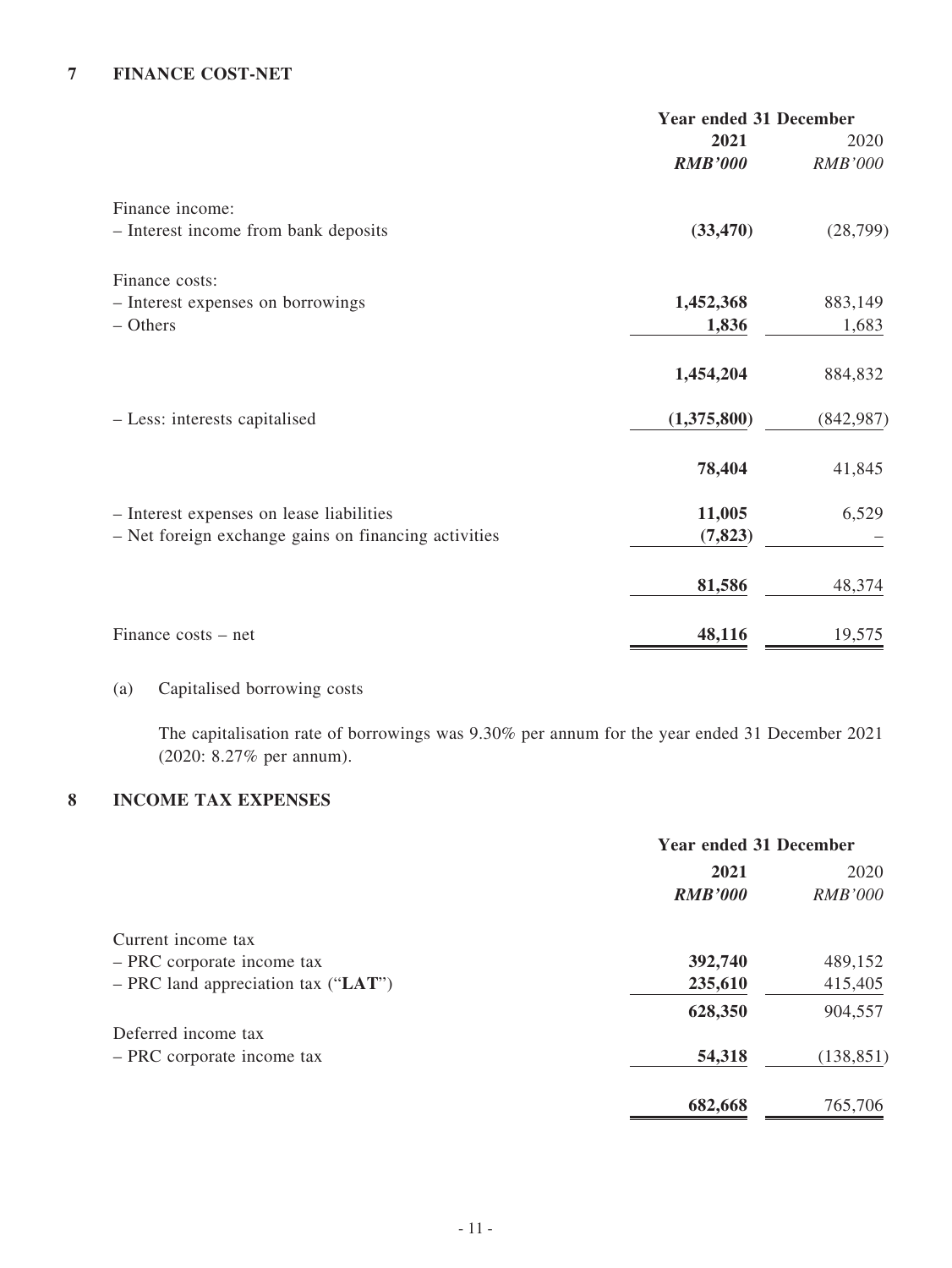#### **(a) Hong Kong profits tax**

No provision for Hong Kong profits tax has been made as the Group had no assessable profit for the year (2020: Nil).

#### **(b) PRC corporate income tax**

The income tax provision of the Group in respect of operations in Mainland China has been calculated at the applicable tax rate on the estimated assessable profits for the year, based on the existing legislation, interpretations and practices in respect thereof.

The corporate income tax rate applicable to entities of the Group located in Mainland China is 25% according to the Corporate Income Tax Law of the PRC (the "**CIT Law**").

#### **(c) LAT**

Income from the sale or transfer of land, buildings and their attached facilities in the PRC is subject to LAT at progressive rates ranging from 30% to 60% of the appreciation value, with an exemption provided for sales of ordinary residential properties if their appreciation values do not exceed 20% of the sum of the total deductible items.

#### **(d) Overseas income tax**

The Company was incorporated in the Cayman Islands as an exempted company with limited liability under the Companies Law and, is exempted from Cayman Islands income tax.

#### **(e) PRC dividend withholding income tax**

Pursuant to the Detailed Implementation Regulations for Implementation of the Corporate Income Tax Law, dividends distributed from the profits generated by the PRC companies after 1 January 2008 to their foreign investors shall be subject to a withholding income tax of 10%. A lower 5% withholding tax rate may be applied when the immediate holding companies of the PRC subsidiaries are qualified as tax residents of Hong Kong according to the tax treaty arrangements between the PRC and Hong Kong. The Group has not accrued any withholding income tax for the undistributed earnings of its PRC subsidiaries as they do not have a plan to distribute these earnings out of Mainland China in the foreseeable future.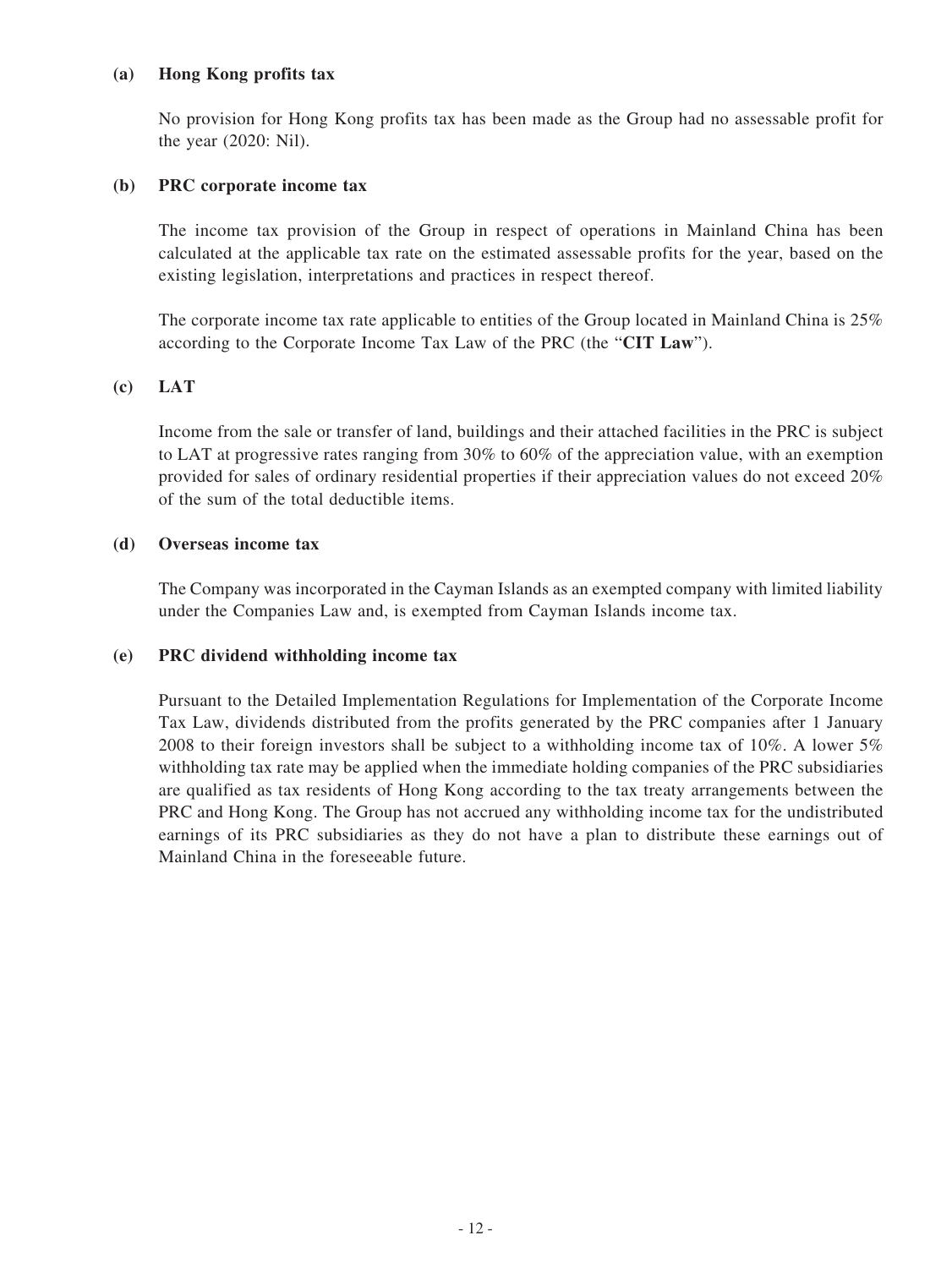#### **9 EARNINGS PER SHARE**

#### **(a) Basic**

Basic earnings per share is calculated by dividing the profit attributable to owners of the Company by the weighted average number of ordinary shares in issue during the period.

|                                                            | <b>Year ended 31 December</b> |           |
|------------------------------------------------------------|-------------------------------|-----------|
|                                                            | 2021                          | 2020      |
| Profit attributable to owners of the Company (RMB'000)     | 726,438                       | 715,372   |
| Weighted average number of ordinary shares in issue ('000) | 1,363,131                     | 1,019,130 |
| Earnings per share — Basic $(RMB)$                         | 0.53                          | 0.70      |

#### **(b) Diluted**

Diluted earnings per share is calculated by adjusting the weighted average number of ordinary shares outstanding to assume conversion of all potentially dilutive ordinary shares. Restricted shares granted to employees under the Group's share incentive scheme are considered to be potentially dilutive ordinary shares. For the restricted shares, a calculation is done to determine the number of shares that could have been acquired at fair value (determined as the average annual market share price of the Company's shares) based on the monetary value of the subscription rights attached to outstanding restricted shares.

|                                                                                                          | <b>Year ended 31 December</b> |                     |
|----------------------------------------------------------------------------------------------------------|-------------------------------|---------------------|
|                                                                                                          | 2021                          | 2020                |
| Profit attributable to owners of the Company (RMB'000)                                                   | 726,438                       | 715,372             |
| Weighted average number of ordinary shares in issue $(7000)$<br>Adjustments for Restricted Shares ('000) | 1,363,131<br>79,017           | 1,019,130<br>81,550 |
| Weighted average number of ordinary shares for diluted<br>earnings per share $(7000)$                    | 1,442,148                     | 1,100,680           |
| Diluted earnings per share (RMB)                                                                         | 0.50                          | 0.65                |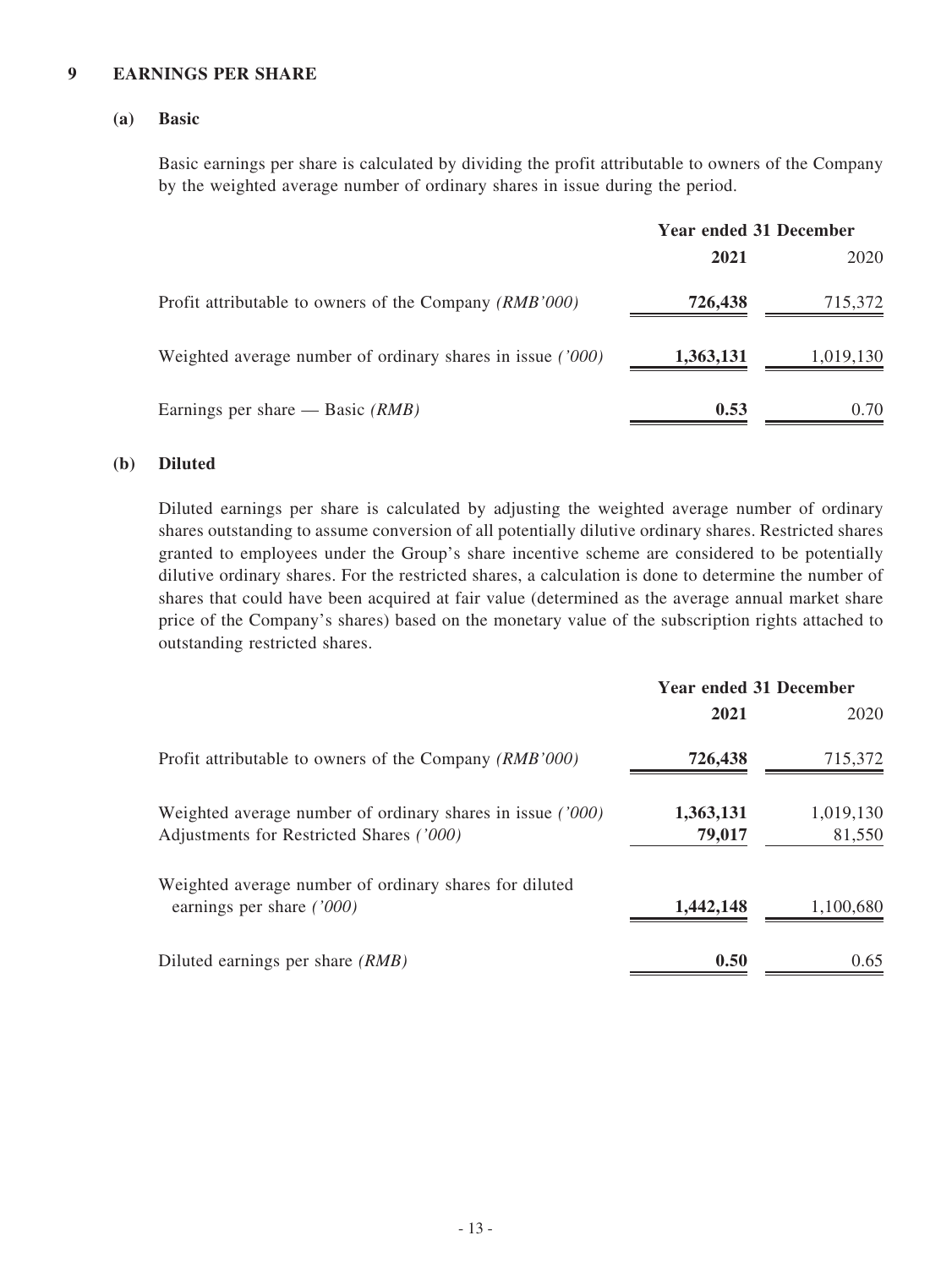#### **10. INVESTMENTS ACCOUNTED FOR USING THE EQUITY METHOD**

| Amount represented:              | <b>Year ended 31 December</b> |                |
|----------------------------------|-------------------------------|----------------|
|                                  | 2021                          | 2020           |
|                                  | <b>RMB'000</b>                | <i>RMB'000</i> |
| Investment in joint ventures (a) | 1,356,305                     | 2,267,721      |
| Investment in associates (b)     | 4,308,654                     | 2,501,277      |
|                                  | 5,664,959                     | 4,768,998      |

#### **(a) Investment in joint ventures**

The movement of investments in joint ventures is as follows:

|                                           | <b>Year ended 31 December</b> |                |
|-------------------------------------------|-------------------------------|----------------|
|                                           | 2021                          | 2020           |
|                                           | <b>RMB'000</b>                | <i>RMB'000</i> |
| Share of net assets:                      |                               |                |
| Opening balances                          | 2,267,721                     | 625,118        |
| Transfer from investments in subsidiaries |                               | 5,500          |
| <b>Additions</b>                          | 446,623                       | 1,649,630      |
| Transfer to investments in subsidiaries   | (1,287,579)                   |                |
| Share of results                          | (70, 460)                     | (12, 527)      |
| Closing balances                          | 1,356,305                     | 2,267,721      |

#### **(b) Investments in associates**

The movement of investments in associates is as follows:

|                                           | <b>Year ended 31 December</b> |                |
|-------------------------------------------|-------------------------------|----------------|
|                                           | 2021                          | 2020           |
|                                           | <b>RMB'000</b>                | <b>RMB'000</b> |
| Share of net assets:                      |                               |                |
| Opening balances                          | 2,501,277                     | 881,880        |
| <b>Additions</b>                          | 1,545,333                     | 1,585,495      |
| Transfer from investments in subsidiaries | 277,444                       | 78,690         |
| Disposal $(*)$                            | (222,063)                     |                |
| Liquidation                               |                               | (11, 585)      |
| Share of results                          | 206,663                       | (33,203)       |
| Closing balances                          | 4,308,654                     | 2,501,277      |

\* During the year ended 31 December 2021, the Group disposed of its 30% equity interest in associate (Shenzhen Tanghui Investment Holding Co., Ltd., 深圳市唐匯投資有限公司) to a third party at a cash consideration of RMB361,432,000, which resulted in a disposal gain of RMB139,369,000.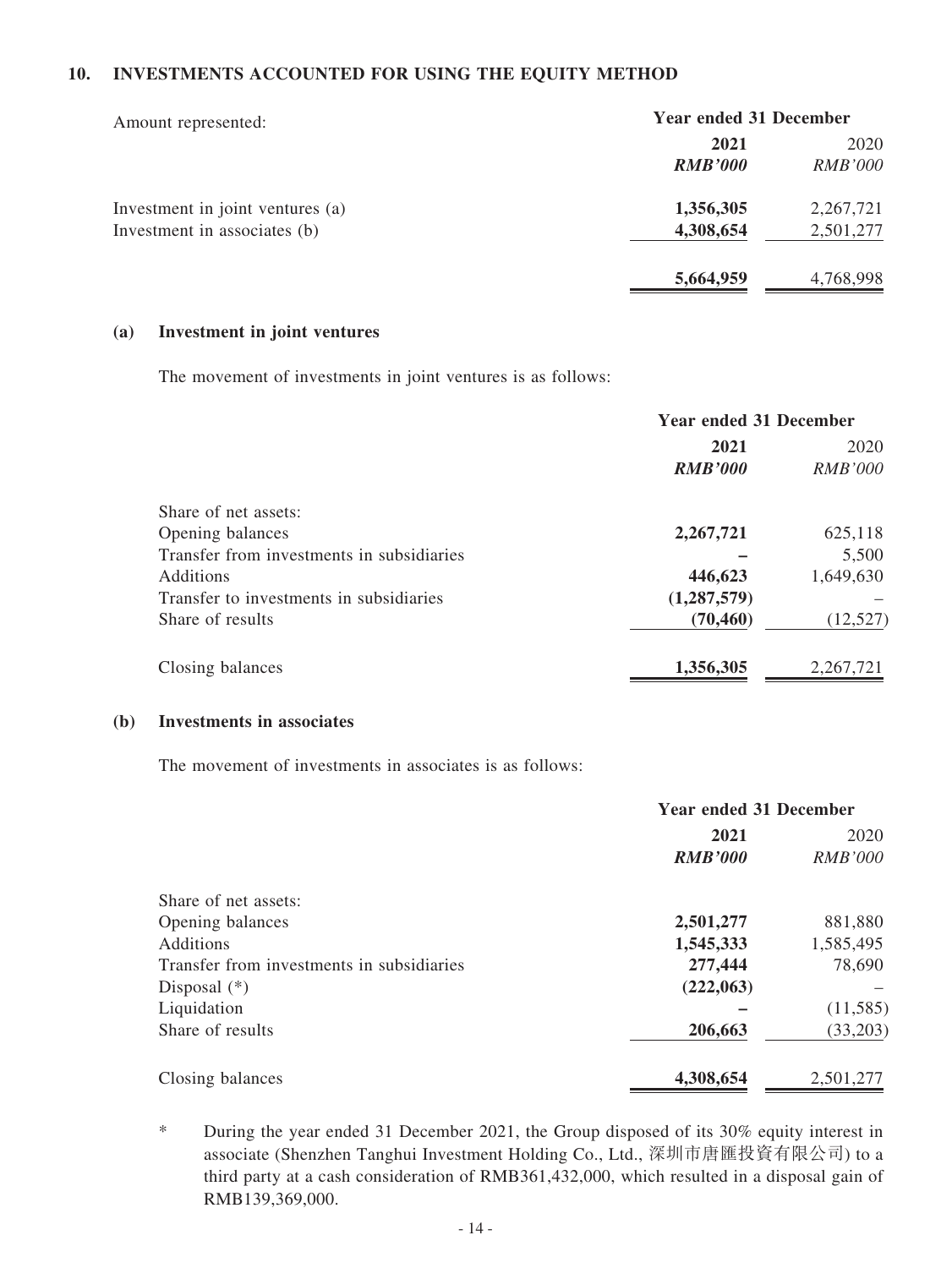# **11 TRADE AND OTHER RECEIVABLES**

|                                                     | As at 31 December      |                        |
|-----------------------------------------------------|------------------------|------------------------|
|                                                     | 2021<br><b>RMB'000</b> | 2020<br><b>RMB'000</b> |
| Trade receivables (a)                               |                        |                        |
| - Related parties                                   | 54,362                 | 3,164                  |
| - Third parties                                     | 1,297,902              | 34,396                 |
|                                                     | 1,352,264              | 37,560                 |
| Less: allowance for impairment                      | (3,168)                | (1,726)                |
|                                                     | 1,349,096              | 35,834                 |
| Other receivables                                   |                        |                        |
| - Note receivables                                  |                        | 2,010                  |
| - Amounts due from related parties                  | 4,552,838              | 1,175,714              |
| - Amounts due from non-controlling interests        | 6,780,682              | 3,392,404              |
| - Prepayment of land and deposits for land auction  | 494,473                | 305,340                |
| - Construction deposits                             | 135,640                | 87,582                 |
| - Amounts due from governments                      | 277,948                | 69,828                 |
| $-$ Others                                          | 317,589                | 105,282                |
|                                                     | 12,559,170             | 5,138,160              |
| Less: allowance for impairment                      | (103, 849)             | (22, 613)              |
|                                                     | 12,455,321             | 5,115,547              |
| Prepayments                                         |                        |                        |
| - For acquisitions of land                          | 47,478                 | 1,003,629              |
| - For construction costs and construction materials | 70,866                 | 76,568                 |
| - For value-added and other taxes                   | 184,140                | 490,074                |
|                                                     | 302,484                | 1,570,271              |
| Total trade and other receivables                   | 14,106,901             | 6,721,652              |

(a) The aging analysis of trade receivables based on invoice date was as follows:

|                                   | As at 31 December |                |
|-----------------------------------|-------------------|----------------|
|                                   | 2021              | 2020           |
|                                   | <b>RMB'000</b>    | <i>RMB'000</i> |
| Within 90 days                    | 1,317,642         | 18,031         |
| Over 90 days and within 180 days  | 7,919             | 1,051          |
| Over 180 days and within 365 days | 19,487            | 3,210          |
| Over 365 days                     | 7,216             | 15,268         |
|                                   | 1,352,264         | 37,560         |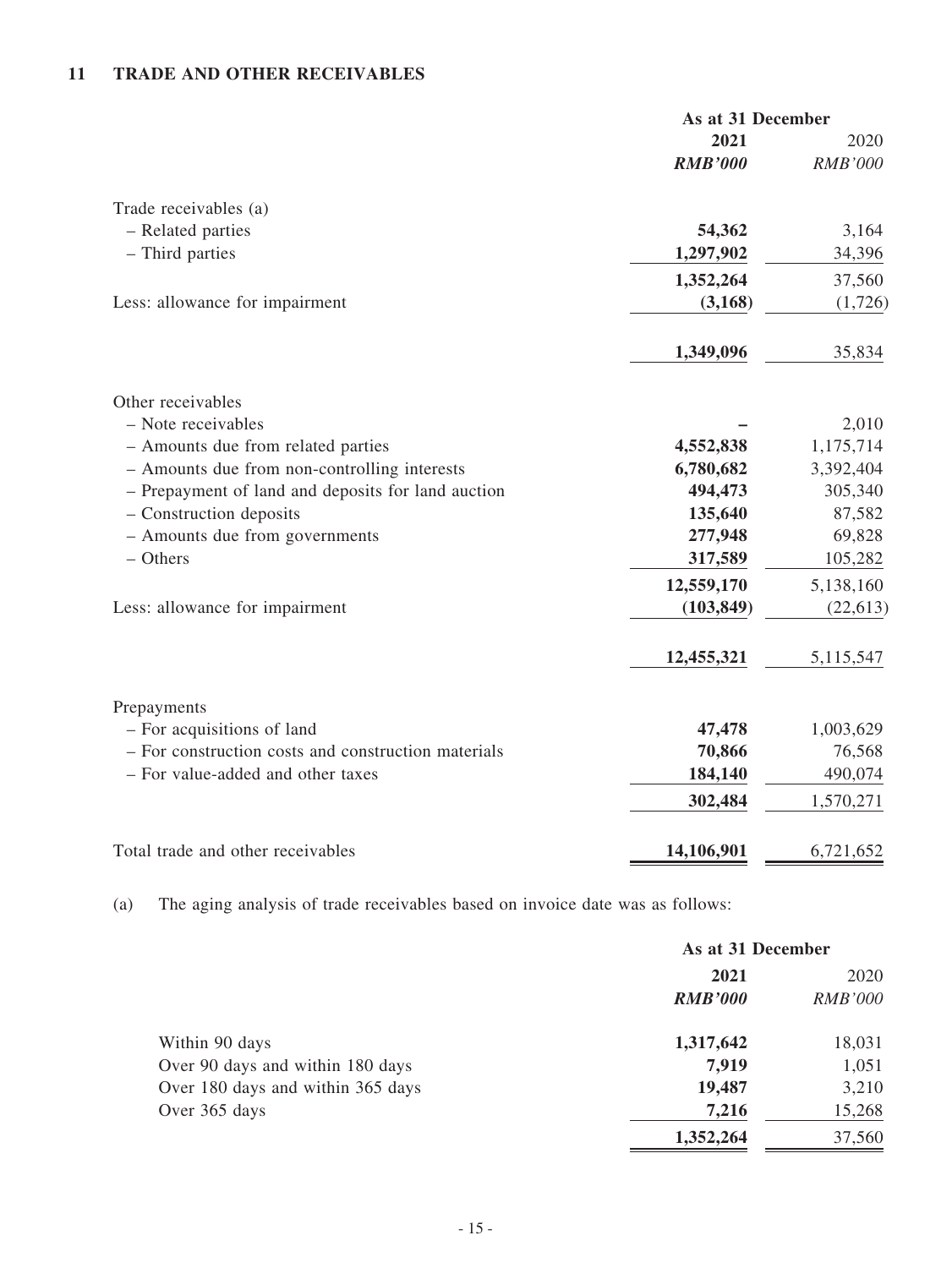#### **12. CASH BAND BANK DEPOSITS**

|                           | As at 31 December |                |
|---------------------------|-------------------|----------------|
|                           | 2021              | 2020           |
|                           | <b>RMB'000</b>    | <b>RMB'000</b> |
| Cash and bank deposits    | 5,509,422         | 5,660,333      |
| Less: Restricted cash (a) | (1,198,994)       | (2,196,977)    |
| Term deposits             |                   | (567)          |
| Cash and cash equivalents | 4,310,428         | 3,462,789      |

#### **(a) Restricted cash**

The balance of restricted cash mainly represented RMB-denominated guarantee deposits for construction of pre-sale properties placed in designated accounts which will be released in accordance with certain construction progress milestones.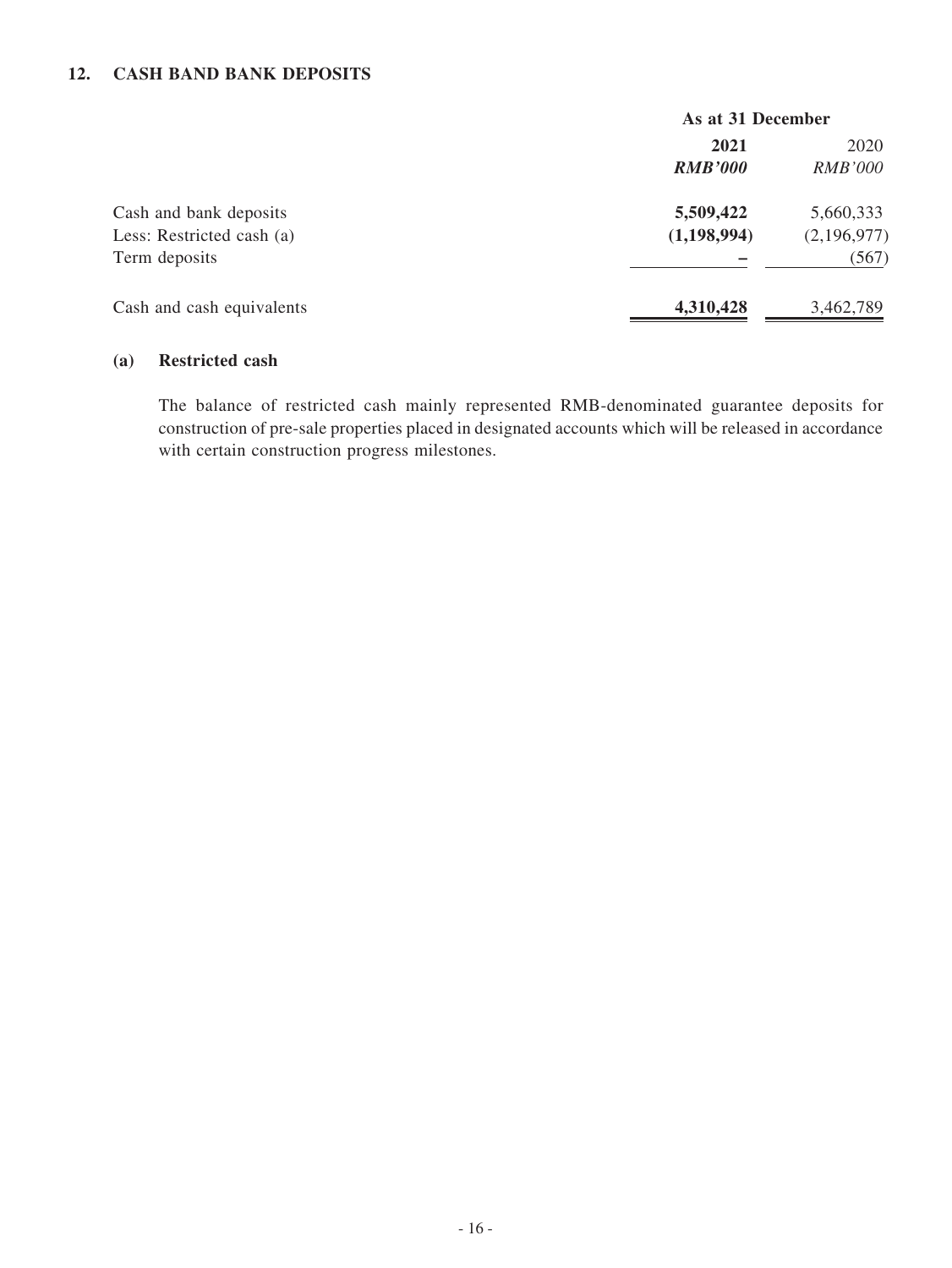## **13 TRADE AND OTHER PAYABLES**

|                                            | As at 31 December |                |
|--------------------------------------------|-------------------|----------------|
|                                            | 2021              | 2020           |
|                                            | <b>RMB'000</b>    | <b>RMB'000</b> |
| Trade payables (a)                         |                   |                |
| - Related parties                          | 169,681           | 24,002         |
| - Third parties                            | 3,396,678         | 3,241,716      |
| - Notes payable                            | 350,397           | 98,489         |
|                                            | 3,916,756         | 3,364,207      |
| Other payables                             |                   |                |
| - Amounts due to related parties           | 8,345,369         | 6,746,015      |
| - Amounts due to non-controlling interests | 4,767,930         | 2,312,216      |
| - Construction guarantee deposits received | 227,378           | 368,170        |
| - Accrued payroll                          | 156,218           | 139,924        |
| - Other taxes payables                     | 798,780           | 1,006,524      |
| - Interest payables                        | 10,581            | 39,747         |
| – Others                                   | 661,046           | 604,852        |
|                                            | 14,967,302        | 11,217,448     |
|                                            | 18,884,058        | 14,581,655     |

(a) The aging analysis of the trade payables based on invoice date is as follows:

|                                   | As at 31 December |                |
|-----------------------------------|-------------------|----------------|
|                                   | 2021              | 2020           |
|                                   | <b>RMB'000</b>    | <b>RMB'000</b> |
| Within 90 days                    | 2,895,806         | 2,379,388      |
| Over 90 days and within 180 days  | 262,363           | 309,780        |
| Over 180 days and within 365 days | 122,247           | 271,922        |
| Over 365 days                     | 636,340           | 403,117        |
|                                   | 3,916,756         | 3,364,207      |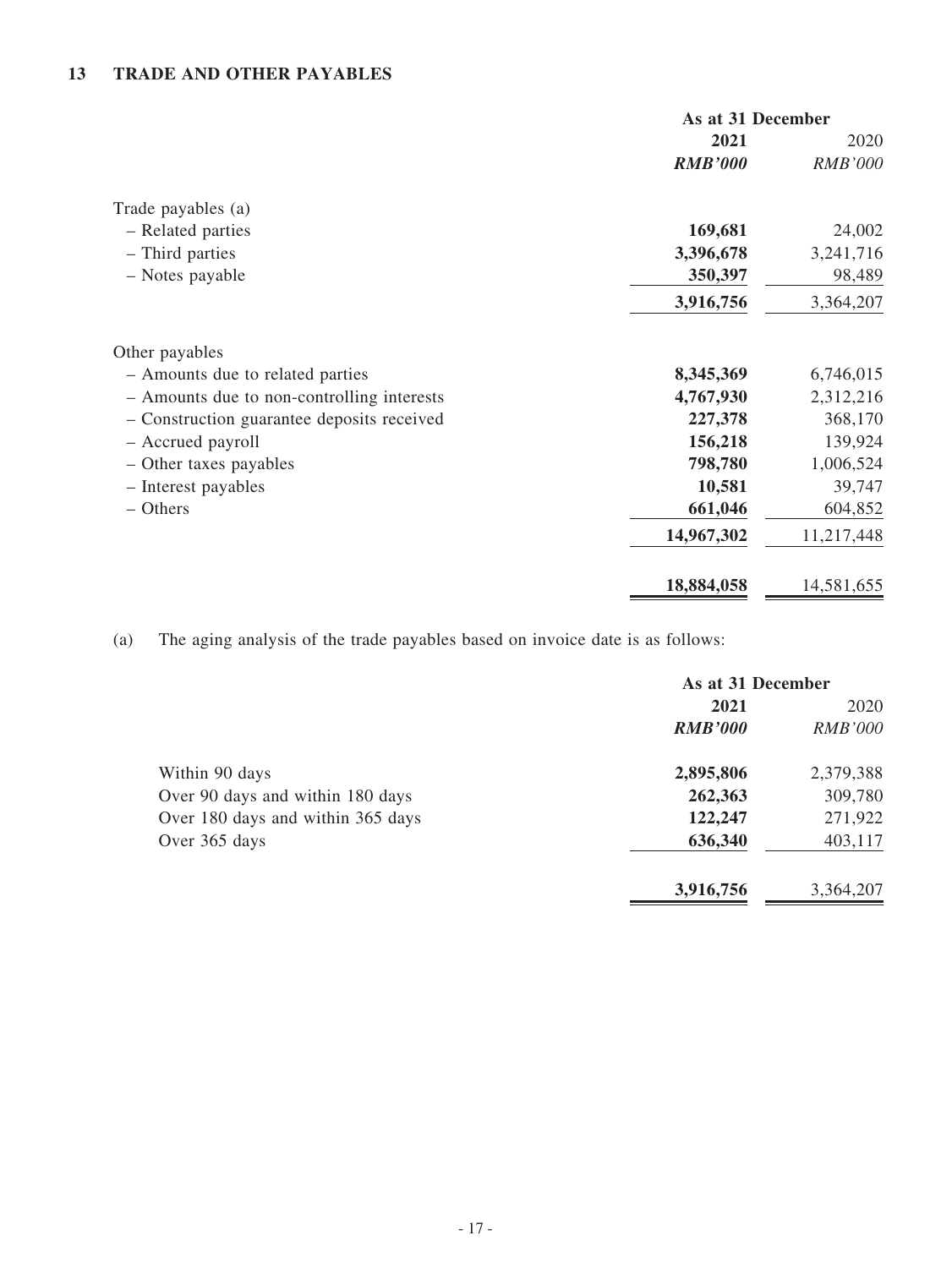#### **14 DIVIDENDS**

|    |                                                             | As at 31 December |                |
|----|-------------------------------------------------------------|-------------------|----------------|
|    |                                                             | 2021              | 2020           |
|    |                                                             | <b>RMB'000</b>    | <i>RMB'000</i> |
|    | Proposed final dividend - Nil (2020: RMB11 cents) per share |                   | 149,990        |
| 15 | <b>BANK AND OTHER BORROWINGS</b>                            |                   |                |
|    |                                                             | As at 31 December |                |
|    |                                                             | 2021              | 2020           |
|    |                                                             | <b>RMB'000</b>    | <i>RMB'000</i> |
|    | Non-current                                                 |                   |                |
|    | Bank borrowings – secured/guaranteed                        | 6,162,561         | 6,439,838      |
|    | Other borrowings – secured/guaranteed $(b)$                 | 2,701,700         | 3,459,300      |
|    |                                                             | 8,864,261         | 9,899,138      |
|    | Less: current portion of non-current borrowings             | (1,901,725)       | (2,251,675)    |

| <b>Current</b>                              |            |            |
|---------------------------------------------|------------|------------|
| Bank borrowings – secured/guaranteed        |            | 100,000    |
| Senior notes $(b)$                          | 1,915,906  |            |
| Other borrowings – secured/guaranteed $(c)$ |            | 315,000    |
| Current portion of non-current borrowings   | 1,901,725  | 2,251,675  |
|                                             | 3,817,631  | 2,666,675  |
| Total borrowings                            | 10,780,167 | 10,314,138 |

**6,962,536** 7,647,463

- (a) Certain subsidiaries in the PRC have entered into funding arrangements with trust companies, securities companies and assets management companies, pursuant to which these financial institutions raised funds and provided the proceeds, directly or through entrusted banks, to the Group.
- (b) On 7 June 2021, the Group issued US\$300,000,000 12.5% senior notes which are listed on the Hong Kong Stock Exchange. The notes are unsecured, will mature in June 2022 and are repayable at its nominal value. The senior notes are guaranteed by certain wholly-owned subsidiaries of the Company. The Group may redeem all or a portion of the note at the redemption prices specified in the offering circular after the drawdown date, plus accrued and unpaid interests to the redemption date, subject to the terms and conditions specified in the offering circular.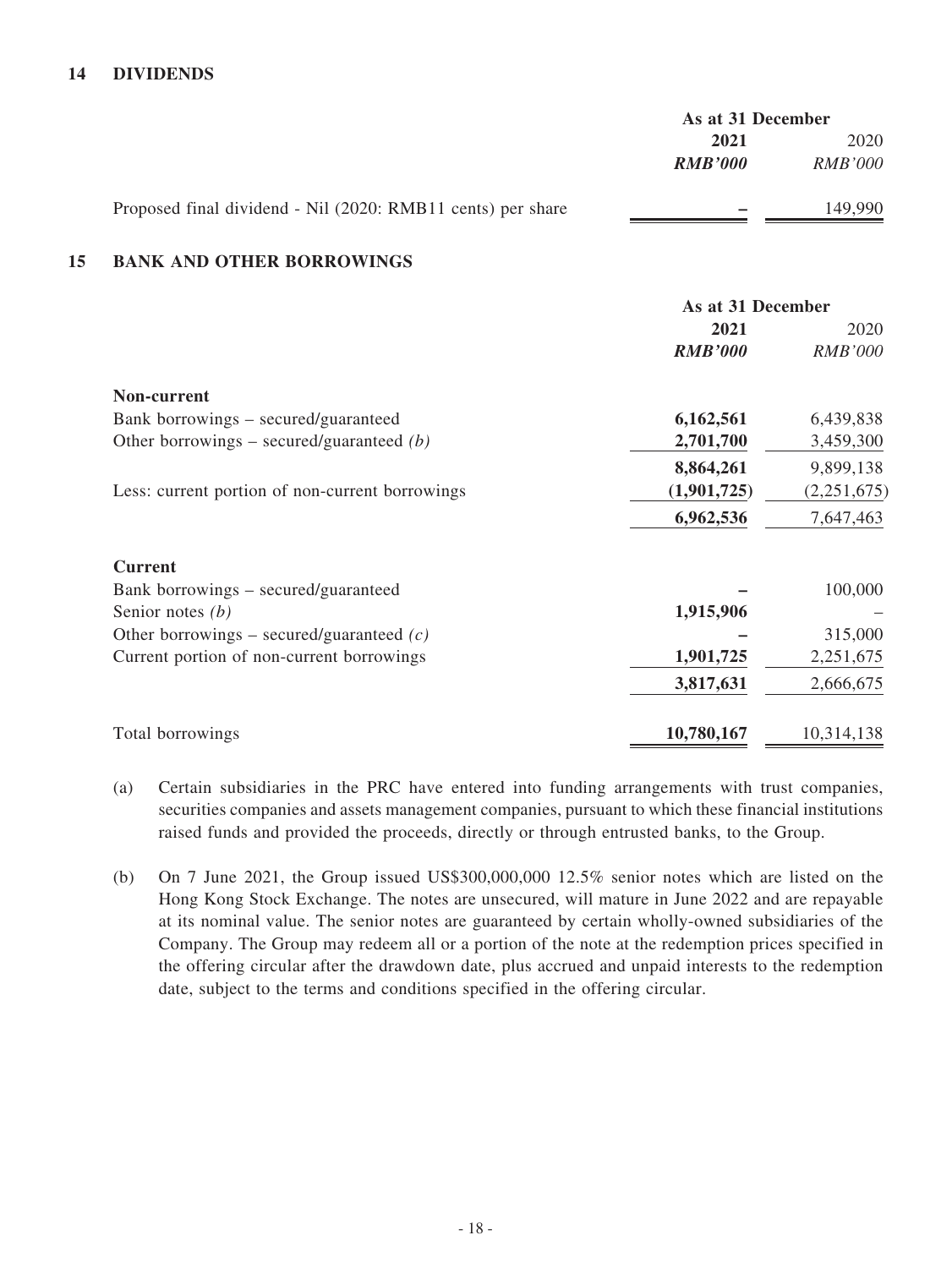# (c) The Group's borrowings were repayable as follows:

|                       | As at 31 December |                |
|-----------------------|-------------------|----------------|
|                       | 2021              | 2020           |
|                       | <b>RMB'000</b>    | <b>RMB'000</b> |
| Within 1 year         | 3,817,631         | 2,666,675      |
| Between 1 and 2 years | 4,228,710         | 4,310,213      |
| Between 2 and 5 years | 2,243,448         | 3,122,000      |
| Over 5 years          | 490,378           | 215,250        |
|                       | 10,780,167        | 10,314,138     |

(d) The weighted average effective interest rates per annum were as follows:

|                         | As at 31 December |                |
|-------------------------|-------------------|----------------|
|                         | 2021              | 2020           |
|                         | <b>RMB'000</b>    | <b>RMB'000</b> |
| Bank borrowings $(\%)$  | $7.30\%$          | 6.36%          |
| Other borrowings $(\%)$ | 12.73%            | 10.79%         |
| All borrowings $(\%)$   | $9.30\%$          | 8.27%          |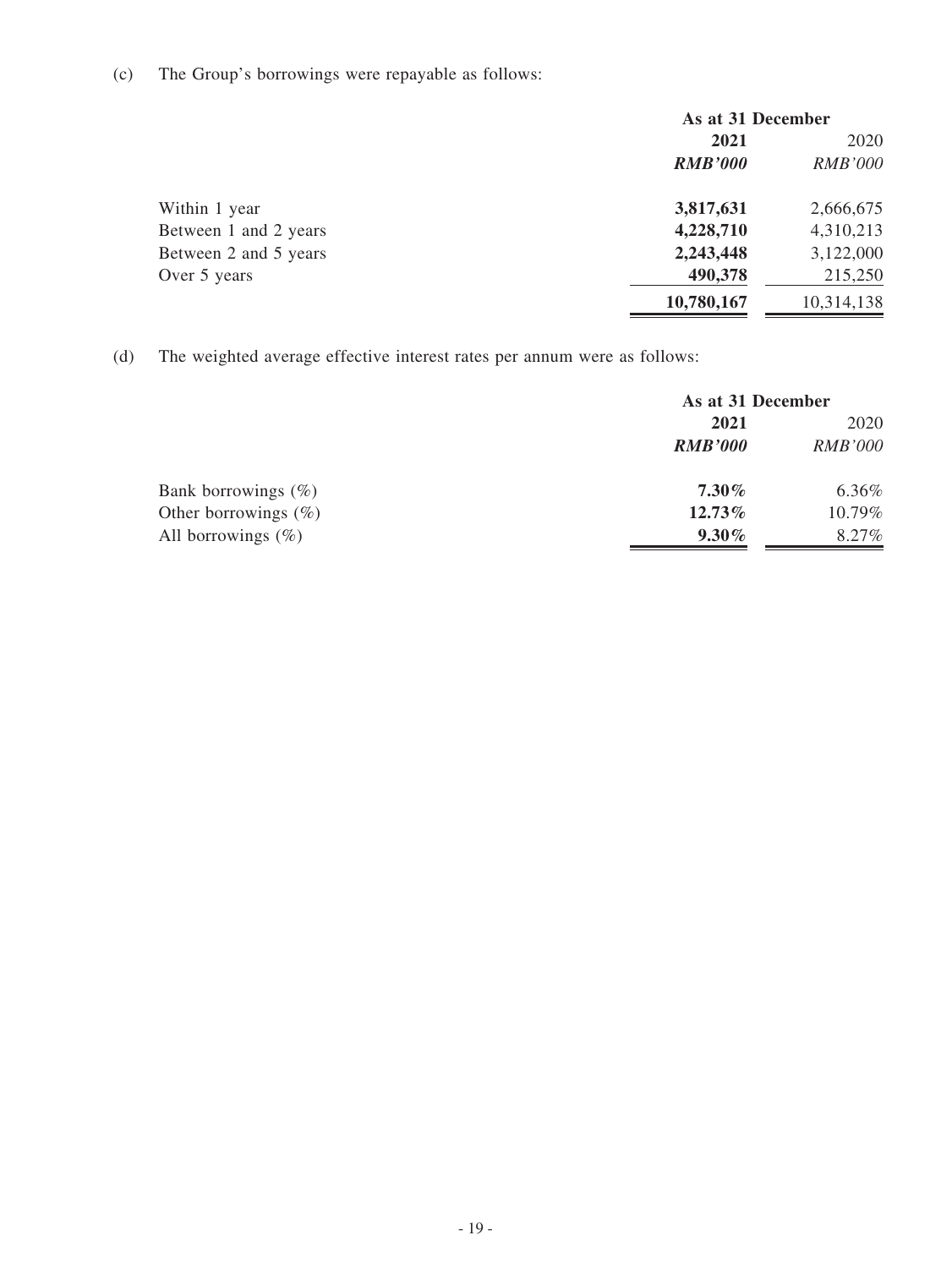#### **CHAIRMAN'S STATEMENT**

Dear Shareholders,

On behalf of the Board of Datang Group Holdings Limited, I am pleased to present the audited annual results of the Group for the year ended 31 December 2021.

### **MACRO INDUSTRY ANALYSIS**

In 2021, benefiting from the gradual easing of the global COVID-19 pandemic and the widespread implementation of quantitative easing stimulus policy, the world economy showed recovery growth. China has achieved remarkable results in economic growth and pandemic prevention and control, and the macro economy continued to stabilize and improve. Throughout the year, the GDP increased by 8.1% year-on-year, and the economic growth rate was at the forefront of the world's major economies. In 2021, the real estate regulation policy continued to stress on "residential properties are for living, not speculation", "localized policy" and "stabilizing land prices, stabilizing housing prices and stabilizing expectations", and ensured the smooth operation and healthy development of the real estate market in long run.

In the first half of the year, in response to the rapid recovery of the macro economy and the effective control of the pandemic, the overall performance of the real estate market was good, and the market heat continued. The transactions in first- and second-tier cities were active with volume and prices rising steadily. The third- and fourth-tier cities were clearly differentiated, but prices were stable. From the second half of the year, due to stricter real estate control policies, as well as the combined influence of policy factors such as "Three Red Lines", "loan concentration" and "two-centralised land supply", the industry has generally turned to deleveraging in an all-round way; and due to debt default of certain benchmark real estate enterprises, the overall market expectations have declined, and the demands have gradually weakened. However, looking at the performance of the real estate market throughout the year, the overall sales and investment scale still maintained its growth. According to data from the National Bureau of Statistics of China, the contracted sales of commercial housing in China throughout the year amounted to approximately RMB18.2 trillion, representing a year-on-year increase of 4.8%; the sales area of commercial housing was approximately 1.79 billion square meters, representing a year-on-year increase of 1.9%, which shows that the real estate industry still plays a pillar role in the growth of the national economy.

### **OPERATING RESULTS**

In 2021, the Group achieved revenue of approximately RMB11.25 billion, representing an increase of 6.3% compared with the same period of last year, with a gross profit margin of approximately 24.0%. The Group achieved net profit of approximately RMB1.03 billion, representing an increase of 8% compared with the same period of last year, of which, the profit attributable to owners of the Company was approximately RMB726 million. The Board does not recommend the payment of final dividend for the year ended 31 December 2021.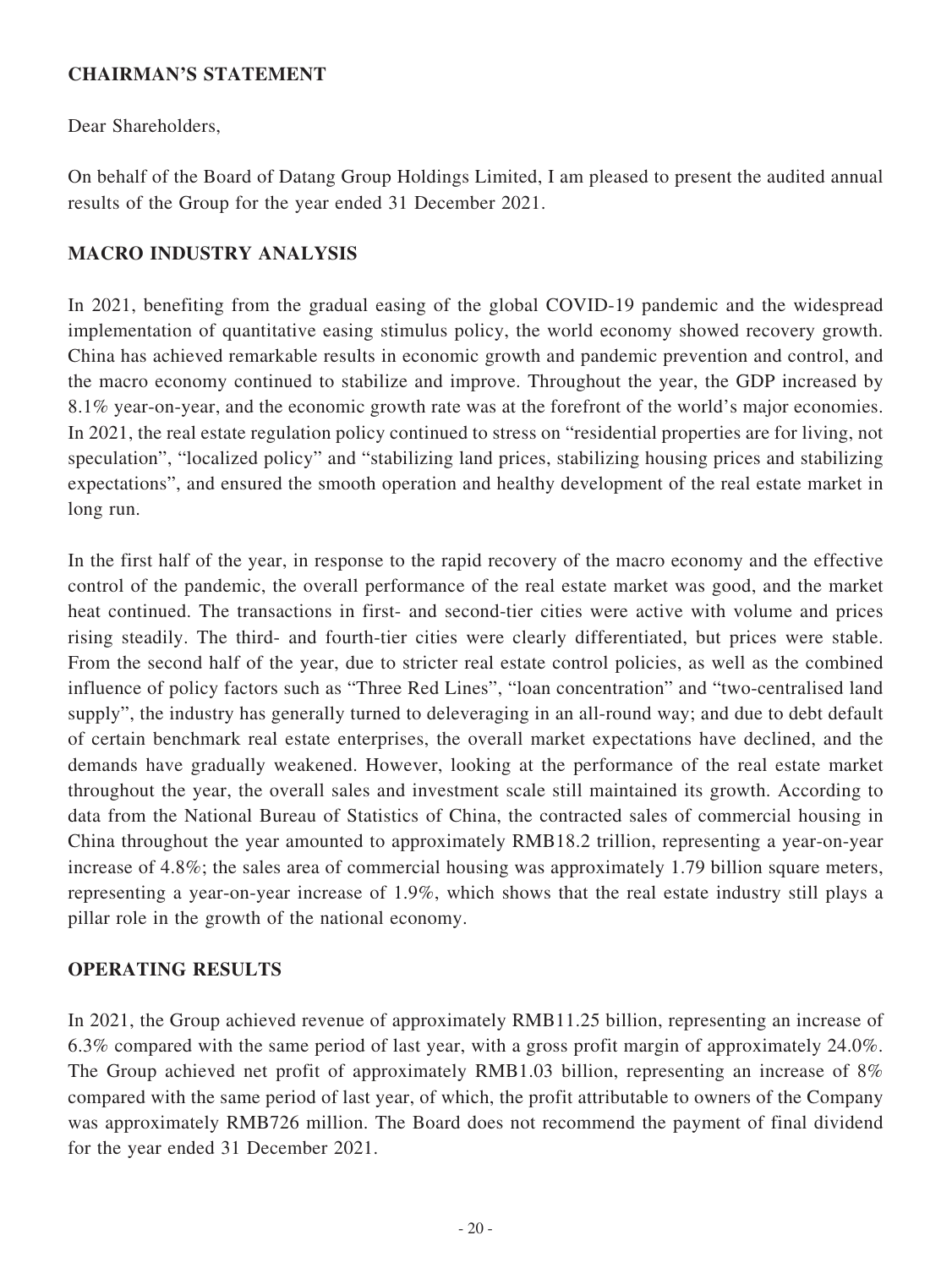### **ADEQUATE LAND RESERVE**

In response to the changes in the way of centralized land transfer in key cities during the year, on the one hand, the Group actively studied the changes to the centralized land transfer policy and its impact; on the other hand, we also adhered to the investment standard of giving priority to cash flow indicators to efficiently replenish land reserves. During the Reporting Period, the Group acquired land reserves with the total Gross Floor Area (the "**GFA**") of 6.08 million square metres (the "**sq.m.**"), and entered into 3 new cities, which further expanded the regional layout. As of 31 December 2021, the Group had a total of 146 real estate projects at different development stages in six major city clusters, with the total GFA of land bank of approximately 23.71 million sq.m., prepared for the Group's sustainable and stable development in the coming year.

### **OUTLOOK FOR 2022**

Since stabilizing economic growth remains one of the major objectives of the Chinese government in its economy work, the Group expects that China will implement proactive financial policies and steady and flexible monetary policies, whilst maintaining rational and sufficient liquidity, and continuously promoting the new development layout with mutual advancement, so as to push ahead stable economic development. Nevertheless, although the control of the pandemic achieved certain results in the world, a possible repeat of the pandemic together with the expectation for rising inflation and subsequent gradual withdraw of quantitative easing policies by countries, and numerous geopolitical factors will bring uncertainties to the global economic growth.

Outlook for 2022, the Group will follow closely on the "14th Five-Year Plan" development strategy of China, and continue to firmly implement the strategy of "making the layout of urban agglomeration, taking root in metropolitan area". The Group will work to grasp the trending opportunities in the new era of China's real estate development and strive to open up broader development room so as to further consolidate our industry and market positions and realize sustained and steady business growth. As inelastic and upgrade housing demand will still dominate the overall market, the Group anticipates that the Chinese government would continue to increase land supply and optimize the land collective transfer mechanism, which would lead to the overall performance of the land market becoming more rational and guide real estate enterprises into a development era of quality competition.

Meanwhile, the Group will maintain good corporate governance, continuously improve comprehensive management capabilities, and enhance the construction of self-owned sales channels, to ensure the achievement of annual sales target. Moreover, the Group will continue to actively seek to promote the Company to achieve steady development through introduction of strategic investors and platform resources, etc. in order to build the Company into a high-quality listed company with sustainable growth capabilities.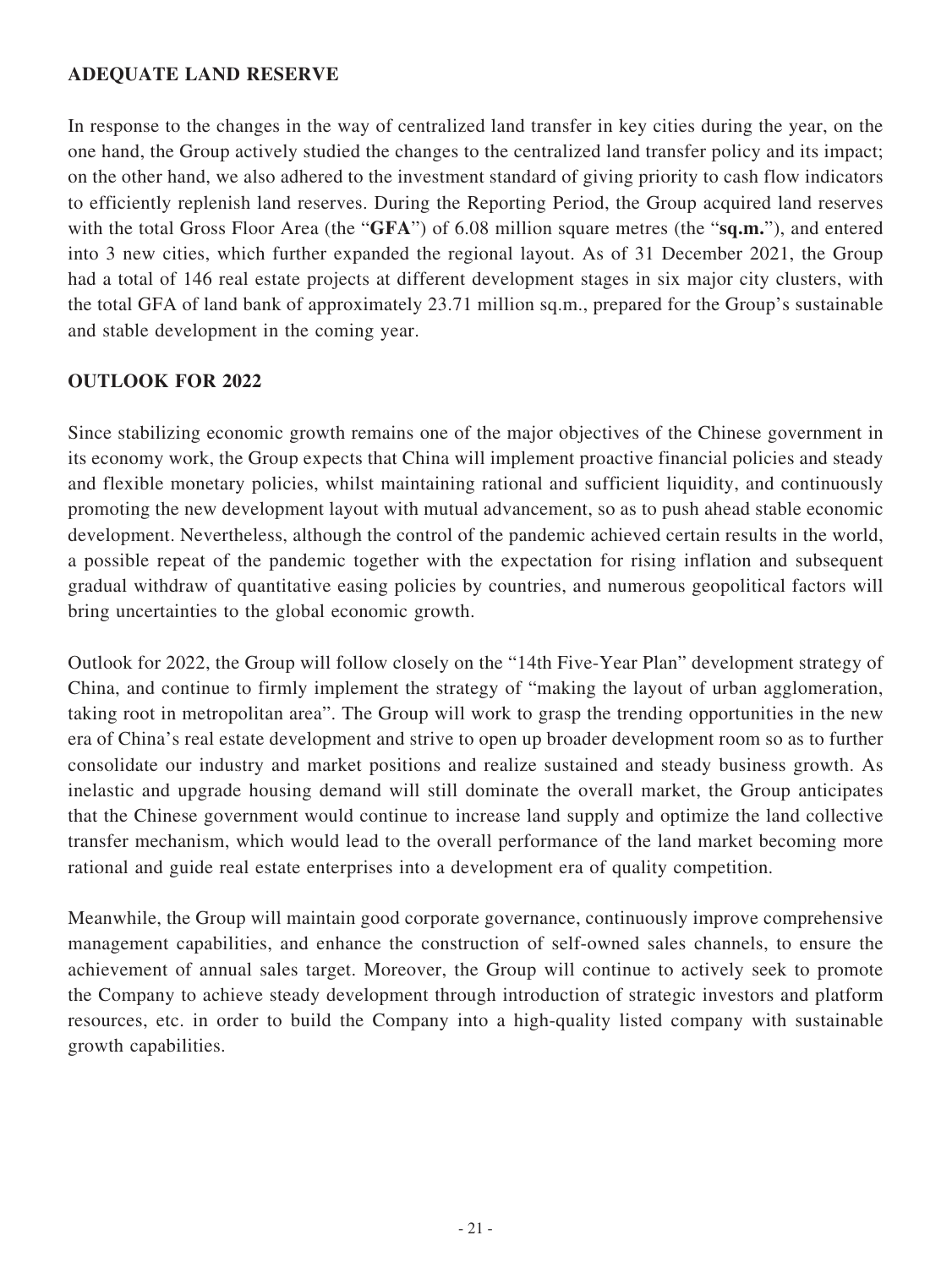### **APPRECIATION**

I would like to extend my sincere appreciation to the Directors for the strong leadership, to all employees for their persistent efforts, and to the Shareholders, customers and partners for their full trust and support in contributing to the excellent performance and business development of the Group!

# **Datang Group Holdings Limited Wu Di** *Chairman of the Board*

Hong Kong, 30 March 2022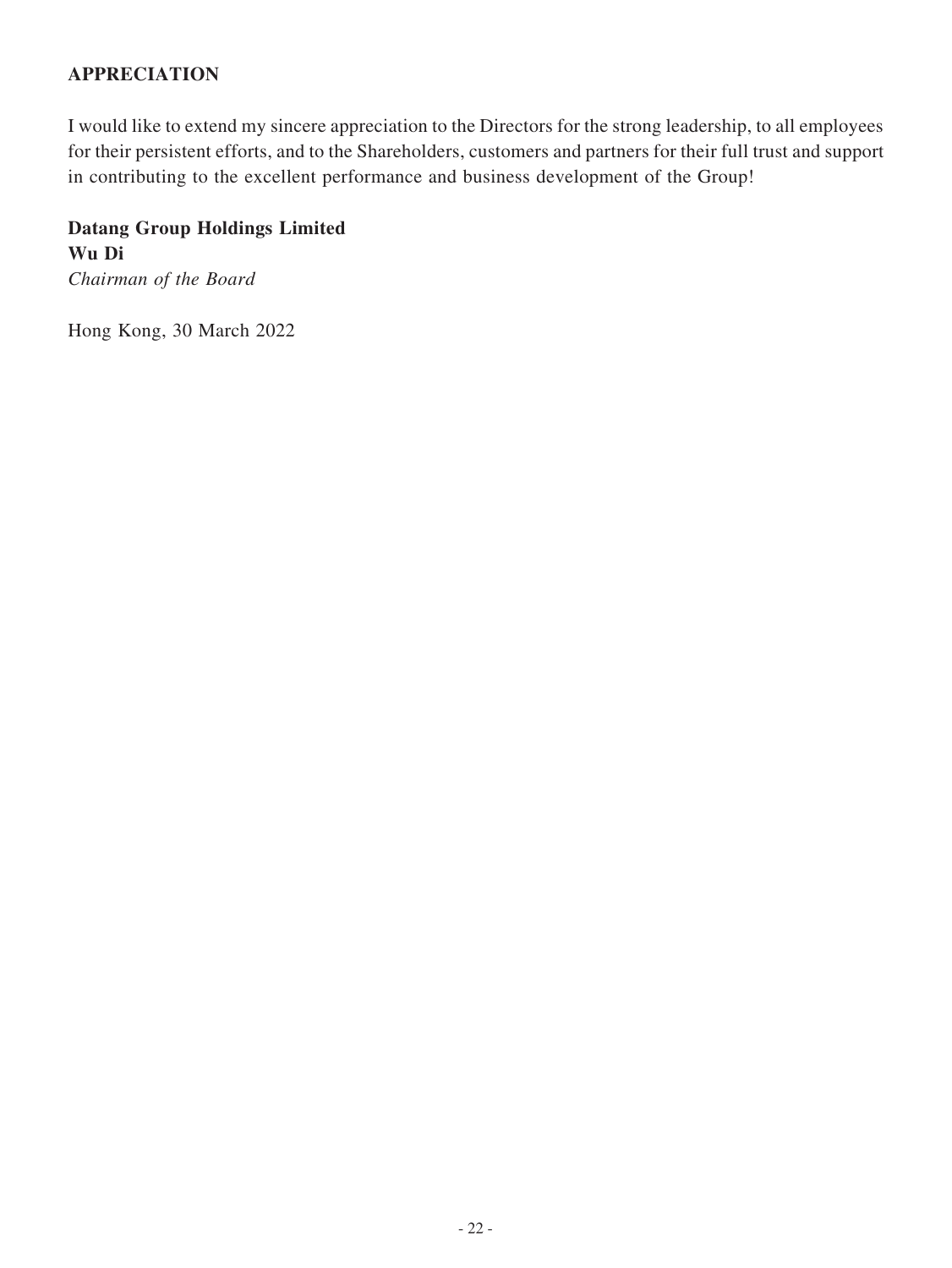#### **MANAGEMENT DISCUSSION AND ANALYSIS**

#### **I. Review for 2021**

In 2021, under the circumstances of the intertwined influence of century-old changes and the pandemic of the century, real estate developers in China has been facing unprecedented challenges. Nevertheless, the annual sales of commercial housing in China still exceeded RMB18 trillion, which showed that the real estate market in China still had a certain degree of resilience in the face of major crises. In the first half of 2021, the market was hot, and land was in high demand in land auction market. In the second half of the year, the impact of credit supervision showed, and the land market turned cold. 2021 was the most up-and-down year for the industry in nearly 20 years. The Group expects that the real estate market will bottom out in the first and second quarters of 2022 and gradually recover in the third and fourth quarters. Under the new situation and new challenges, we can only adhere to the original intention, return to the essence of the enterprise, pay attention to the quality of operation, and create value by putting customers as the center.

Under the "Precision Work 2.0" system of the Group, there are 9 major types of work, 12 phases, 8 coordinations, 56 high standard management processes, a total of more than 3,000 quality checkpoints, covering the full-cycle construction process of our projects. Before delivery, we regularly carry out site open days, create model rooms for delivery and model rooms for work art and process in order to allow customers to conduct "inspection" in advance on the quality of the house. For sales commitments, contract drawings, design changes, product defects, engineering quality and other matters, we will carry on inspections to find out differential risks. We will check 84 checkpoints from 15 dimensions every week. During centralized delivery, we will record customer requests for house repairs on a case-by-case basis, and request our house repair team to address specific issues within 24 hours to ensure the quality of delivery.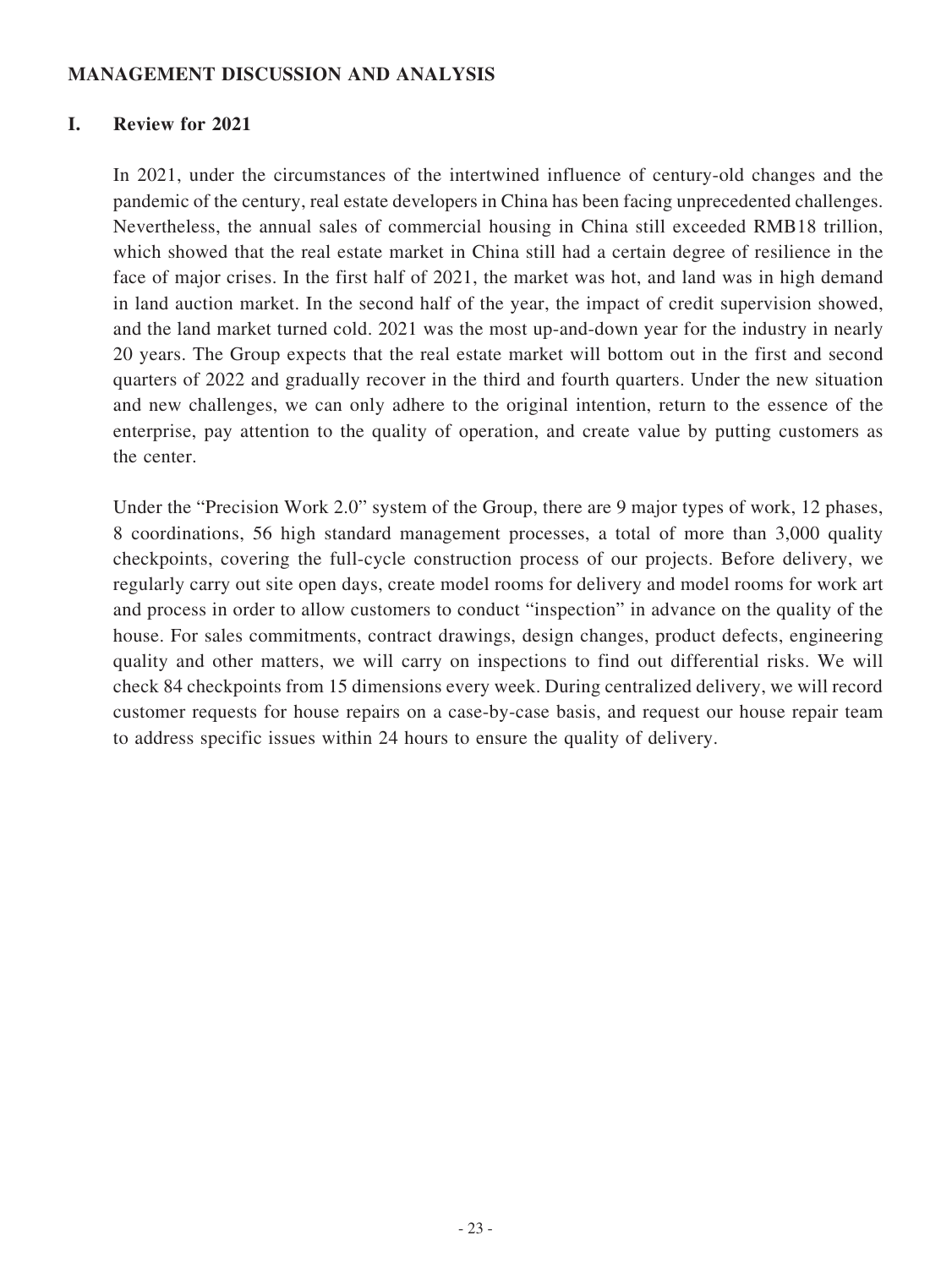In addition, the Group continued to strengthen the collection of sales payments and the management of operating cash flow, the coordination capability of domestic and overseas funds, and improve the efficiency of capital utilization. Besides, the Group has maintained at least two fulfillments of the "Three Red Lines", and made full use of domestic and overseas diversified financing channels. The Group continued to optimize the liability structure, and did a good job in dynamic risk warning and prevention. As at 31 December 2021, the Group's total cash and bank deposits amounted to approximately RMB5.51 billion, showing sufficient liquidity.

### *1. Real Estate Business*

In 2021, the Group followed the geographical layout of 3+X, continued to focus on existing areas, and established a relatively stable scale advantage in the two urban agglomerations of the Haixi and Beibu Gulf. Meanwhile, we seized the opportunity of relocating our headquarters to Shanghai, and through various methods, expanded into new cities including Guangzhou, Nanjing and Nanchang, and further improved our regional layout in the Yangtze River Delta and other important urban metropolitan regions.

In 2021, the Group implemented a precise marketing strategy, and strengthened the integration of online and offline marketing methods. At the same time, the Group accelerated the pace of development and achieved rapid growth in contracted sales during the year, with contracted sales reaching a new high. For the year ended 31 December 2021, the Group's contracted sales (including the contributions from projects of joint ventures and associates) amounted to approximately RMB50.58 billion. The average price of contracted sales was approximately RMB10,255 per sq.m.

### *Newly acquired land*

In terms of the land market, 22 key cities in China (the "**PRC**") have piloted "two centralized" management of land for the first time, the purpose of which is to improve the transparency and predictability of land supply, stabilize market expectations, and reduce the premium of land sales, so as to achieve the goal of stabilizing land prices, stabilizing housing prices and stabilizing expectations. In 2021, through various land acquisition methods such as public bidding, auction and listing and joint ventures, a total of 24 high-quality land parcels were obtained by the Group, with a total planned GFA of 6.08 million sq.m.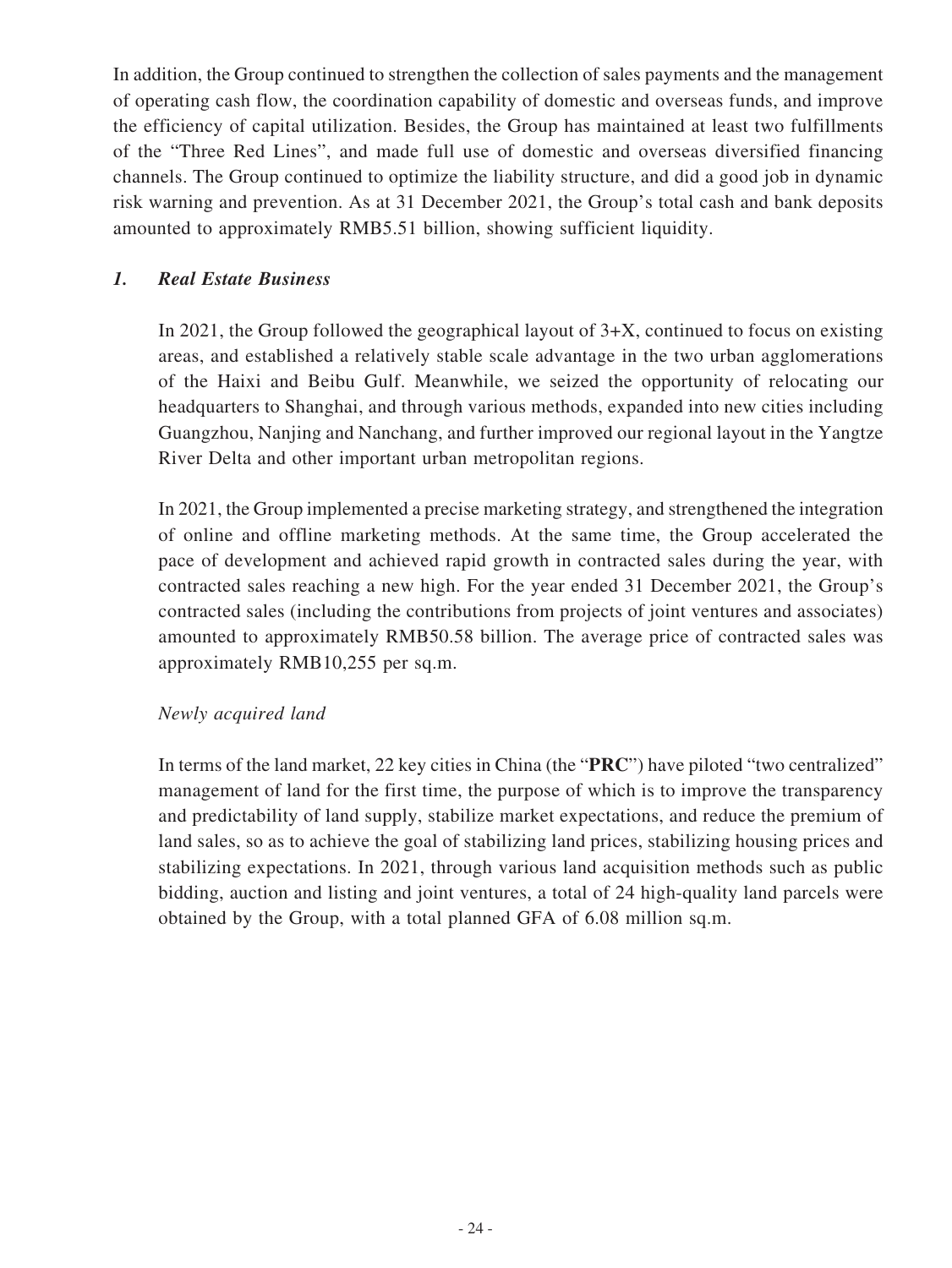### *2. Land Bank*

As of 31 December 2021, the total GFA of the Group's land bank was approximately 23.71 million sq.m., among which, the GFA of completed but undelivered properties was 0.73 million sq.m., the rentable GFA for investment was approximately 0.16 million sq.m., and the GFA of properties under development was 22.83 million sq.m..

| City where<br>the project<br>is located | Project name                                           | Completion<br>year | Floor area<br>(square<br>meters) | Primary<br>intended use | Completed<br>but<br>undelivered<br>GFA<br><i>(square</i><br>meters) | <b>GFA</b> held<br>for property<br>investment<br>(square<br>meters) | Total<br>GFA under<br>development<br>(square meters) | <b>Total GFA</b><br>(square<br>meters) | Percentage of<br>interest owned<br>by the Group |
|-----------------------------------------|--------------------------------------------------------|--------------------|----------------------------------|-------------------------|---------------------------------------------------------------------|---------------------------------------------------------------------|------------------------------------------------------|----------------------------------------|-------------------------------------------------|
| Chengdu                                 | Bo Yue Royalty                                         | 2023               | 37,394                           | Residential             |                                                                     |                                                                     | 106,336                                              | 106,336                                | 34%                                             |
| Chengdu                                 | Chong Zhou Jin Xiu<br>Royalty                          | 2024               | 39,771                           | Residential             |                                                                     |                                                                     | 129,257                                              | 129,257                                | $50\%$                                          |
| Chengdu                                 | Qionglai Jiuyue Lanwan                                 | 2023               | 68,901                           | Residential             | $\overline{a}$                                                      | $\overline{\phantom{0}}$                                            | 234,354                                              | 234,354                                | 40%                                             |
| Chengdu                                 | Tianyue Royalty                                        | 2023               | 58,065                           | Residential             |                                                                     | $\overline{\phantom{0}}$                                            | 192,264                                              | 192,264                                | $26\%$                                          |
| Chengdu                                 | Yu Lan Royalty                                         | 2024               | 40,812                           | Residential             |                                                                     | $\overline{\phantom{0}}$                                            | 118,800                                              | 118,800                                | 34%                                             |
| Suining                                 | Suining Zhongliang No.<br>1 Yard                       | 2022               | 48,282                           | Residential             |                                                                     | $\overline{\phantom{0}}$                                            | 97,983                                               | 97,983                                 | 39%                                             |
| Yibin                                   | Jinke Town                                             | 2025               |                                  | 184,590 Residential     | $\overline{\phantom{a}}$                                            |                                                                     | 622,309                                              | 622,309                                | 40%                                             |
| Chongqing                               | <b>Boyun Mansion</b>                                   | 2022               | 63,610                           | Residential             | $\overline{a}$                                                      |                                                                     | 140,637                                              | 140,637                                | $30\%$                                          |
| Chongqing                               | Feng Ling Wan Xiang                                    | 2024               | 67,121                           | Residential             |                                                                     |                                                                     | 146,168                                              | 146,168                                | 12%                                             |
| Chongqing                               | Hanlin Tianchen                                        | 2022               | 90,075                           | Residential             | ÷,                                                                  |                                                                     | 184,866                                              | 184,866                                | $30\%$                                          |
| Chongqing                               | Jiuzhu Tianchen                                        | 2022               | 136,328                          | Residential             |                                                                     |                                                                     | 293,187                                              | 293,187                                | 33%                                             |
| Chongqing                               | Lin Xi Fu                                              | 2023               | 127,842                          | Residential             |                                                                     |                                                                     | 444,676                                              | 444,676                                | 20%                                             |
| Chongqing                               | Xichen Yijing                                          | 2022               | 42,170                           | Residential             | $\overline{a}$                                                      |                                                                     | 87,143                                               | 87,143                                 | 31%                                             |
| Chongqing                               | Xiao Feng Jiang Nan (141)                              | 2024               | 94,061                           | Residential             | $\overline{\phantom{0}}$                                            |                                                                     | 252,920                                              | 252,920                                | 8%                                              |
| Chongqing                               | Xiao Feng Jiang Nan (71)                               | 2023               | 47,039                           | Residential             | $\overline{\phantom{0}}$                                            |                                                                     | 95,227                                               | 95,227                                 | $8\%$                                           |
| Guigang                                 | Guigang Chenguang                                      | 2024               | 32,759                           | Residential             | $\overline{\phantom{0}}$                                            |                                                                     | 168,782                                              | 168,782                                | 34%                                             |
| Guigang                                 | Guigang Dynasty Royalty                                | 2022               | 42,054                           | Residential             |                                                                     |                                                                     | 191,686                                              | 191,686                                | 63%                                             |
| Guigang                                 | Guigang Yating                                         | 2024               | 45,229                           | Residential             |                                                                     |                                                                     | 178,009                                              | 178,009                                | 26%                                             |
| Kunming                                 | Dynasty Meiquan Royalty                                | 2024               | 43,271                           | Residential             |                                                                     |                                                                     | 183,015                                              | 183,015                                | 61%                                             |
| Liuzhou                                 | Dynasty Biyuan East<br>Garden                          | 2024               | 45,246                           | Residential             |                                                                     |                                                                     | 165,141                                              | 165,141                                | 100%                                            |
| Liuzhou                                 | Dynasty Biyuan West<br>Garden                          | 2022               |                                  | 56,796 Residential      |                                                                     |                                                                     | 195,781                                              | 195,781                                | 98%                                             |
| Liuzhou                                 | Liuzhou Dynasty Mansion                                | 2024               | 74,989                           | Residential             |                                                                     |                                                                     | 282,772                                              | 282,772                                | $51\%$                                          |
| Nanning                                 | Anji Dynasty Royalty                                   | 2022               | 27,962                           | Residential             |                                                                     |                                                                     | 147,171                                              | 147,171                                | 55%                                             |
| Nanning                                 | Anji Dynasty Royalty<br>Phase II                       | 2023               | 9,170                            | Residential             |                                                                     |                                                                     | 59,710                                               | 59,710                                 | 55%                                             |
| Nanning                                 | Binjiang Jinwan                                        | 2023               |                                  | 36,039 Residential      |                                                                     |                                                                     | 178,164                                              | 178,164                                | $100\%$                                         |
| Nanning                                 | Chengyang Royalty                                      | 2025               |                                  | 20,942 Residential      |                                                                     |                                                                     | 94,775                                               | 94,775                                 | $70\%$                                          |
| Nanning                                 | Dynasty Shengshi Phase III                             | 2022               |                                  | 87,047 Parking          | 74,236                                                              |                                                                     | $\overline{a}$                                       | 74,236                                 | 100%                                            |
| Nanning                                 | Dynasty Shengshi Xuhui<br>Mansion                      | 2023               |                                  | 25,404 Residential      |                                                                     |                                                                     | 110,685                                              | 110,685                                | $51\%$                                          |
| Nanning                                 | Dynasty Tiancheng Phase<br>$\mathop{\rm III}\nolimits$ | 2022               |                                  | 19,141 Residential      |                                                                     |                                                                     | 181,093                                              | 181,093                                | $100\%$                                         |
| Nanning                                 | Dynasty Tiancheng Phase<br>I & II                      | 2019               | 25,027                           | Commercial              | 3,981                                                               | 67,846                                                              | ÷,                                                   | 71,827                                 | 100%                                            |
| Nanning                                 | Dynasty Tianyue                                        | 2022               |                                  | 28,320 Residential      | $\overline{\phantom{0}}$                                            |                                                                     | 132,977                                              | 132,977                                | 56%                                             |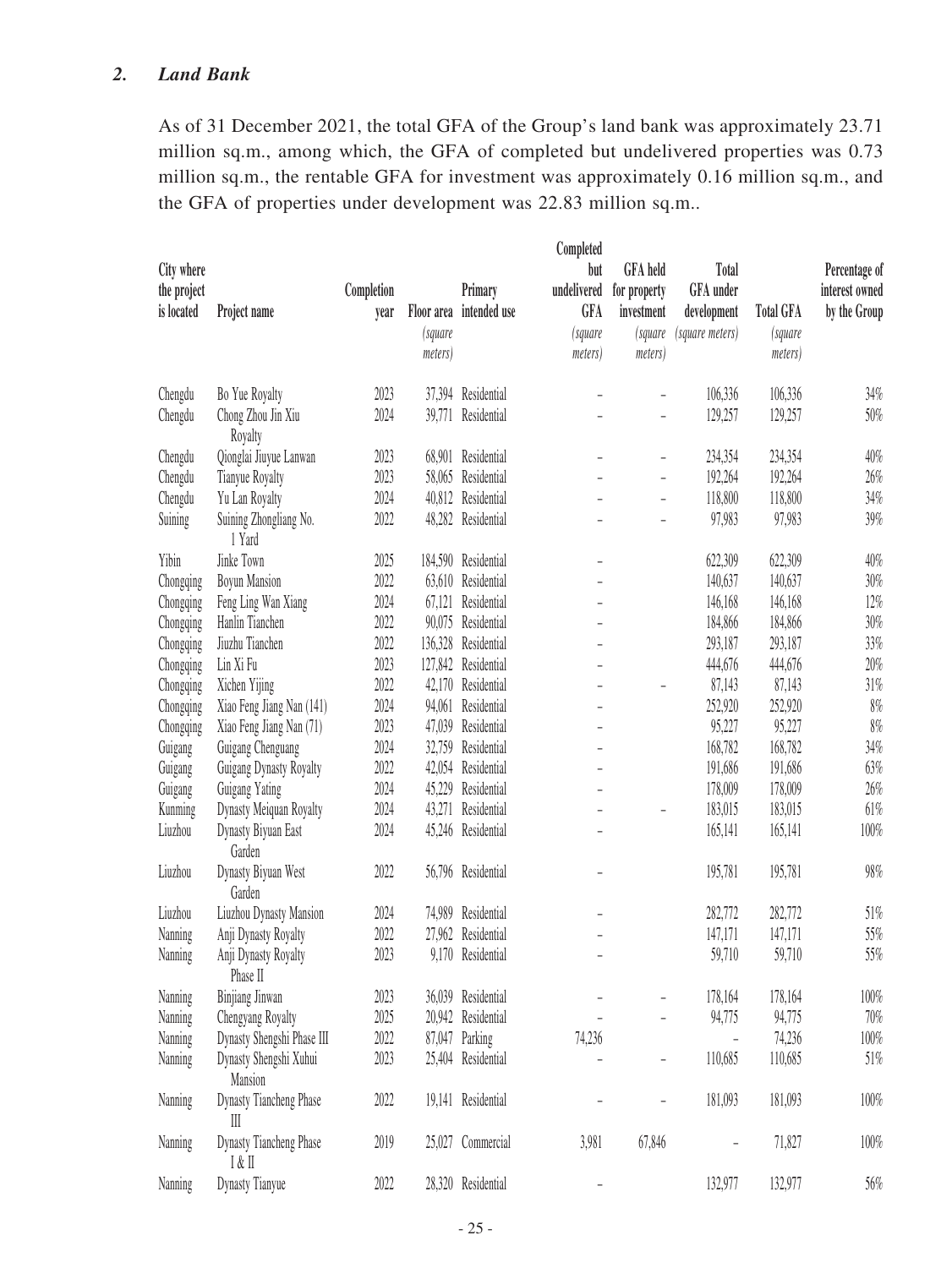| City where<br>the project |                                       | Completion |                    | Primary             | Completed<br>but<br>undelivered | <b>GFA</b> held            | <b>Total</b><br>GFA under      |                    | Percentage of<br>interest owned |
|---------------------------|---------------------------------------|------------|--------------------|---------------------|---------------------------------|----------------------------|--------------------------------|--------------------|---------------------------------|
| is located                | Project name                          |            | Floor area         | intended use        | <b>GFA</b>                      | for property<br>investment |                                | <b>Total GFA</b>   | by the Group                    |
|                           |                                       | year       |                    |                     |                                 |                            | development<br>(square meters) |                    |                                 |
|                           |                                       |            | (square<br>meters) |                     | <i>(square</i><br>meters)       | (square<br>meters)         |                                | (square<br>meters) |                                 |
| Nanning                   | Dynasty Zhenguan                      | 2022       |                    | 45,582 Residential  |                                 |                            | 214,678                        | 214,678            | $85\%$                          |
| Nanning                   | Dynasty Zhongnan Ziyun<br>Impression  | 2025       | 50,128             | Residential         |                                 |                            | 278,070                        | 278,070            | 25%                             |
| Nanning                   | Jinjiu Royalty                        | 2022       | 68,401             | Residential         |                                 |                            | 376,203                        | 376,203            | 25%                             |
| Nanning                   | Nanning Jinxiu Royalty                | 2023       | 23,565             | Residential         | ۳                               |                            | 98,189                         | 98,189             | 56%                             |
| Nanning                   | Shenghu Yuejing                       | 2022       | 90,929             | Residential         |                                 |                            | 342,918                        | 342,918            | 26%                             |
| Nanning                   | Shengshi Chunjiang                    | 2025       | 52,774             | Residential         |                                 |                            | 223,043                        | 223,043            | 17%                             |
| Nanning                   | Shengshi Jinyue                       | 2022       | 25,265             | Residential         |                                 |                            | 103,582                        | 103,582            | 24%                             |
| Nanning                   | Tanfu Impression                      | 2022       | 137,811            | Residential         | 41,416                          | $\overline{\phantom{0}}$   | 393,725                        | 435,142            | 30%                             |
| Nanning                   | Wuxiang BMA Center                    | 2025       | 62,744             | Commercial          |                                 |                            | 282,408                        | 282,408            | 10%                             |
| Nanning                   | Wuxiang Dynasty Royalty               | 2023       |                    | 29,136 Residential  | L,                              | $\overline{a}$             | 133,140                        | 133,140            | 85%                             |
| Nanning                   | Wuxiang Huguang<br>Institution        | 2024       |                    | 65,007 Residential  |                                 |                            | 328,390                        | 328,390            | 20%                             |
| Nanning                   | <b>Wuxiang Lanting Mansion</b>        | 2023       | 159,991            | Residential         |                                 |                            | 903,878                        | 903,878            | 33%                             |
| Nanning                   | Xi'an Royalty                         | 2023       | 29,498             | Residential         |                                 |                            | 139,707                        | 139,707            | 17%                             |
| Nanning                   | Xingning Dynasty<br>Impression        | 2021       |                    | 95,750 Parking      | 96,542                          |                            |                                | 96,542             | 40%                             |
| Nanning                   | Yango Dynasty Royalty                 | 2023       | 37,047             | Residential         |                                 |                            | 204,192                        | 204,192            | 49%                             |
| Nanning                   | Yango Dynasty Tanjing                 | 2024       | 177,954            | Residential         |                                 |                            | 866,659                        | 866,659            | 41%                             |
| Nanning                   | <b>Impression Discovery Bay</b>       | 2022       | 111,138            | Residential         |                                 |                            | 614,237                        | 614,237            | 17%                             |
| Nanning                   | Yunxitai                              | 2022       |                    | 20,014 Residential  | $\overline{a}$                  |                            | 69,155                         | 69,155             | 23%                             |
| Nanning                   | Zhenyuan                              | 2026       | 91,849             | Residential         |                                 |                            | 487,748                        | 487,748            | 39%                             |
| Nanning                   | Goug Yuan Yue                         | 2024       | 57,875             | Residential         | ۳                               |                            | 283,165                        | 283,165            | 100%                            |
| Fuzhou                    | CDC Dynasty Yang Yun                  | 2023       | 26,027             | Residential         |                                 |                            | 88,689                         | 88,689             | 40%                             |
| Fuzhou                    | Longjiang Jiujin Pavilion             | 2023       | 113,059            | Residential         |                                 | $\overline{a}$             | 373,010                        | 373,010            | 33%                             |
| Fuzhou                    | Pukou Dynasty Royalty                 | 2022       | 15,954             | Residential         |                                 | $\overline{\phantom{0}}$   | 53,597                         | 53,597             | 80%                             |
| Fuzhou                    | Yu Rong Impression                    | 2023       | 25,835             | Residential         |                                 | ÷,                         | 86,316                         | 86,316             | 60%                             |
| Longyan                   | Royalty Wangyue Garden                | 2023       | 27,903             | Residential         |                                 |                            | 101,398                        | 101,398            | 18%                             |
| Longyan                   | Royalty Wenyuan                       | 2022       |                    | 26,197 Residential  |                                 |                            | 79,863                         | 79,863             | 33%                             |
| Longyan                   | Zhiyuan FeiCui Jun                    | 2023       |                    | 17,873 Residential  |                                 |                            | 52,908                         | 52,908             | $30\%$                          |
| Nanchang                  | Shan Hu Yin                           | 2024       |                    | 41,849 Residential  |                                 |                            | 136,907                        | 136,907            | 62%                             |
| Ningde                    | Ningde Dynasty Royalty                | 2025       |                    | 19,409 Residential  |                                 |                            | 55,531                         | 55,531             | 55%                             |
| Ningde                    | Xinghai Shidai                        | 2024       |                    | 45,135 Residential  |                                 | -                          | 144,616                        | 144,616            | 30%                             |
| Putian                    | Hu Xin Mansion                        | 2023       |                    | 32,851 Residential  |                                 |                            | 109,498                        | 109,498            | $100\%$                         |
|                           |                                       | 2023       |                    |                     |                                 | $\overline{\phantom{0}}$   |                                |                    |                                 |
| Putian                    | Putian Xiuyu Dynasty<br>Royalty       |            |                    | 83,197 Residential  |                                 |                            | 253,914                        | 253,914            | 35%                             |
| Putian                    | Putian Yuhu Impression                | 2024       |                    | 41,858 Residential  |                                 |                            | 149,728                        | 149,728            | $65\%$                          |
| Putian                    | Yuexiu Royalty                        | 2023       |                    | 53,647 Residential  |                                 |                            | 151,840                        | 151,840            | 40%                             |
| Quanzhou                  | Hui'an Julong Guofeng                 | 2024       |                    | 102,427 Residential |                                 |                            | 282,816                        | 282,816            | 10%                             |
| Quanzhou                  | Jinjiang Dynasty Mansion              | 2023       |                    | 66,781 Residential  |                                 |                            | 217,631                        | 217,631            | $60\%$                          |
| Quanzhou                  | Shimao Yuncheng                       | 2024       |                    | 89,544 Residential  |                                 |                            | 346,255                        | 346,255            | 15%                             |
| Sanming                   | Shaxian Yunzhu                        | 2023       |                    | 53,688 Residential  |                                 | -                          | 123,361                        | 123,361            | $40\%$                          |
| Xiamen                    | Dynasty Hotel                         | 2022       |                    | 16,850 Commercial   |                                 | $\overline{\phantom{0}}$   | 64,320                         | 64,320             | 100%                            |
| Xiamen                    | Tong'an Shuiyunjian                   | 2021       |                    | 15,000 Parking      | 30,067                          |                            |                                | 30,067             | 100%                            |
| Zhangzhou                 | Dynasty JinXiu Royalty                | 2021       |                    | 48,278 Parking      | 23,154                          |                            | $\overline{\phantom{0}}$       | 23,154             | 70%                             |
| Zhangzhou                 | Dynasty Sanmu Impression<br>West Lake | 2023       |                    | 17,659 Residential  |                                 | -                          | 69,114                         | 69,114             | 49%                             |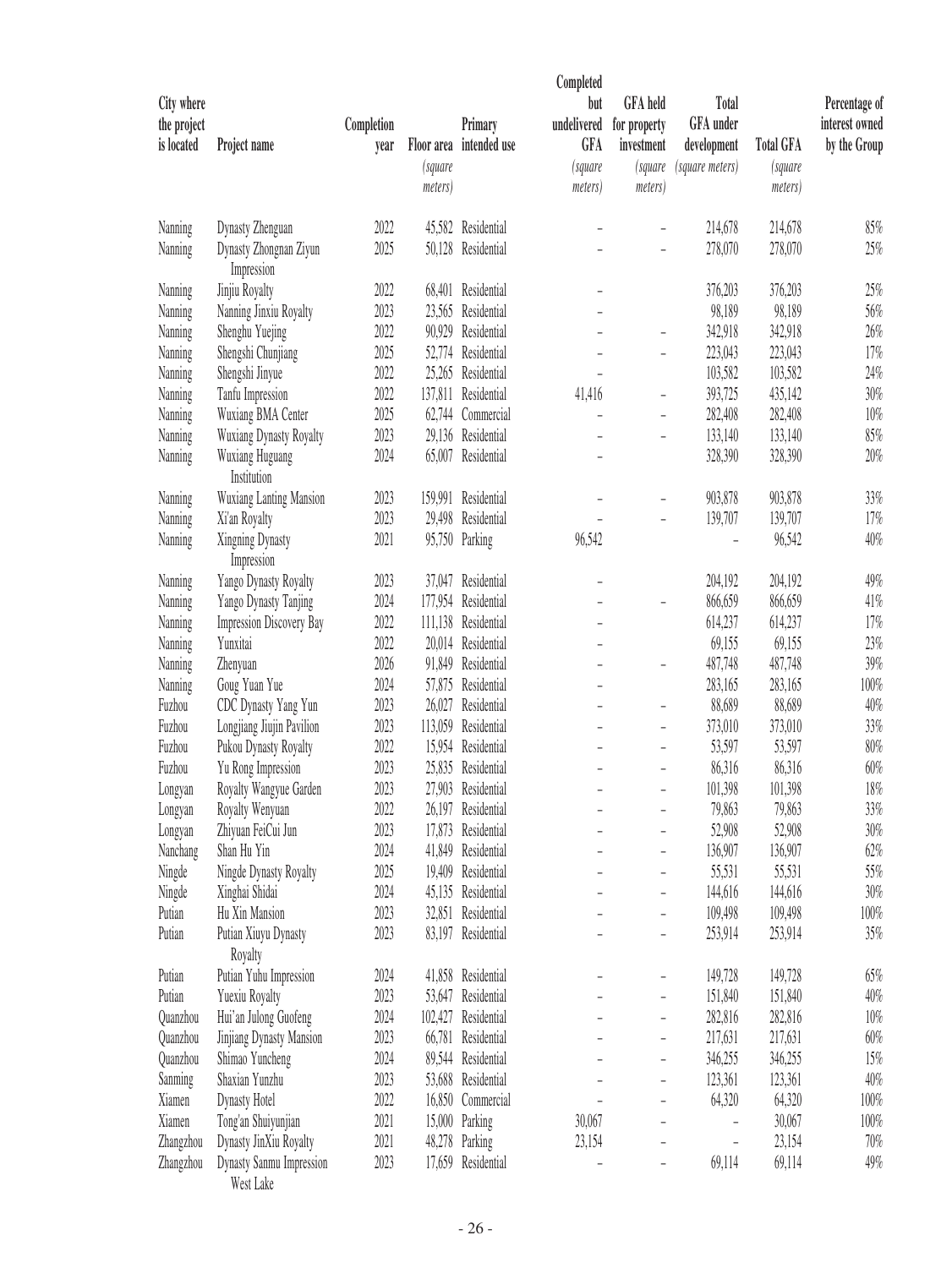| City where<br>the project<br>is located | Project name                                  | Completion<br>year | Floor area<br>(square<br>meters) | Primary<br>intended use | Completed<br>but<br>undelivered<br><b>GFA</b><br>(square<br>meters) | <b>GFA</b> held<br>for property<br>investment<br>(square<br>meters) | Total<br>GFA under<br>development<br>(square meters) | <b>Total GFA</b><br>(square<br>meters) | Percentage of<br>interest owned<br>by the Group |
|-----------------------------------------|-----------------------------------------------|--------------------|----------------------------------|-------------------------|---------------------------------------------------------------------|---------------------------------------------------------------------|------------------------------------------------------|----------------------------------------|-------------------------------------------------|
| Zhangzhou                               | Jiangshan Tianjing                            | 2022               |                                  | 23,861 Parking          | 31,843                                                              |                                                                     |                                                      | 31,843                                 | $30\%$                                          |
| Zhangzhou                               | Jiaomei Dynasty Royalty                       | 2023               | 41,558                           | Residential             |                                                                     |                                                                     | 172,965                                              | 172,965                                | 67%                                             |
| Zhangzhou                               | Jiaomei Dynasty<br>Impression                 | 2023               | 15,748                           | Residential             |                                                                     |                                                                     | 45,773                                               | 45,773                                 | 30%                                             |
| Zhangzhou                               | Tianlai Town Phase I                          | 2024               | 73,607                           | Residential             | ÷,                                                                  |                                                                     | 91,444                                               | 91,444                                 | 70%                                             |
| Zhangzhou                               | Yango Dynasty Feili<br>Impression             | 2024               | 83,810                           | Residential             |                                                                     |                                                                     | 261,324                                              | 261,324                                | 50%                                             |
| Zhangzhou                               | Zhangzhou Dynasty<br>Chunfengli Phase II      | 2021               |                                  | 61,896 Parking          | 34,619                                                              |                                                                     |                                                      | 34,619                                 | 60%                                             |
| Yueyang                                 | Yunyang Dynasty Royalty<br>Phases IV & V      | 2023               |                                  | 124,891 Residential     |                                                                     |                                                                     | 405,226                                              | 405,226                                | 100%                                            |
| Yueyang                                 | Yunyang Dynasty Royalty<br>Phases I, II & III | 2023               |                                  | 122,085 Residential     | 15,416                                                              |                                                                     | 324,216                                              | 339,632                                | 100%                                            |
| Changsha                                | Dynasty Impression-Yuxi                       | 2022               |                                  | 81,362 Residential      |                                                                     |                                                                     | 189,855                                              | 189,855                                | 100%                                            |
| Changsha                                | Hantang Royalty                               | 2023               | 240,003                          | Residential             |                                                                     |                                                                     | 610,256                                              | 610,256                                | 49%                                             |
| Changsha                                | Hanlin Mansion                                | 2024               | 143,193                          | Residential             | $\overline{\phantom{0}}$                                            |                                                                     | 438,254                                              | 438,254                                | 17%                                             |
| Guangzhou                               | Tianyu Datang Project                         | 2025               | 497,200                          | Residential             | $\overline{\phantom{0}}$                                            |                                                                     | 2,154,000                                            | 2,154,000                              | 20%                                             |
| Xiamen                                  | Datang Center                                 | 2024               | 93,166                           | Commercial              | $\overline{\phantom{0}}$                                            | 38,131                                                              | 27,917                                               | 66,048                                 | 100%                                            |
| Tianjin                                 | Tangsheng Yayuan                              | 2022               | 198,873                          | Residential             | $\overline{\phantom{0}}$                                            |                                                                     | 341,139                                              | 341,139                                | 100%                                            |
| Tianjin                                 | Tangxi Yayuan                                 | 2022               | 35,627                           | Residential             | ÷,                                                                  | ۰                                                                   | 134,849                                              | 134,849                                | 100%                                            |
| Tianjin                                 | Tangyun Yayuan                                | 2024               | 97,911                           | Residential             |                                                                     |                                                                     | 321,637                                              | 321,637                                | 100%                                            |
| Tianjin                                 | Vision Commercial Square                      | 2023               | 74,080                           | Commercial              | 3,120                                                               |                                                                     | 117,116                                              | 120,237                                | 30%                                             |
| Tianjin                                 | Shangyue Graden                               | 2022               | 53,338                           | Residential             | $\overline{\phantom{0}}$                                            | ۰                                                                   | 140,126                                              | 140,126                                | 51%                                             |
| Tianjin                                 | Yuhu Shangguan Garden                         | 2022               | 58,093                           | Residential             |                                                                     | $\overline{\phantom{0}}$                                            | 138,698                                              | 138,698                                | 40%                                             |
| Fuyang                                  | Yunjing                                       | 2024               | 79,519                           | Residential             |                                                                     |                                                                     | 241,733                                              | 241,733                                | 33%                                             |
| Jiangyin                                | Lanyue Yayuan                                 | 2023               | 47,112                           | Residential             | $\overline{\phantom{0}}$                                            | $\overline{\phantom{a}}$                                            | 130,519                                              | 130,519                                | 33%                                             |
| Nanjing                                 | Mingwangfu                                    | 2023               | 15,324                           | Residential             |                                                                     |                                                                     | 52,543                                               | 52,543                                 | 33%                                             |
| Nantong                                 | Langyuan                                      | 2024               | 42,430                           | Residential             |                                                                     |                                                                     | 99,837                                               | 99,837                                 | 20%                                             |
| Nantong                                 | Yuehuyuan                                     | 2022               |                                  | 60,240 Residential      |                                                                     |                                                                     | 97,778                                               | 97,778                                 | 55%                                             |
| Nantong                                 | Yunchenxinyuan                                | 2023               | 73,942                           | Residential             |                                                                     |                                                                     | 185,433                                              | 185,433                                | 20%                                             |
| Taichang                                | Huayu Jing An Yayuan                          | 2024               |                                  | 41,329 Residential      |                                                                     |                                                                     | 115,383                                              | 115,383                                | 20%                                             |
|                                         | Zhangjiagang Dongtangchunxiao Garden          | 2024               |                                  | 44,598 Residential      |                                                                     |                                                                     | 130,974                                              | 130,974                                | 35%                                             |
| Ningbo                                  | Chenyue Royalty                               | 2022               | 38,013                           | Residential             |                                                                     |                                                                     | 113,150                                              | 113,150                                | 51%                                             |
| Ningbo                                  | Feili Heming                                  | 2024               | 74,965                           | Residential             |                                                                     |                                                                     | 216,415                                              | 216,415                                | 40%                                             |
| Ningbo                                  | Feng Lan Di                                   | 2022               | 24,387                           | Residential             |                                                                     |                                                                     | 61,884                                               | 61,884                                 | 35%                                             |
| Ningbo                                  | Jiuyuci County                                | 2023               | 49,511                           | Residential             |                                                                     |                                                                     | 120,237                                              | 120,237                                | 40%                                             |
| Ningbo                                  | Jiuyun Mansion                                | 2023               |                                  | 37,177 Residential      |                                                                     |                                                                     | 87,214                                               | 87,214                                 | 12%                                             |
| Ningbo                                  | Qi Yue Li                                     | 2023               | 20,388                           | Residential             |                                                                     |                                                                     | 39,218                                               | 39,218                                 | 100%                                            |
| Taizhou                                 | Chuangshi Mingdi                              | 2022               | 32,862                           | Residential             |                                                                     |                                                                     | 101,628                                              | 101,628                                | 49%                                             |
| Taizhou                                 | Nanguan Impression                            | 2023               |                                  | 16,048 Residential      |                                                                     |                                                                     | 41,807                                               | 41,807                                 | 66%                                             |
| Wenzhou                                 | Cuican Tianrui                                | 2024               |                                  | 42,634 Residential      |                                                                     |                                                                     | 121,304                                              | 121,304                                | 40%                                             |
| Wenzhou<br>Others                       | Xingyue Mingzhu                               | 2023               | N/A                              | 26,686 Residential      | 372,834                                                             | 53,834                                                              | 84,154<br>170,402                                    | 84,154<br>597,070                      | 35%<br>N/A                                      |
| Total                                   |                                               |                    |                                  |                         | 727,235                                                             | 159,811                                                             | 22,826,738                                           | 23,713,784                             |                                                 |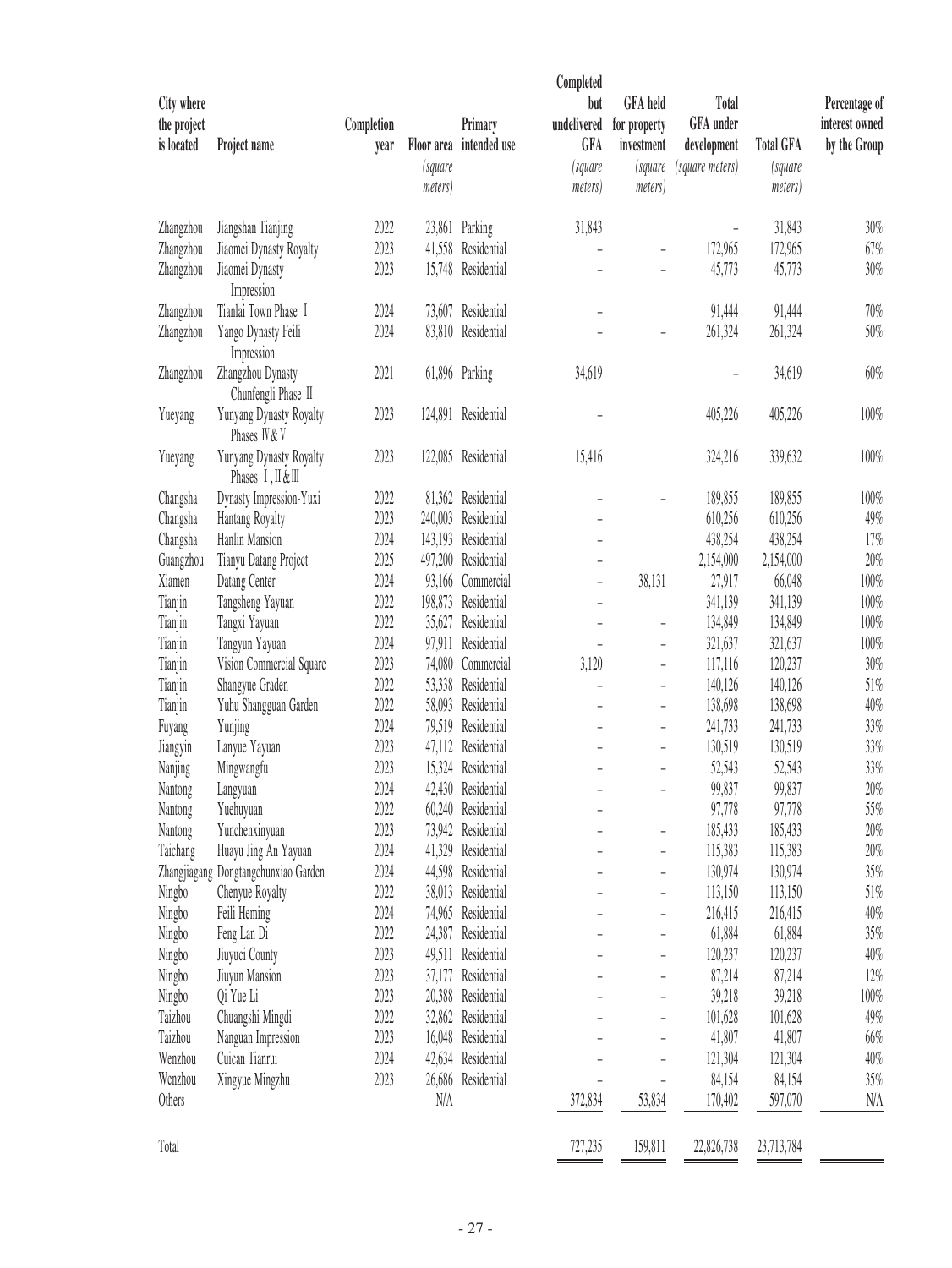#### *3. Investment and Operation of Commercial Properties*

During the Reporting Period, the Group achieved rental income of approximately RMB91.1 million, representing an increase of 61.5% compared to the same period of last year. The increase was mainly attributable to the additional rent from commercial space of Nanning Dynasty Tiancheng Phases I & II. The Group has 8 commercial properties projects mainly located in Xiamen, Fujian and Nanning, Guangxi respectively.

#### *4. Hotel Operation*

During the Reporting Period, the Group achieved sales revenue from hotel operation business of approximately RMB54.5 million, representing an increase of 14.0% compared to the same period of last year. The increase was mainly attributable to the improvement of performance of Xiamen Dynasty Ginlan Jia Hotel and Nanning Dynasty Congyue Hotel.

As of the date of this announcement, the Group has two hotels in operation, namely Xiamen Dynasty Ginlan Jia Hotel and Nanning Dynasty Congyue Hotel.

#### **II. Financial Review**

#### *1. Revenue*

For the year ended 31 December 2021, the Group's revenue amounted to approximately RMB11,254.2 million, representing an increase of 6.3% from approximately RMB10,588.4 million for the corresponding period last year. The revenue mainly included income generated from property sales, commercial property investment and operations and hotel operations*.*  The increase in revenue for the year ended 31 December 2021 is primarily due to the increase in delivery of projects during the Reporting Period. In particular, revenue from (i) property sales amounted to approximately RMB10,653.1 million, representing an increase of 5.4% as compared with the corresponding period last year, and contributed 94.7% of the total revenue recognised; (ii) provision of construction services amounted to approximately RMB208.3 million, representing a decrease of 13.9% as compared with the corresponding period last year; (iii) commercial property investment and operations amounted to approximately RMB91.1 million, representing an increase of 61.5% as compared with the corresponding period last year; and (iv) hotel operations amounted to approximately RMB54.5 million, representing an increase of 14.0% as compared with the corresponding period last year.

### *2. Cost of Sales*

For the year ended 31 December 2021, the Group's cost of sales amounted to approximately RMB8,555.0 million. The increase was mainly due to the increased number of projects delivered during the Reporting Period.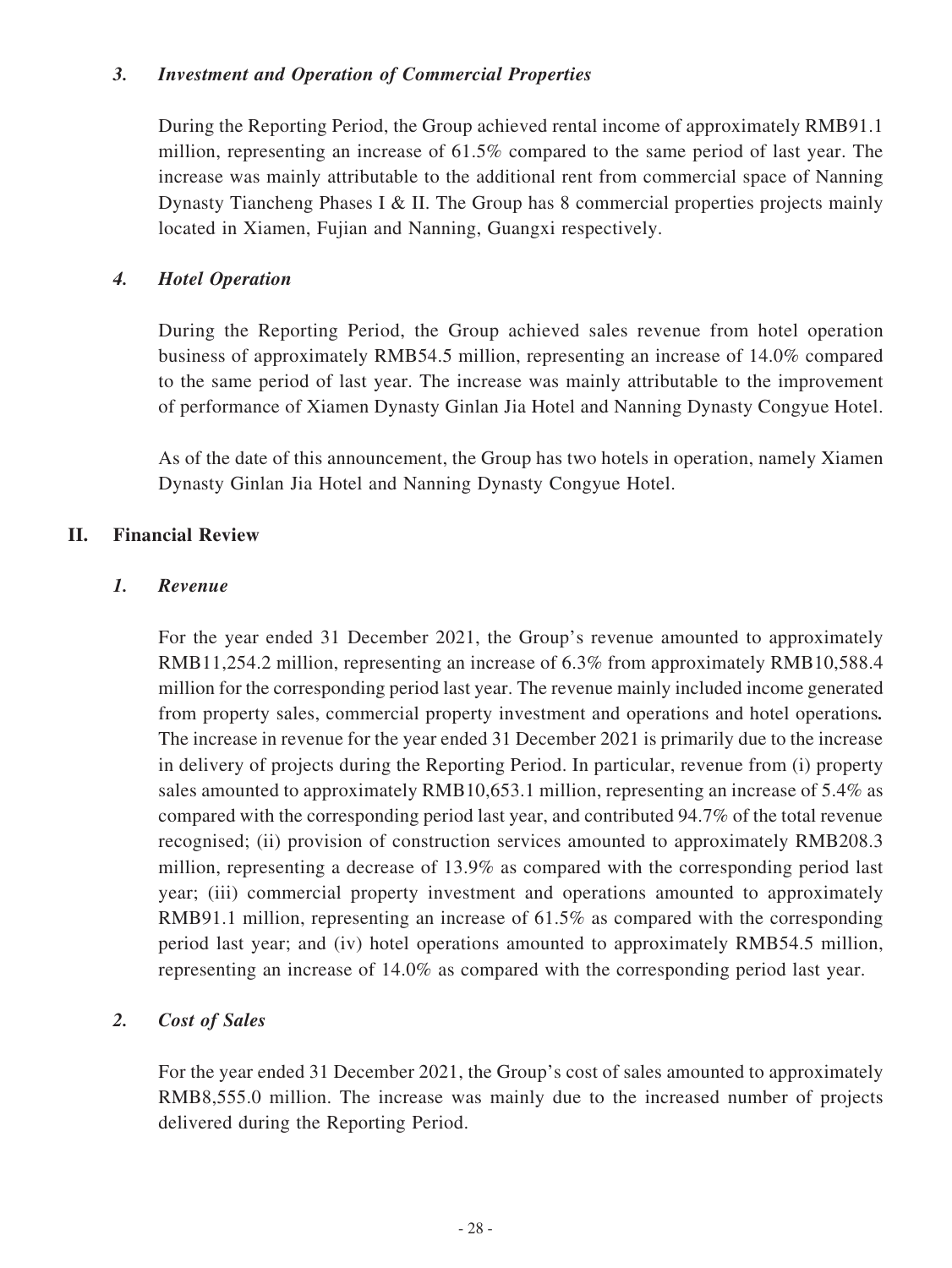#### *3. Gross Profit and Gross Profit Margin*

For the year ended 31 December 2021, the Group's gross profit was approximately RMB2,699.2 million, representing an increase of 0.1% from approximately RMB2,695.9 million for the corresponding period of 2020. Such increase was primarily attributable to the increased number of projects delivered during the Reporting Period. For the year ended 31 December 2021, the gross profit margin was 24.0%, while the gross profit margin was 25.5% for the corresponding period of 2020, which remained stable relatively year-on-year.

### *4. Selling and Marketing Costs*

For the year ended 31 December 2021, the Group's selling and marketing costs amounted to approximately RMB528.9 million, representing an increase of 9.6% from approximately RMB482.7 million for the corresponding period last year. Such increase was due to the launch of new property projects of the Group for presale in 2021.

#### *5. Administrative Expenses*

For the year ended 31 December 2021, the Group's administrative expenses amounted to approximately RMB705.7 million, representing an increase of 35.1% from approximately RMB522.2 million for the corresponding period last year. Such increase was mainly due to the increased number of employees resulted from the Group's business expansion.

### *6. Share of Results of Joint Ventures and Associates*

For the year ended 31 December 2021, the Group's share of profits of joint ventures and associates amounted to approximately RMB136.2 million, representing an increase of RMB181.9 million from the share of losses of joint ventures and associates of approximately RMB45.7 million for the corresponding period last year. Such increase was primarily attributable to the carry-forward of profits from several cooperation projects during the Reporting Period.

### *7. Finance Costs – Net*

For the year ended 31 December 2021, the Group's net finance costs amounted to approximately RMB48.1 million, representing an increase of RMB28.5 million from approximately RMB19.6 million for the corresponding period last year. Such increase was attributable to the increase in interest expenses due to the increase in borrowings.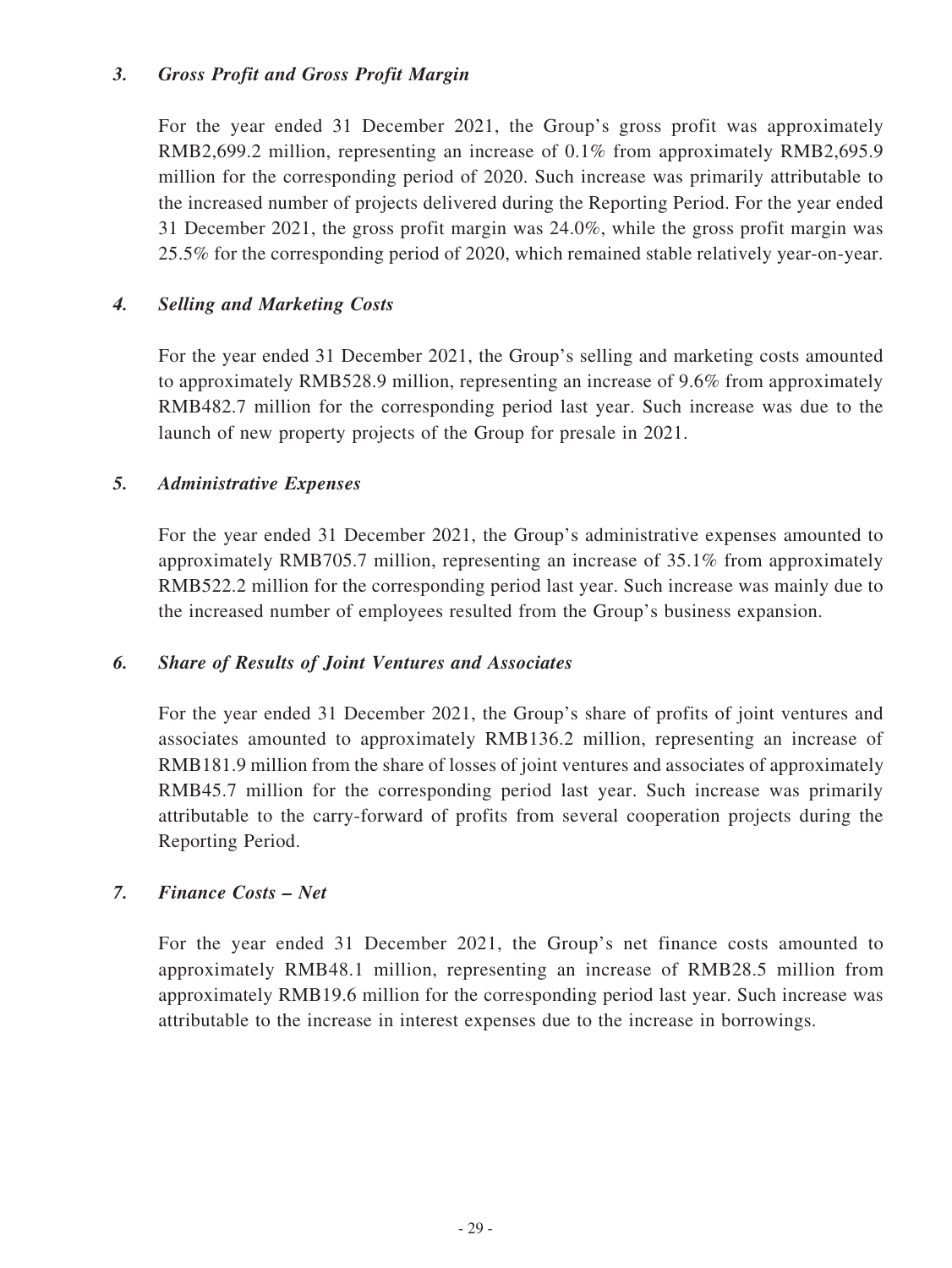#### *8. Income Tax Expenses*

For the year ended 31 December 2021, the Group's income tax expenses amounted to approximately RMB682.7 million, representing a decrease of 10.8% from approximately RMB765.7 million for the corresponding period last year. The Group's income tax expenses included the provision for the corporate income tax and land appreciation tax during the Reporting Period. The decrease in income tax for the Reporting Period was mainly due to the decrease in the Group's land appreciation tax.

### *9. Profit for the Year*

As a result of the aforementioned factors, the Group's profit before tax decreased by 0.4% to approximately RMB1,708.4 million for the year ended 31 December 2021 from approximately RMB1,715.7 million for the corresponding period last year. The Group's net profit increased by 8% to approximately RMB1,025.8 million, of which net profit attributable to owners of the Company amounted to approximately RMB726.4 million for the year ended 31 December 2021 increased from approximately RMB715.4 million for the corresponding period last year.

### *10. Foreign Currency Risk*

The Group primarily operates in the PRC and the majority of the Group's transactions were denominated and settled in RMB. Except for certain assets denominated and settled in USD and HK\$ held by the Group, and senior notes denominated in USD, the Group has no other significant risks related to foreign exchange fluctuations. The management will continue to monitor the foreign exchange exposure, and take prudent measures to reduce foreign currency risk. The Company does not engage in any hedging activities in relation to the foreign currency risk.

### **III. Liquidity, Finance and Capital**

### *1. Cash Position*

As at 31 December 2021, the Group's cash and bank deposit balances were approximately RMB5.51 billion (31 December 2020: approximately RMB5.66 billion), of which, restricted cash balances amounted to approximately RMB1.21 billion (31 December 2020: RMB2.20 billion).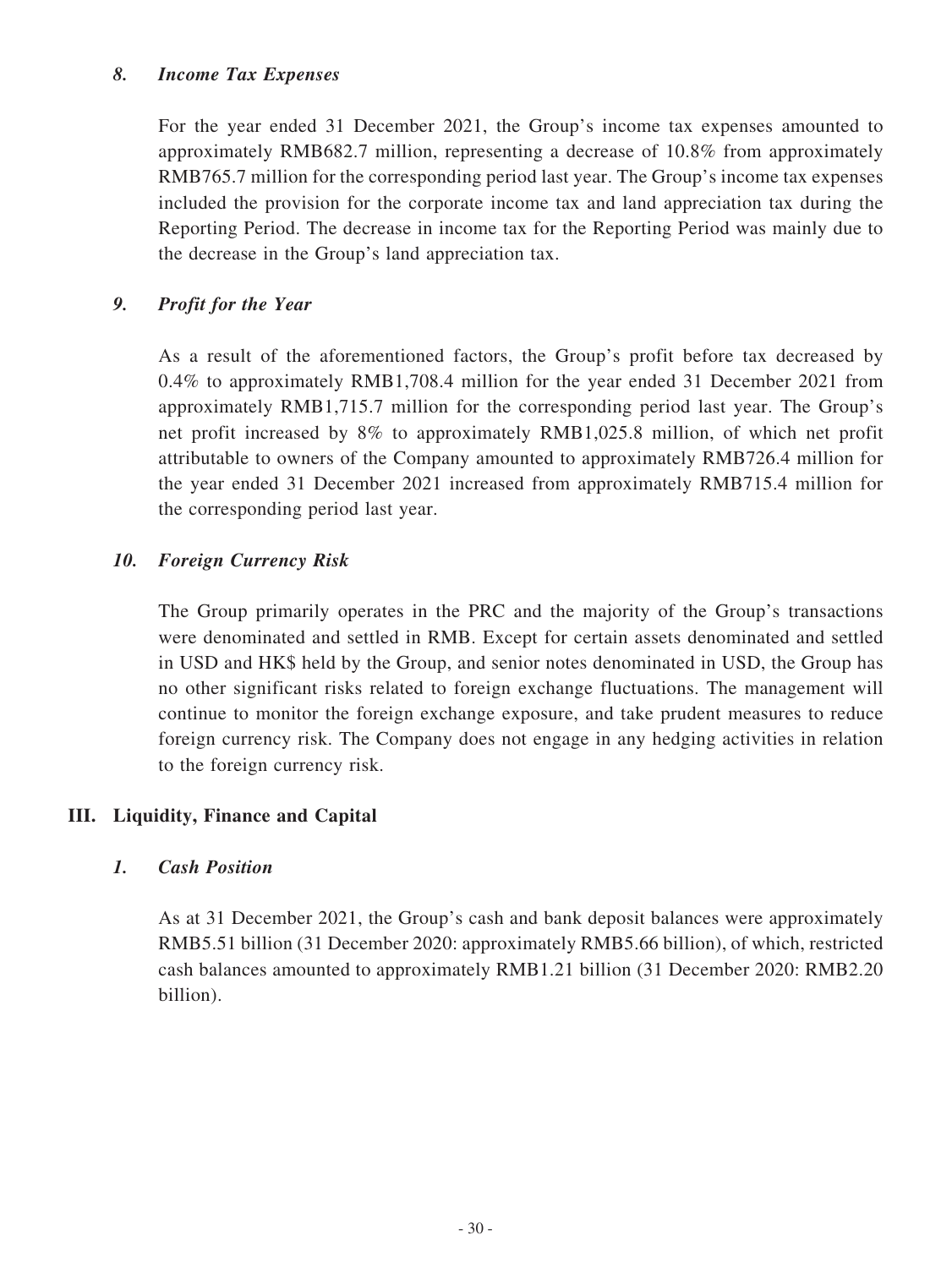### *2. Borrowings and Pledged Assets*

### *Indebtedness*

As at 31 December 2021, the Group's total indebtedness, including interest-bearing bank and other borrowings and lease liabilities, amounted to approximately RMB10,913.2 million (31 December 2020; approximately RMB10,457.3 million), of which RMB7,675.0 million bears fixed interest rates.

The following table sets forth the components of the Group's indebtedness as at the dates indicated:

| As at 31 December |             |  |
|-------------------|-------------|--|
| 2021              | 2020        |  |
| (RMB'000)         | (RMB'000)   |  |
|                   |             |  |
| 6,162,561         | 6,439,838   |  |
| 2,701,700         | 3,459,300   |  |
| 120,824           | 133,954     |  |
|                   | 10,033,092  |  |
| (1,901,725)       | (2,251,675) |  |
| 7,083,360         | 7,647,463   |  |
|                   |             |  |
|                   | 100,000     |  |
| 1,915,906         |             |  |
|                   | 315,000     |  |
| 1,901,725         | 2,251,675   |  |
| 12,207            | 9,256       |  |
| 3,829,838         | 2,675,931   |  |
| 10,913,198        | 10,457,348  |  |
|                   | 8,985,085   |  |

*Note:*

(1) Other borrowings include financing arrangement with trust companies, asset management companies, other financial institutions and other third party companies.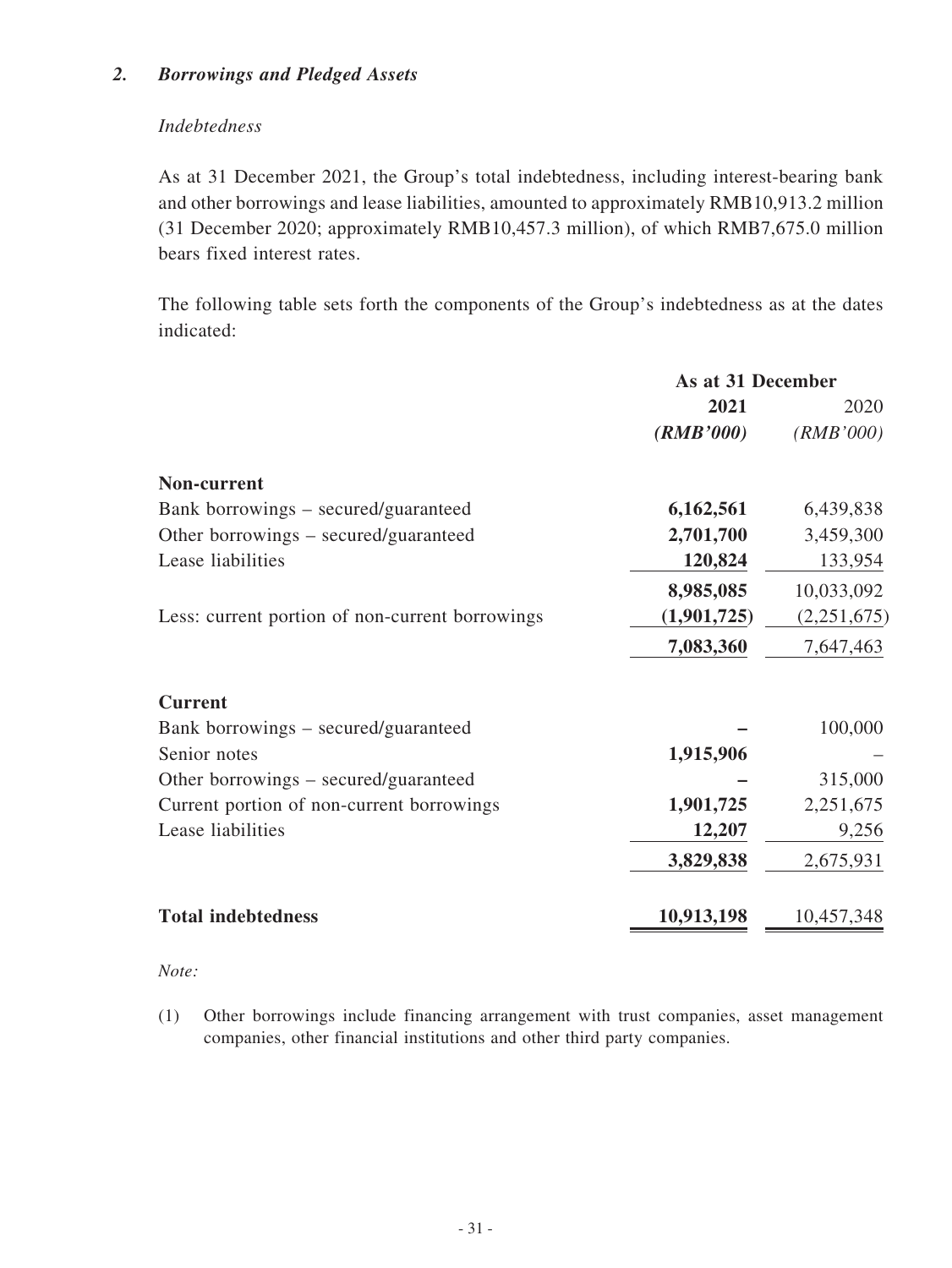The following table sets forth the maturity profiles of the Group's bank and other borrowings as at the dates indicated:

|                       | As at 31 December |            |  |
|-----------------------|-------------------|------------|--|
|                       | 2021              | 2020       |  |
|                       | (RMB'000)         | (RMB'000)  |  |
| Within 1 year         | 3,829,838         | 2,675,276  |  |
| Between 1 and 2 years | 4,244,218         | 4,324,355  |  |
| Between 2 and 5 years | 2,306,407         | 3,178,144  |  |
| Over 5 years          | 532,735           | 279,573    |  |
| Total                 | 10,913,198        | 10,457,348 |  |

### *Pledge of assets*

As at 31 December 2021, certain of the Group's bank and other borrowings are secured by the pledges of the Group's assets with carrying value of approximately RMB15,403 million (31 December 2020: approximately RMB12,193 million) which include (i) property, plant and equipment; (ii) right-of-use assets; (iii) investment properties; (iv) properties under development; and (v) completed properties held for sale.

## *3. Gearing Ratio*

As at 31 December 2021, the Group's net gearing ratio (total borrowings less cash and bank balances divided by total equity) was approximately 51.6%, as compared to approximately 58.7% as at 31 December 2020. As at 31 December 2021, the Group's gearing ratio (total debts divided by total assets) was approximately 83.3%, as compared to approximately 83.2% as at 31 December 2020. As at 31 December 2021, the Group's debt-to-asset ratio excluding advances from customers (total debt excluding contract liabilities divided by total assets excluding contract liabilities) was approximately 76.1%, as compared to approximately 77.7% on 31 December 2020. As at 31 December 2021, the Group's current ratio (current assets divided by current liabilities) was approximately 1.23 times, as compared to approximately 1.28 times as at 31 December 2020. As at 31 December 2021, cash to short-term debt ratio of the Group (unrestricted cash and bank balances divided by shortterm borrowings) was approximately 1.13 times, as compared to approximately 1.30 times as at 31 December 2020.

## *4. Capital Commitment*

As of 31 December 2021, the Group's contracted but unprovided commitment payments for non-current assets were approximately RMB20 million (as at 31 December 2020: approximately RMB40 million).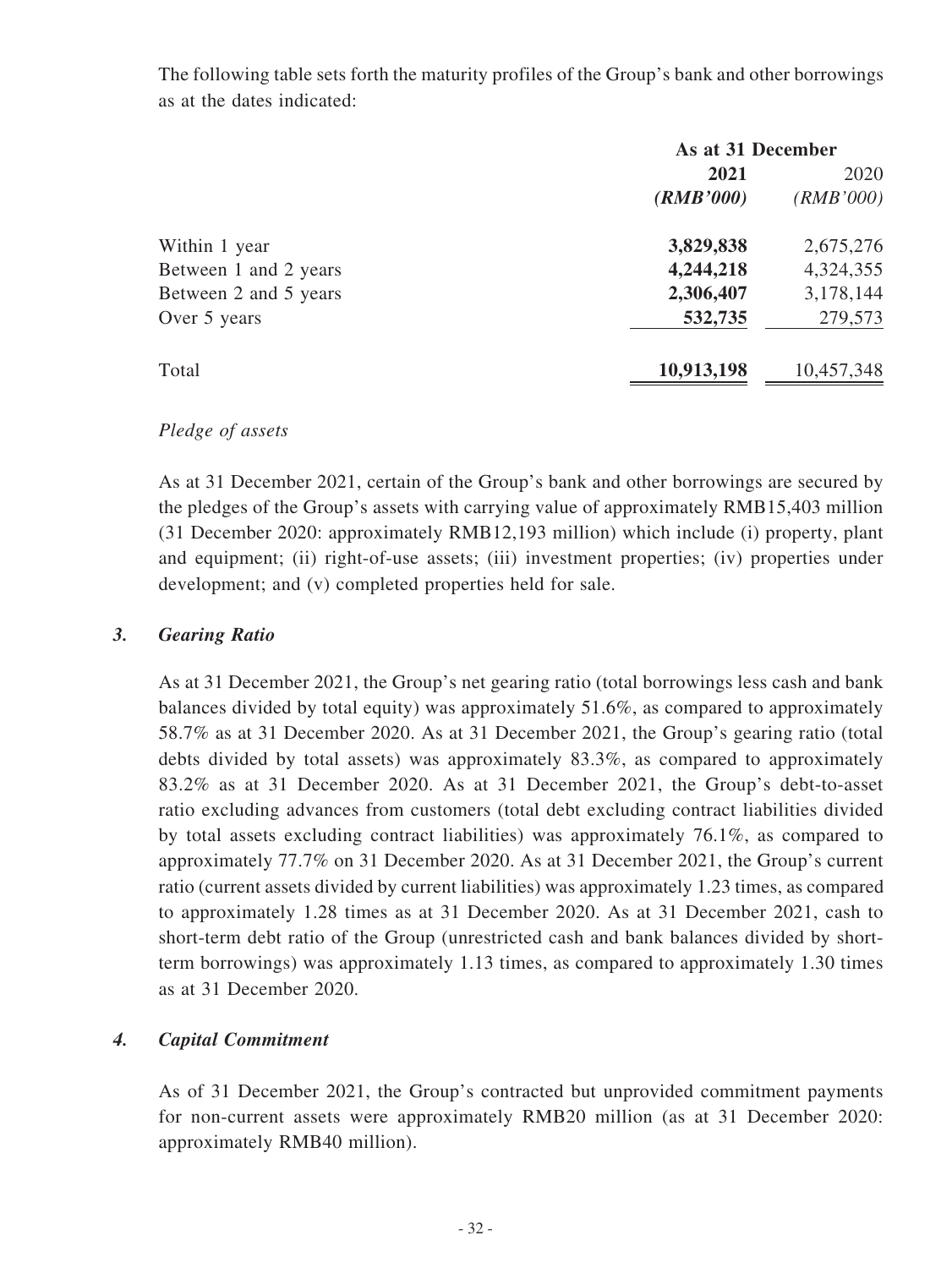### *5. Contingent Liabilities*

Pursuant to the mortgage contracts, the banks require the Group to provide guarantees to the purchasers in respect of their mortgage loans. Such mortgage guarantees provided to the purchasers are usually released when the title deeds of the respective properties are pledged to the banks as security to continue to support the mortgage loans, which generally take place after the delivery of relevant properties to the purchasers. If the purchasers are in default on their mortgage loans, the Group shall be liable to the repayment of the outstanding mortgage principal amount together with the accrued interest and penalties owed by the defaulting purchasers to the banks and the Group shall be entitled to take over the legal title and possession of the related properties.

As at 31 December 2021, the Group provided guarantees of approximately RMB12.82 billion to certain banks in respect of the mortgage loans granted to certain purchasers of the Group's properties (as at 31 December 2020: approximately RMB12.08 billion).

As at 31 December 2021, the Group provided guarantees of approximately RMB3.75 billion to related companies (as at 31 December 2020: approximately RMB3.43 billion). These related companies are not controlled by the Ultimate Controlling Shareholder as defined in the notes to the consolidated financial statements. Save as disclosed in this announcement, the Group had no other significant contingency liabilities for the year ended 31 December 2021.

### *6. Senior Notes*

In June 2021, the Company issued senior notes in the aggregate principal amount of US\$300 million maturing in June 2022 with a fixed interest rate of 12.5% per annum. The proceeds has been utilized for general corporate purposes.

Please refer to the Company's announcements dated 31 May 2021, 1, 7 and 8 June 2021 for details.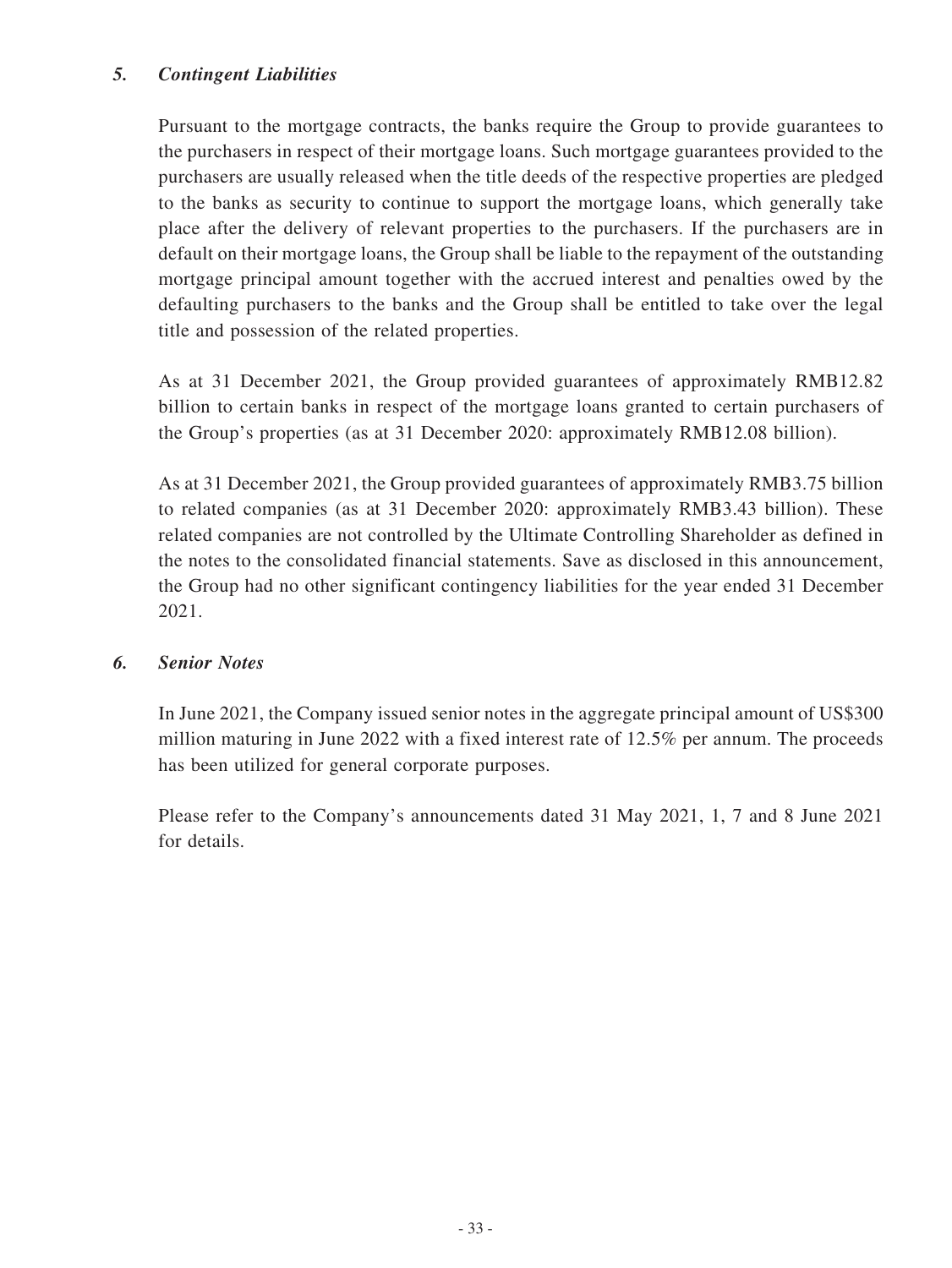### **IV. Corporate Governance and Other Information**

*1. Significant Investments Held, Material Acquisitions and Disposals of Subsidiaries, Associates and Joint Ventures, and Future Plans for Material Investments or Capital Assets*

On 8 July 2021, Zhangzhou Tanglin Real Estate Development Company Limited (漳州唐 林房地產開發有限公司) ("**Zhangzhou Tanglin**") (an indirect wholly-owned subsidiary of the Company) as the subscriber, Nanning Tianyu Yujun Investment Co., Ltd\*. (南寧 天譽譽浚投資有限公司) ("**Tianyu Yujun**") as the vendor and Nanning Tianyu Jurong Realty Company Limited\* (南寧天譽巨榮置業有限公司) ("**Tianyu Jurong**") as the target company entered into the capital increase agreement (the "**Capital Increase Agreement**"), pursuant to which, Zhangzhou Tanglin agreed to acquire 20% of the equity interests of Tianyu Jurong by way of capital contribution of RMB605,930,000 to Tianyu Jurong (the "**Acquisition**"). Upon completion of the transaction, each of Zhangzhou Tanglin and Tianyu Yujun will own 20% and 80% of the entire equity interests of Tianyu Jurong, respectively. For details, please refer to the announcement of the Company dated 9 July 2021.

On 30 September 2021, Tianyu Jurong, Chongqing Hesheng Property Development Co., Ltd. (重慶核盛房地產開發有限公司) ("**Chongqing Hesheng**"), Chongqing Tangcheng Property Development Co., Ltd. (重慶唐承房地產開發有限公司) ("**Chongqing Tangcheng**") (an indirect wholly-owned subsidiary of the Company) and Chongqing Zhiyuan Property Co., Ltd. (重慶之遠地產有限公司) ("**Chongqing Zhiyuan**") entered into a co-operative development agreement, pursuant to which, Chongqing Hesheng agreed to increase its capital contribution in Chongqing Zhiyuan from RMB20,820,000 to RMB60,000,000 and Chongqing Tangcheng agreed to make a capital contribution of RMB20,000,000 to Chongqing Zhiyuan. Since the capital injection will result in the dilution of shareholding of Tianyu Jurong in Chongqing Zhiyuan, Chongqing Tangcheng agreed to pay Tianyu Jurong an amount of RMB84,778,000 as the consideration. After the completion of the capital injection, the registered and paid up capital of Chongqing Zhiyuan will be increased to RMB100,000,000 and will be held by Tianyu Jurong, Chongqing Hesheng and Chongqing Tangcheng as to 20%, 60% and 20%, respectively. For details, please refer to the announcement of the Company dated 30 September 2021.

Save as disclose above, there were no other significant investments held, no material acquisitions or disposals of subsidiaries, associates and joint ventures, nor was there any plan authorized by the Board for other material investments or additions of capital assets as at 31 December 2021.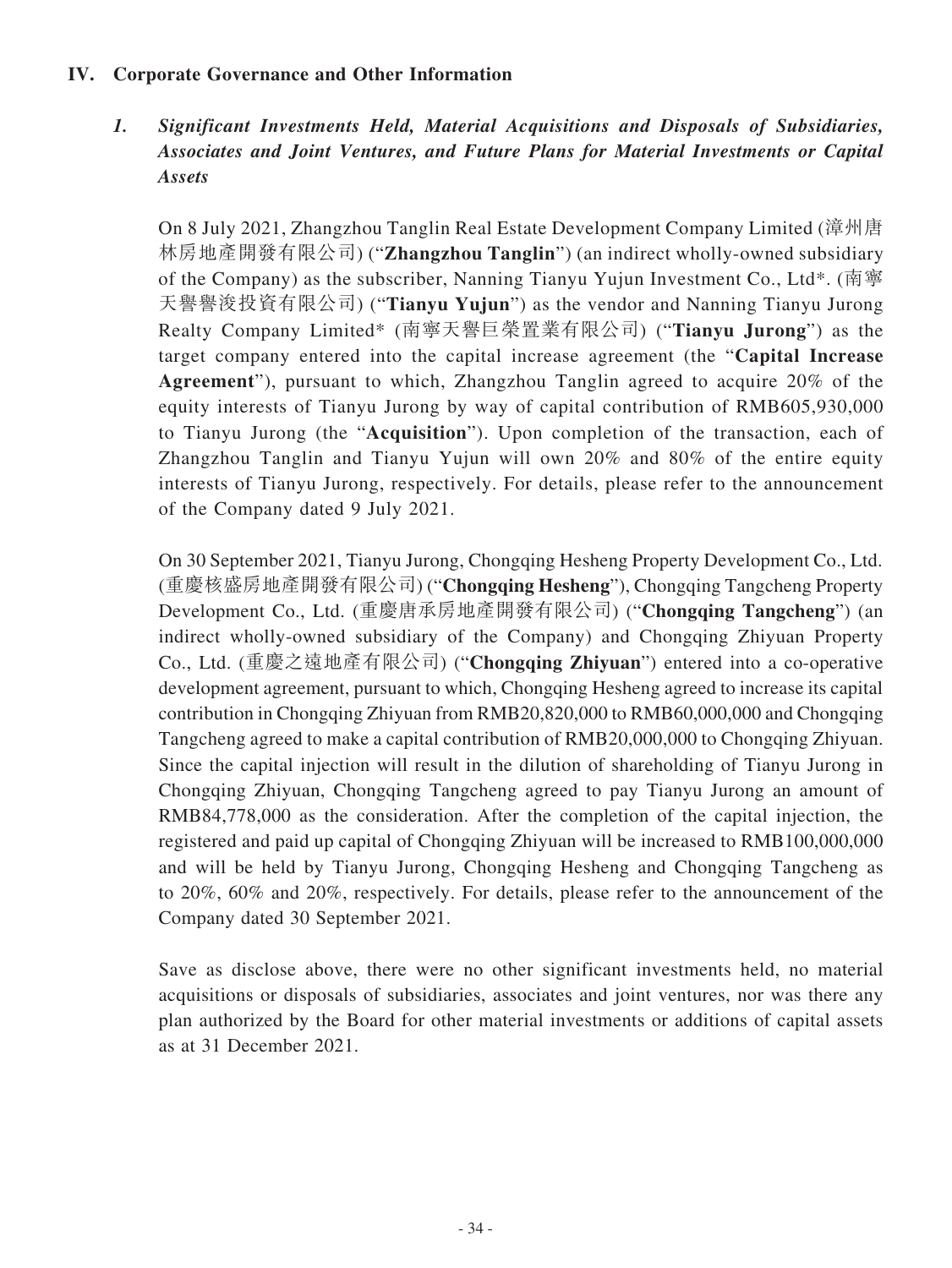#### *2. Employee and Remuneration Policy*

As at 31 December 2021, the Group had 2,709 employees (31 December 2020: 2,592 employees). For the year ended 31 December 2021, the staff cost recognised as expenses of the Group amounted to RMB490.4 million (31 December 2020: RMB425.4 million). The remuneration of the employees of the Group is mainly determined based on the prevailing market level of remuneration and the individual performance and work experience of the employees. Bonuses are also distributed based on the performance of the employees. The Group provides employees with career development opportunities and considers if their remuneration should be raised or if they should be promoted with reference to their individual performance and potential. Other benefits provided by the Group include medical benefits and specialised training. There was no shareholder who waived or agreed to waive any dividend arrangement.

## *3. Use of Proceeds from the Initial Public Offering (the "IPO") and the Partial Exercise of the Over-allotment Option*

The Company's net proceeds from the global offering are approximately HK\$1.49 billion. On 31 December 2020, ICBC International Capital Limited, the sponsor of the IPO of the Company, partially exercised the over-allotment option in connection with the Company's global offering. Accordingly, the Company has allotted and issued 30,144,000 additional shares of the Company (the "**Share(s)**") at price of HK\$4.56 per Share (for details, please refer to the announcement of the Company dated 4 January 2021). The net proceeds from the partial exercise of the over-allotment option were approximately HK\$135 million. As of the date of this announcement, the Company has applied the balance of proceeds raised from the global offering and the balance of proceeds from the partial exercise of such overallotment option in accordance with the proposed applications as disclosed in the prospectus of the Company dated 27 November 2020.

The following table sets forth a breakdown of the actual utilization of net proceeds as at 31 December 2021:

| <b>Usage</b>                                                      | Net proceeds<br>from the IPO<br>HK\$ million | Unutilized<br>2020<br>HK\$ million | Net proceeds<br>from the<br>partial<br>amount as of exercise of the Actual utilized<br>31 December over-allotment<br>option<br>HK\$ million | during the<br>period<br>HK\$ million | <b>Unutilized</b><br>amount as of<br>31 December<br>2021<br>HK\$ million |
|-------------------------------------------------------------------|----------------------------------------------|------------------------------------|---------------------------------------------------------------------------------------------------------------------------------------------|--------------------------------------|--------------------------------------------------------------------------|
| Construction costs of existing<br>property development projects   | 951                                          |                                    | 116                                                                                                                                         | 116                                  |                                                                          |
| Repayment of part of existing<br>interest-bearing bank borrowings | 384                                          | 239                                |                                                                                                                                             | 239                                  |                                                                          |
| General working capital                                           | 158                                          |                                    | 19                                                                                                                                          | 19                                   |                                                                          |
| Total                                                             | 1,493                                        | 239                                | 135                                                                                                                                         | 374                                  |                                                                          |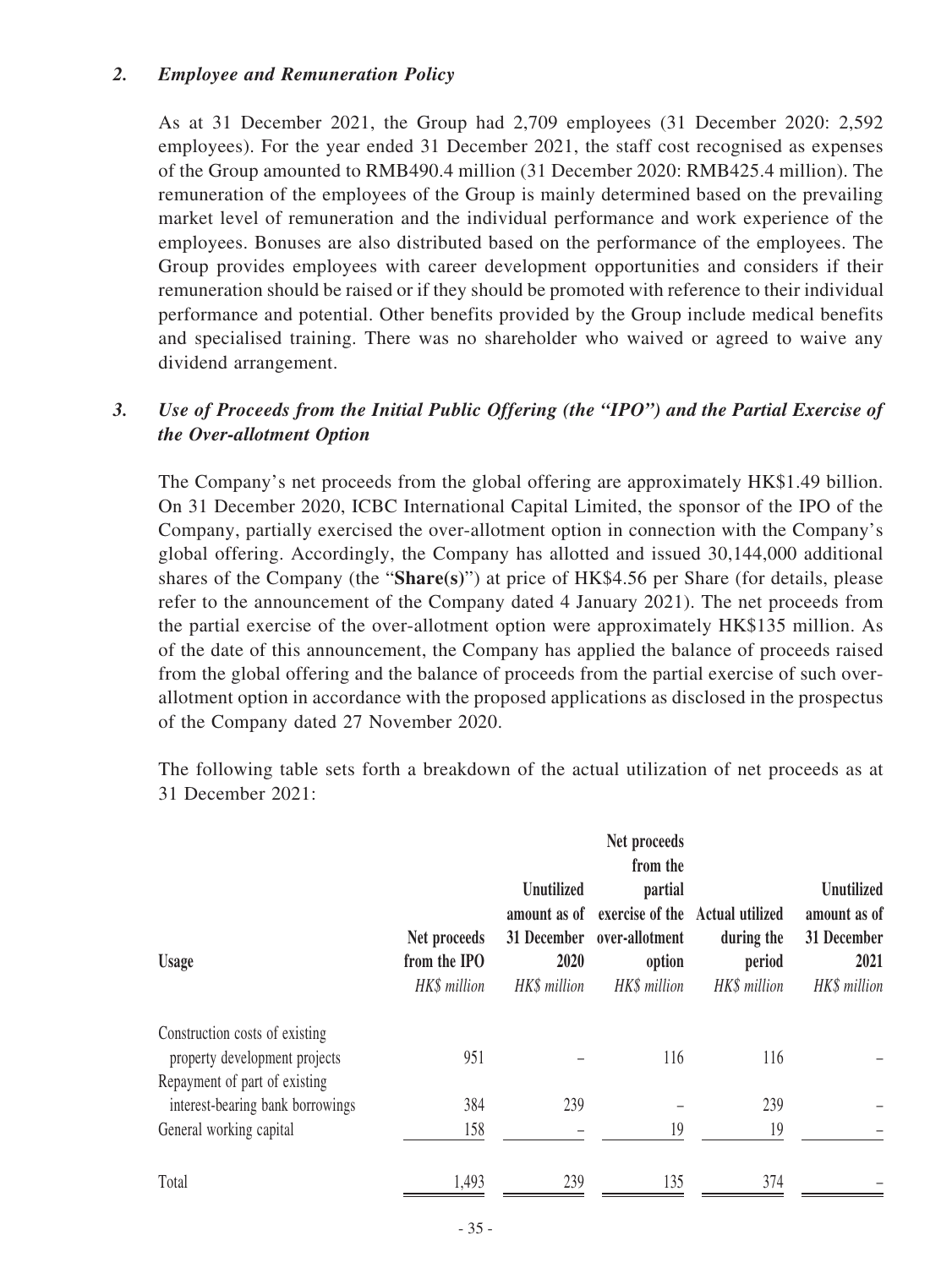#### *4. Purchase, Sale or Redemption of Any of the Company's Listed Securities*

During the year ended 31 December 2021, neither the Company nor any of its subsidiaries has purchased, sold or redeemed any of the Company's listed securities.

#### *5. Currency Risk*

The Group primarily operates in the PRC and the majority of the Group's transactions were denominated and settled in RMB. The Group was not subject to any material risk directly relating to foreign exchange fluctuation. The management will continue to monitor the foreign exchange exposure, and take prudent measure to reduce foreign exchange risks. The Company does not engage in any hedging activities in relation to the foreign currency risk.

#### *6. Corporate Governance*

The Group is committed to implementing high standards of corporate governance to safeguard the interests of the shareholders of the Company (the "**Shareholders**") and enhance the corporate value as well as the responsibility commitments. The Company has adopted the Corporate Governance Code (the "**CG Code**") as set out in Appendix 14 to the Rules Governing the Listing of Securities (the "**Listing Rules**") on The Stock Exchange of Hong Kong Limited (the "**Stock Exchange**") as the code of corporate governance.

To the knowledge of the Directors, the Group has complied with all applicable code provisions set out in the CG Code from the Listing Date to 31 December 2021, and the Directors will use their best endeavors to procure the Group to continue to comply with the CG Code.

### *7. Annual General Meeting*

The annual general meeting (the "**AGM**") of the Company is proposed to be held on 13 June 2022.

### *8. Closure of Register of Members*

In order to determine the entitlement to attend and vote at the AGM, the register of members of the Company will be closed from 7 June 2022 to 13 June 2022, both days inclusive, during which period no transfer of shares will be registered. All transfer documents of the Company accompanied by the relevant share certificates must be lodged with the branch share registrar of the Company in Hong Kong, Tricor Investor Services Limited at Level 54, Hopewell Centre, 183 Queen's Road East, Hong Kong for registration not later than 4:30 p.m. on 6 June 2022.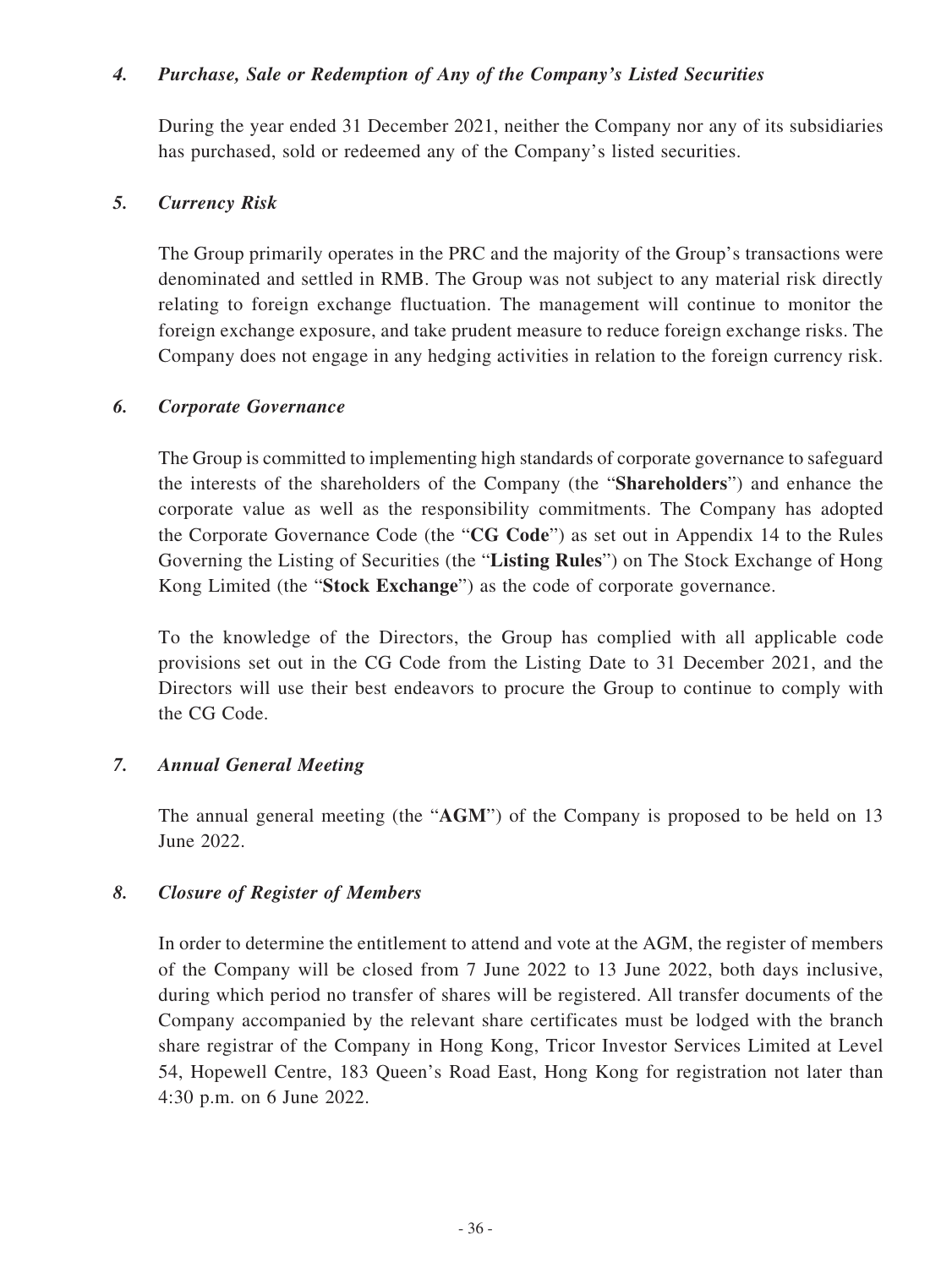#### *9. Compliance with the Model Code for Securities Transactions by Directors of Listed Issuers*

The Company has adopted the Model Code for Securities Transactions by Directors of Listed Issuers (the "**Model Code**") set out in Appendix 10 to the Listing Rules as its code for dealing in securities of the Company by the Directors. Having made specific enquiries of all the Directors, all Directors have confirmed their compliance with the required standard set out in the Model Code from the Listing Date to 31 December 2021.

#### *10. Review of Annual Results*

The Board has established its audit committee with written terms of reference in compliance with Rules 3.21 and 3.22 of the Listing Rules and code provision D.3 of the CG Code. The primary duties of our audit committee are to review and monitor the Group's financial reporting process, risk management and internal control system, to oversee the audit process, to provide recommendation and advice to the Board, and to perform other duties and responsibilities as may be assigned by the Board. Our audit committee consists of three members, including Mr. QU Wenzhou, Ms. XIN Zhu and Mr. TAM Chi Choi. Our audit committee is chaired by Mr. QU Wenzhou, who has appropriate professional qualifications.

Our audit committee has reviewed the Company's audited consolidated financial statements for the year ended 31 December 2021 and confirmed that it has complied with all applicable accounting principles, standards and requirements, and made sufficient disclosures. Our audit committee has also discussed the matters of audit and financial reporting.

The figures in respect of the Group's consolidated balance sheet, consolidated statement of comprehensive income and the related notes thereto for the year ended 31 December 2021, as set out in the preliminary announcement, have been agreed by the Company's auditor, PricewaterhouseCoopers, to the amounts set out in the Group's audited consolidated financial statements for the year. The work performed by PricewaterhouseCoopers in this respect did not constitute an assurance engagement in accordance with Hong Kong Standards on Auditing, Hong Kong Standards on Review Engagements or Hong Kong Standards on Assurance Engagements issued by the Hong Kong Institute of Certified Public Accountants and consequently no assurance has been expressed by PricewaterhouseCoopers on this preliminary announcement.

### *11. Events After the Reporting Period*

On 23 December 2021, the Company as guarantor entered into certain guarantee agreements to provide guarantees for two subsidiaries of Good First Group Co., Limited. (福信集團有限  $\Diamond \exists$ ). The guarantee agreements were approved by independent Shareholders on the virtual general meeting held on 21 February 2022. For details, please refer to the announcement of the Company dated 24 December 2021 and circular of the Company dated 26 January 2022. No other significant events occurred after the Reporting Period.